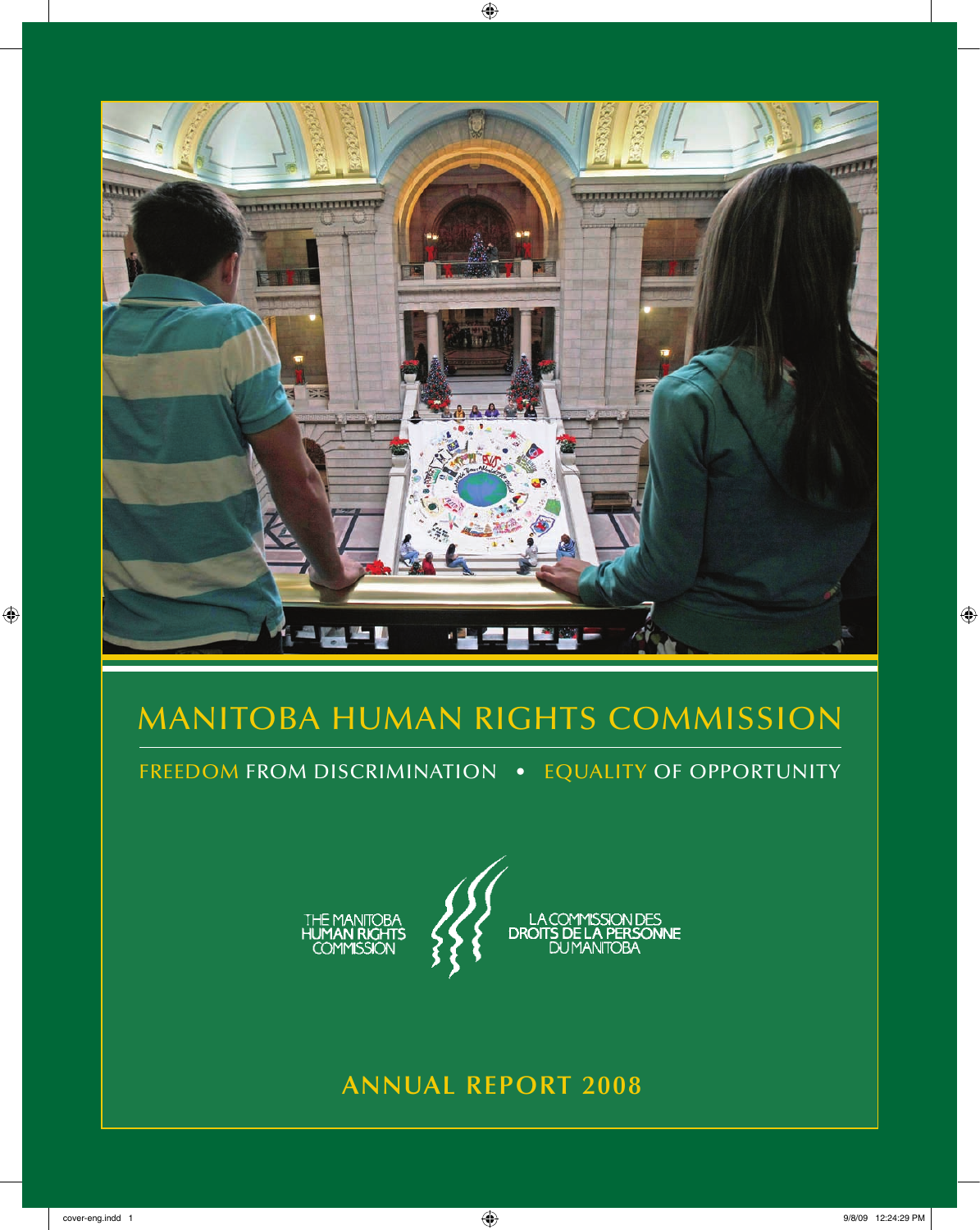### The Manitoba **Human Rights**  Commission

### **Winnipeg**

7th floor - 175 Hargrave Street Winnipeg, Manitoba R3C 3R8 Ph: (204) 945-3007 Fax: (204) 945-1292 E-mail: hrc@gov. mb. ca

### **Brandon**

Provincial Government Building 340 Ninth Street Brandon, Manitoba R7A 6C2 Ph: (204) 726-6261 Fax: (204) 726-6035

### **The Pas**

2nd floor - Otineka Mall P. O. Box 2550 The Pas, Manitoba R9A 1M4 Ph: (204) 627-8270 Fax: (204) 623-5404

### **Toll Free**

1-888-884-8681

### **TTY**

1-888-897-2811

**Website**

www.manitoba.ca/hrc

*Collect calls accepted*

### *Cover*

*Cover: Unveiling of the Peace by Piece Banner at the Manitoba Legislature December 9, 2008*

*Photograph by Joe Bryksa Courtesy of the Winnipeg Free Press*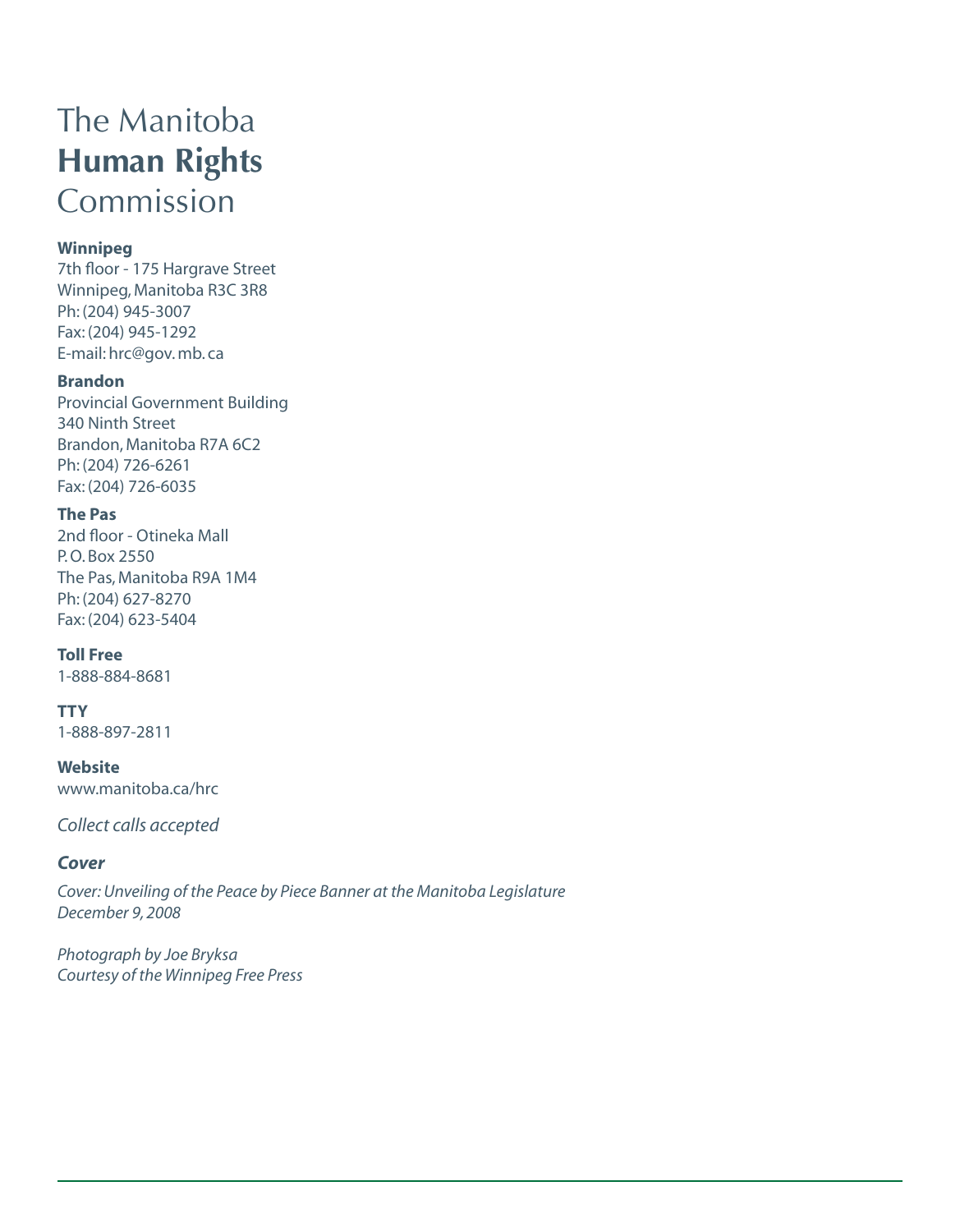

### **ATTORNEY GENERAL MINISTER OF JUSTICE**

Room $104\,$ Legislative Building<br>Winnipeg, Manitoba, CANADA<br>R3C 0V8

His Honour The Honourable John Harvard Lieutenant-Governor of Manitoba

Your Honour,

May it please your Honour, it is my pleasure to present to you, the Annual Report of The Manitoba Human Rights Commission for the year 2008.

Respectfully submitted,

ave Chomiak

Minister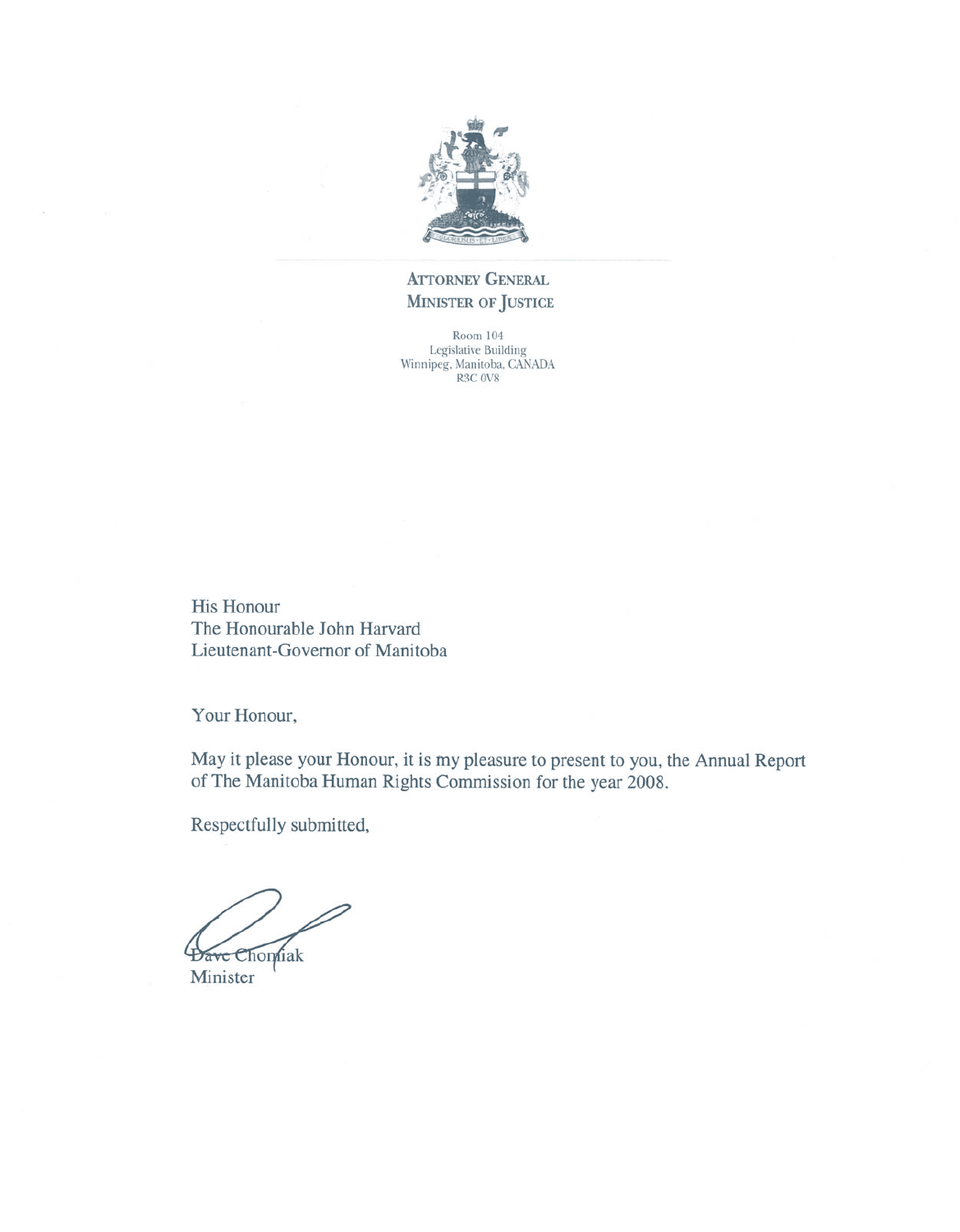

The Honourable Dave Chomiak Minister of Justice and Attorney General Legislative Building Winnipeg, MB R3C 0V8

Sir:

We are pleased to forward to you, the Minister responsible for administration of The Manitoba Human Rights Code, the Annual Report of the Manitoba Human Rights Commission for the calendar year ending December 31, 2008.

Lewy M. Hoode

Ferry Woods Chairperson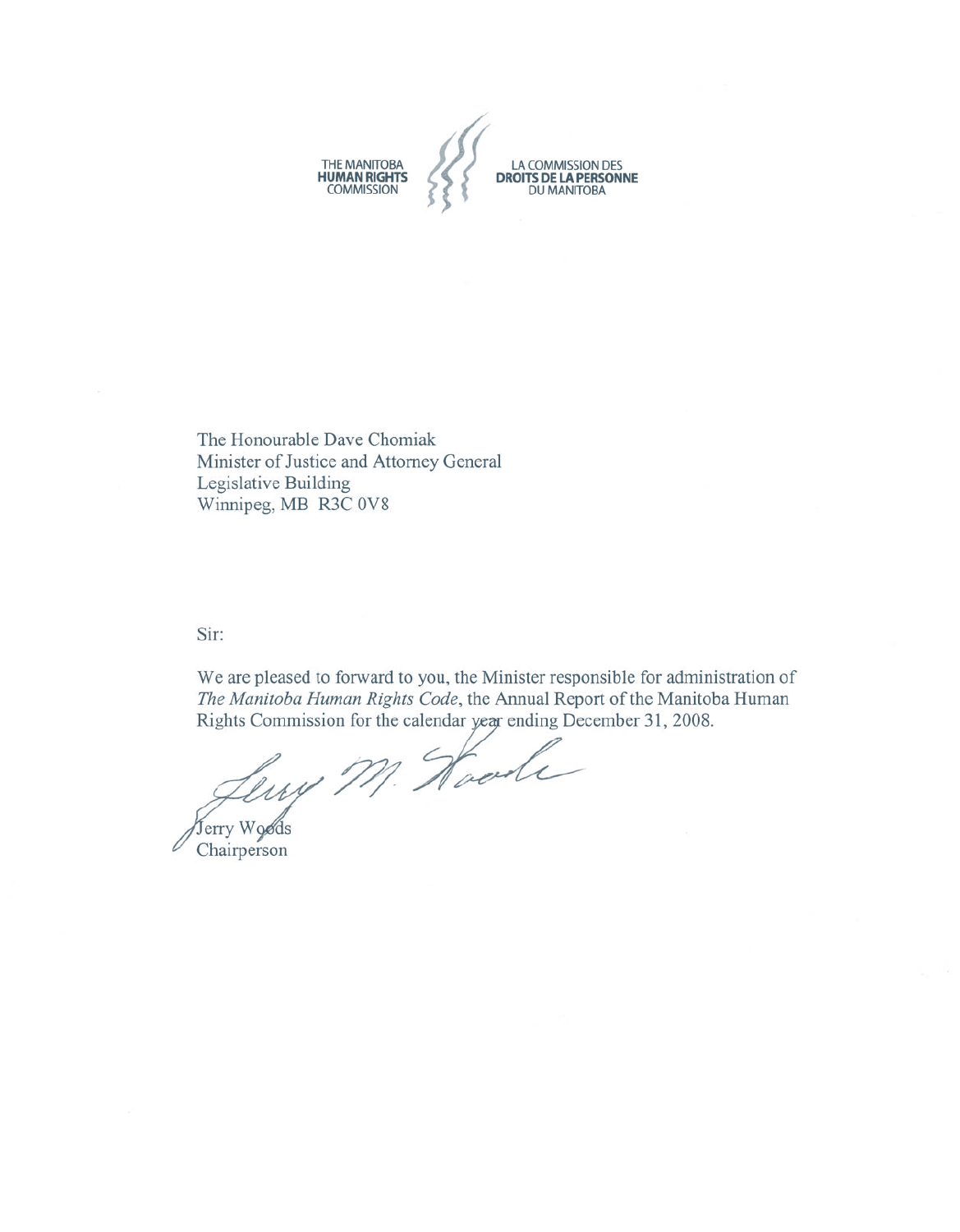### **TABLE OF CONTENTS**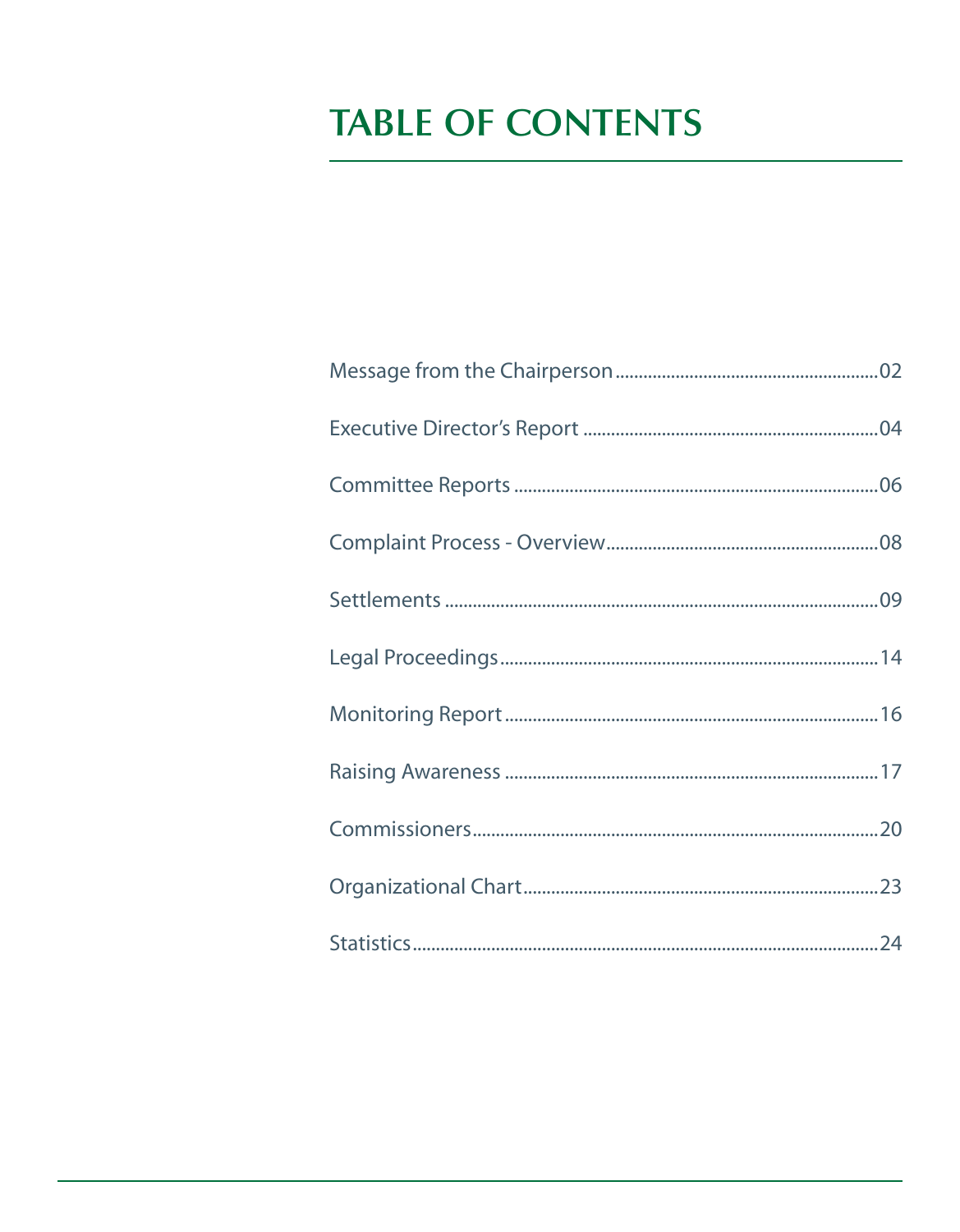### **message from the chairperson**

This was a year of celebration as we acknowledged the 60<sup>th</sup> Anniversary of the United Nations Universal Declaration of Human Rights. The declaration was, and remains today, one of the United Nations' greatest achievements. It was the first time that human rights and fundamental freedoms were set down in detail and provided the foundation for human rights legislation in Manitoba.

The Declaration was written at a time when the world found itself in the wake of a devastating war, which left an echo of human atrocities still heard today. Now, 60 years later, we celebrate the many accomplishments of the Declaration, but acknowledge there remains much to be done.

The Manitoba Human Rights Commission and its partners, the Canadian Human Rights Commission and the Manitoba Association for Rights and Liberties took the 60<sup>th</sup> Anniversary as an opportunity to hold a one day conference called *Into the Future*, which featured workshops on issues affecting women, First Nations and people with disabilities.

Manitoba youth also celebrated the 60<sup>th</sup> Anniversary by working on the Peace by Piece Human Rights Banner, which was unveiled at the Legislative Building on December 9, 2008. The banner reveals the human rights aspirations of students across the province.

And yet, despite the celebrations, conferences and human rights messages sent by high school students, misunderstanding about the Manitoba Human Rights Commission, how it works, and what it accomplishes continues. National debates on such issues as freedom of expression versus hate speech and inaccurate descriptions of the adjudication process or erroneous reports on some recent decisions from other jurisdictions have, at times, clouded the important work that is being done to re-enforce a Manitoban society free of discrimination.

The Manitoba Human Rights Commission is proud of its achievements. In 2008, some very significant systemic settlements were reached, which will improve the lives of many people with disabilities. One agreement addressed the discrepancy in financial support adults with disabilities face when they reside with their families. The rate is now in line with what is available to someone who is living in a private home with a non-relative.

Another is an agreement with the City of Winnipeg, benefiting people with disabilities when they are attempting to cross streets at controlled intersections. This settlement will result in all intersections with pedestrian traffic signals eventually having audible cues.

*"A right is not what someone gives you; it's what no one can take from you."*

*Ramsey Clark*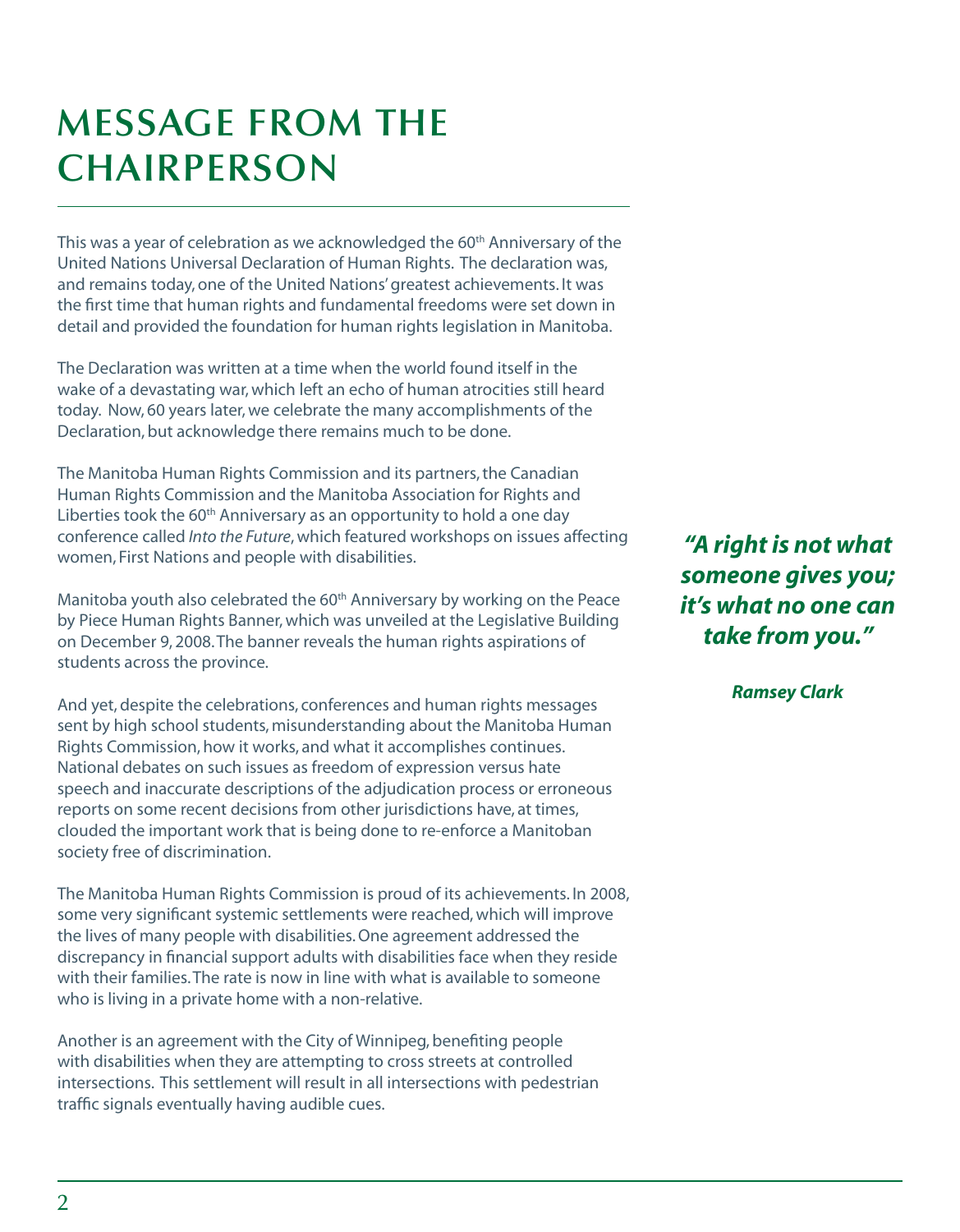This year I attended and spoke at a national forum *Advancing Inclusion of Students with Disabilities*. With a number of other concerned panelists, I spoke on Aboriginal children with disabilities noting a recent Manitoba strategy paper, which revealed that some services are just not available to children living on reserves because many of them are slipping through jurisdictional cracks.

Today the Commission is working with the Canadian Human Rights Commission and numerous Aboriginal organizations to figure out if there is a way to work together to resolve this situation, rather than to remain stagnant citing a perpetual jurisdictional dilemma.

The Racialized Communities and Police Services Project (RCAPS), which is looking at concerns brought to the Commission regarding police services to Aboriginal residents of a Winnipeg neighbourhood, is moving forward. During the year we had two very successful meetings with the Chief of Police and now have two members of the Winnipeg Police Service on the RCAPS Advisory Committee.

Respect, diversity and equality are the foundation of human rights in Manitoba. These qualities form an ideal, which we continue to strive for but have not yet reached. Most would agree that when human rights commissions are no longer needed, it will be another time of celebration. That time, however, is not now.

Once again I would like to thank the staff of the Commission for its dedication and resolve by continuing Manitoba's strong tradition of protecting human rights in our own backyard, and especially to Executive Director Dianna Scarth and Vice Chairperson Yvonne Peters for their continuing guidance.

I would also like to acknowledge and thank former Commissioner Mumulla V. Naidu for his commitment to human rights over the years and to welcome Karen Banuga to the Board.

### **Jerry Woods**

*Chairperson*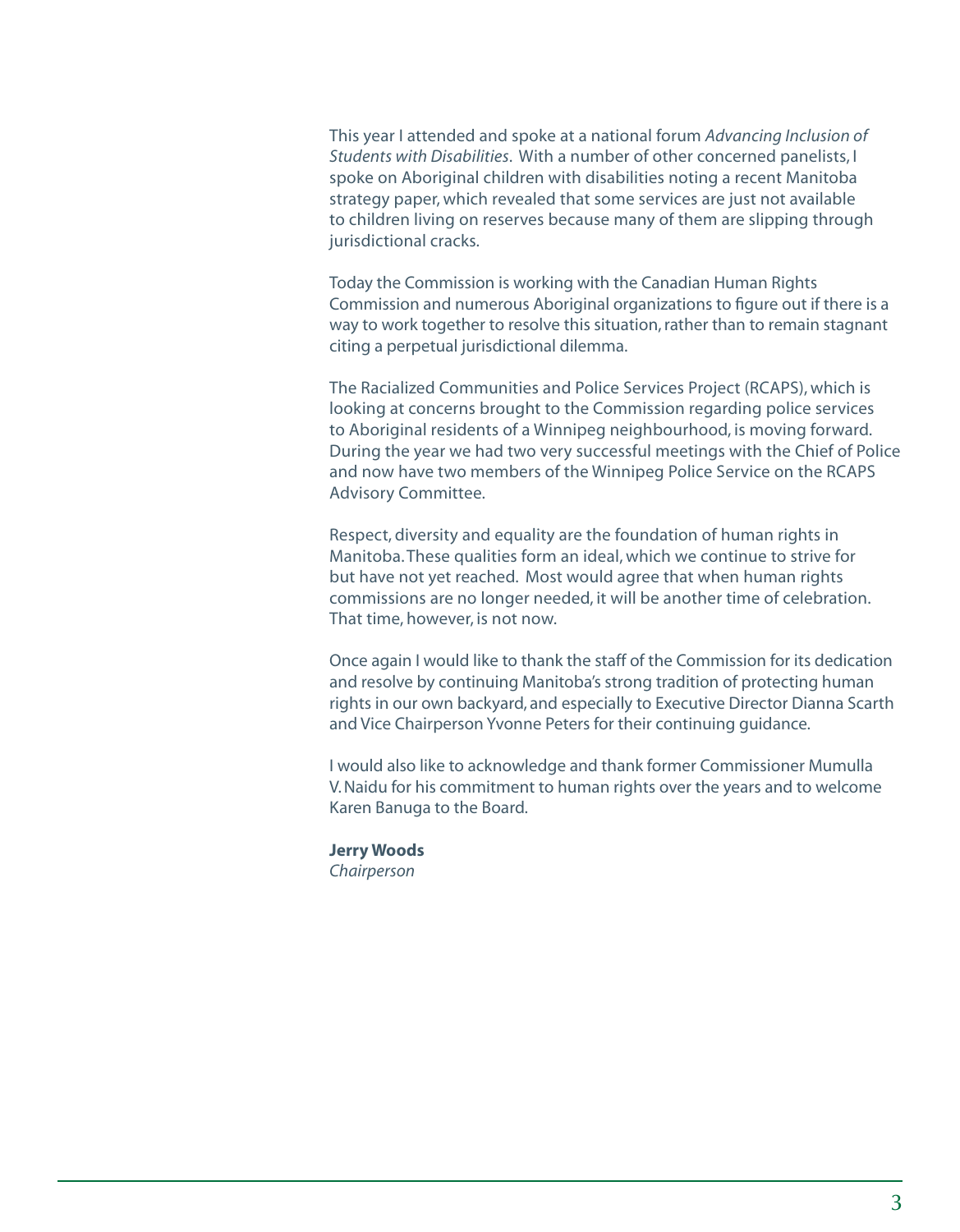## **Executive Director's Report**

Many of the highlights of the year reflected the Commission's strong commitment to human rights education for youth. Why this focus on youth? Mark Twain is quoted as saying, "For it is in one's tender years that such things best take root and be most enduring and most valuable." This quotation is as accurate today as it was one hundred years ago.

The value of developing an early understanding of human rights protections is that it arms young people with knowledge about how to deal with discrimination in their own lives. Students have told us during our youth conferences, for example, about their experiences with online bullying and harassment, racist and homophobic comments in classrooms and schoolyards, and of facing discrimination in their first jobs. And human rights values that are adopted in one's youth endure; during the past 8 years, over 3000 students have attended MHRC' s youth conferences. Many past participants have told us that their career choices were influenced by the experience, and that the impact extended far beyond the day's event, shaping their attitudes as they have matured and become adults.

In the spring of 2008, in her powerful and inspirational presentations at our youth conferences in Brandon and Winnipeg, Dr. Samantha Nutt, founder of War Child Canada, talked to students about how they can influence events in developing countries. Students began creating pieces for the banner that was presented at the Legislature on December 9, 2008, in celebration of the 60th Anniversary of the UN Declaration of Human Rights (shown on the cover of this Annual Report). Earlier that day they heard Stephen Hammond describe the evolution of human rights throughout the world, based on his book *Steps in the Rights Direction: 365 celebrations and tragedies that inspired Canada and the world.* He used a game format for his presentation, making it engaging and entertaining - two major objectives of all of our youth initiatives.

On that note, plans are underway for our 2009 youth conferences, as well as an exciting new project which will offer relevant and accessible curriculum material online, for use in schools throughout Manitoba.

Education of human rights is a large part of the Commission's mandate, as is the day to day activities of enforcing *The Human Rights Code.*

There are a number of observations that can be made about complaints that were dealt with during the year. There were 55 more complaints closed during the year than were opened, which shows that the Commission has made good progress towards keeping its caseload current. The overall settlement rate of 45 percent reflects settlements at all stages of the complaint process, up to adjudication. The Commission is continuing to strive to decrease the length of investigation times, although that goal must be balanced against the legal requirement to conduct thorough and comprehensive investigations, as

*"For it is in one's tender years that such things best take root and be most enduring and most valuable."*

*Mark Twain*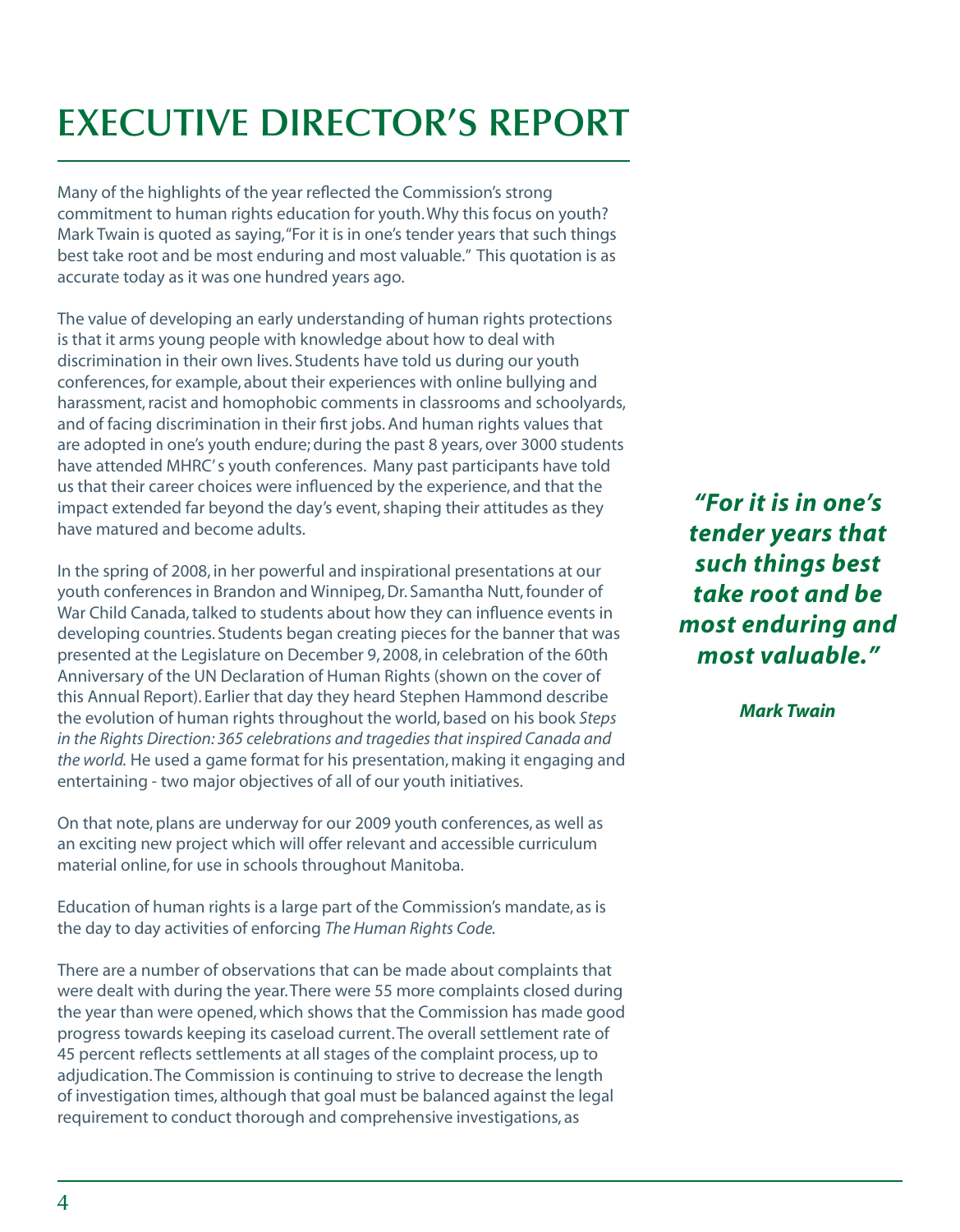well as the increasing complexity of complaints, especially those that are not settled prior to investigation.

The trend towards an increase in the percentage of complaints based on the ground of disability continued. Disability cases comprised 47.5 percent of complaints closed during the year which is an increase of 10 percent over the previous year. Mediation appears to be a particularly effective approach when dealing with disability complaints. The settlement rate for disability complaints was 49.5 percent, which is higher than the overall settlement rate. The second highest ground of complaint was ancestry, ethnic origin and national origin at 17 percent followed by sex (including pregnancy) at 14.5 percent.

The Commission was successful in resolving several significant systemic complaints during the year. As a result, over 800 families will benefit from the settlement that increased social assistance payments to adults with disabilities who live with family members. As well, thousands of visually impaired citizens will benefit from new audible traffic signals throughout Winnipeg. Such settlements destroy the myth that human rights complaints deal with discrimination on a case by case basis, and that they do not have a significant impact on large groups. In addition, the outcomes of many individual complaints reach further than the individual who filed the complaint. Many include a policy or educational component, a practice which also reflects the remedial purpose underlying human right legislation.

Part of the Commission's mandate is also to promote human rights. In that regard, it continued in partnership with the University of Winnipeg to move forward with the research project Racialized Communities and Police Services (RCAPS).

The Commission is very concerned about the level of health services available to children in Northern Manitoba, especially those who live on reserves. Meetings have taken place with a coalition of several aboriginal organizations including the Canadian Human Rights Commission and the Treaty Commissioner, Chief Dennis Whitebird.

In closing, I would like to express my sincere appreciation to Chairperson Jerry Woods and Vice Chairperson Yvonne Peters for their continued support, and to the Commission's staff for their amazing enthusiasm and commitment to human rights. There were changes among our staff during the year: Victor Schwartzman and Tracy Lloyd left the Commission, while Judy Davies and Rene Linklater joined the staff as investigators.

### **Dianna Scarth**

*Executive Director*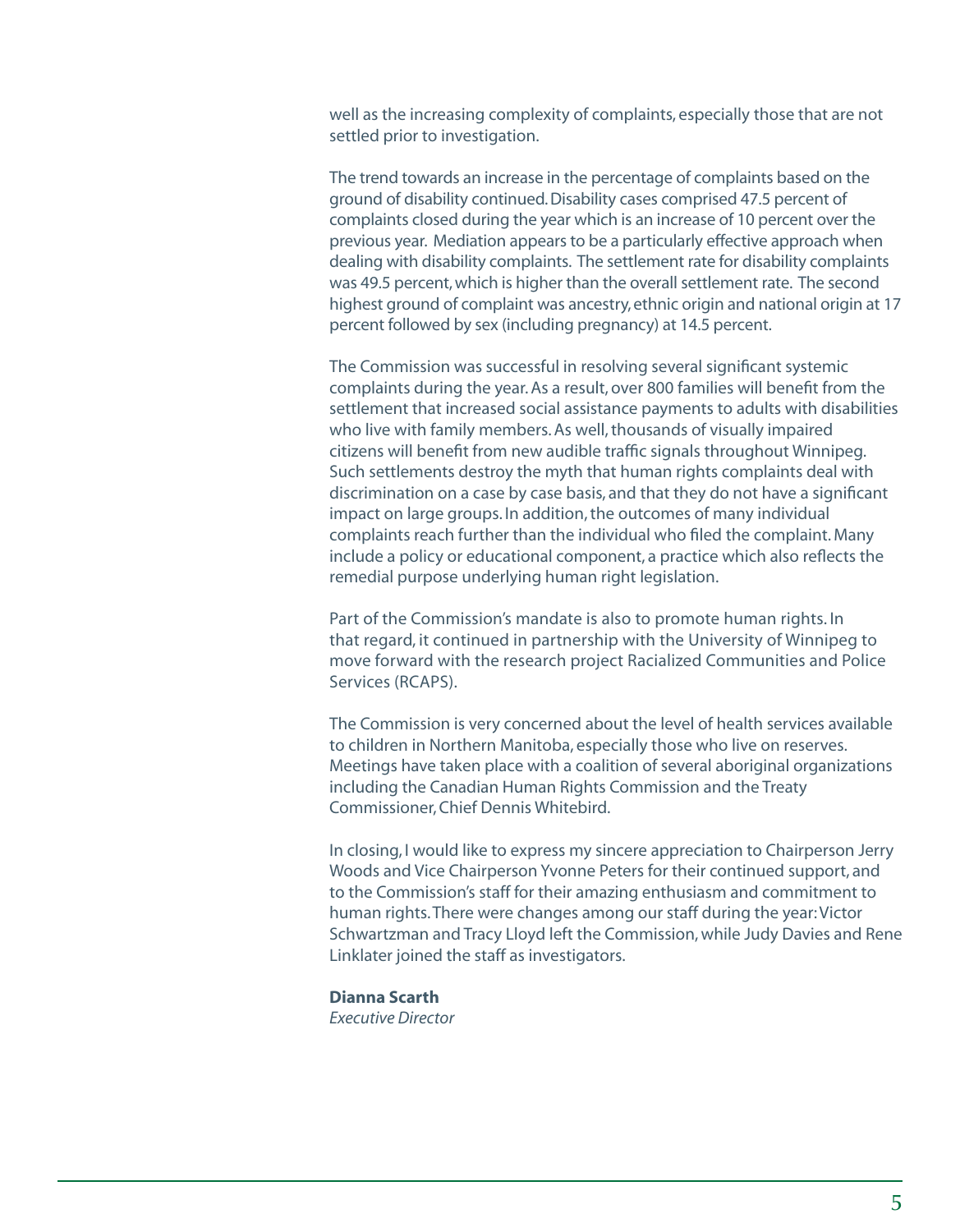### **Committee Reports**

### **Executive Committee**

Jerry Woods (Chairperson) Yvonne Peters Ajit Kaur Deol, O.M. Elliot Leven Robin Dwarka Dianna Scarth Sarah Lugtig Debra Beauchamp

### **Issues & Communications Committee**

Robin Dwarka (Chairperson) Jerry Woods Karen Banuga Joan Hay Mzi Ndlovu Dianna Scarth George Sarides Patricia Knipe Beatrice Watson Debra Beauchamp

### **Policy & Legislative Review Committee**

Yvonne Peters (Chairperson) Jerry Woods Elliot Leven Sheena Rae Reed Leo Aniceto Dianna Scarth Debra Beauchamp Sarah Lugtig

*"As we grow as unique persons, we learn to respect the uniqueness of others. "*

*Robert Schuller*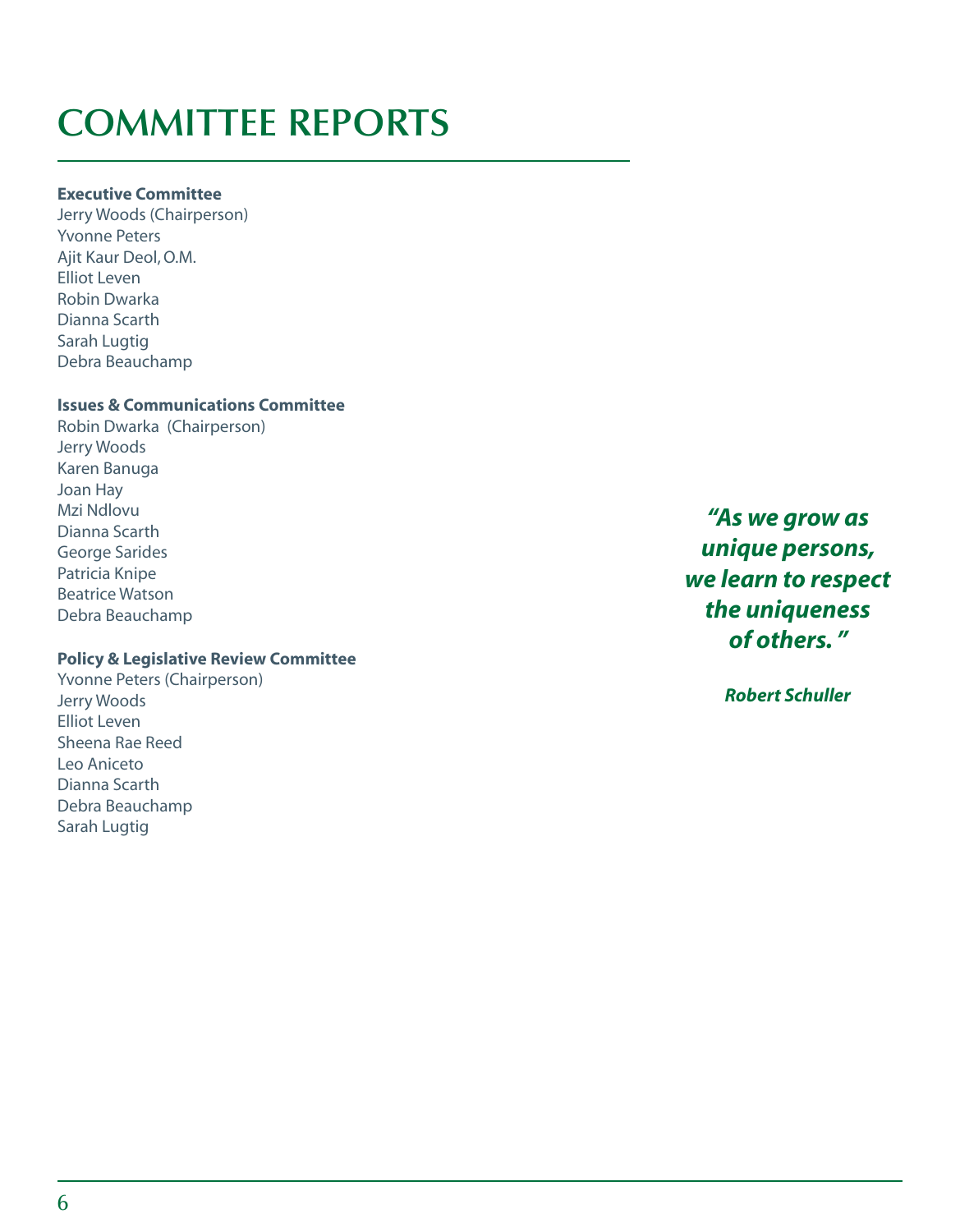### **Executive Committee**

The Executive Committee, chaired by Jerry Woods, met six times in 2008. In addition to reviewing financial and personnel matters, it dealt with the reconsideration of complaints and matters relating to the Canadian Association of Statutory Human Rights Agencies (CASHRA), and provided direction to staff on ongoing concerns, strategic planning, interventions by the Commission in human rights cases, media releases, correspondence and emerging issues. Committee members also met with the Minister of Justice regarding proposed changes to *The Human Rights Code.* 

The Committee corresponded with a public school division regarding its policies with respect to the admission of non-resident students with disabilities. The school division made changes to the policy which allayed the Committee's concerns regarding equitable access to the division's schools for non-resident students with disabilities.

#### **Issues & Communications Committee**

The Issues & Communications Committee, chaired by Robin Dwarka, met five times in 2008. It considered matters relating to the Commission's communications, such as its monthly bulletin *Connections,* provided direction regarding the Commission's educational initiatives, including youth conferences and employment seminars, and oversaw the promotion of human rights, including events to celebrate the 60<sup>th</sup> Anniversary of the Universal Declaration of Human Rights.

The Committee also oversaw the Commission's role in the Racialized Communities and Police Services Project (RCAPS), a joint initiative with the University of Winnipeg to examine equity in policing in Manitoba and to develop strategies to support bias-free policing.

The Committee continued to look for innovative ways to fulfill the Commission's mandate with respect to human rights education and promotion, despite the lack of a dedicated education staff position.

#### **Policy & Legislative Review Committee**

The Policy and Legislative Review Committee, chaired by Yvonne Peters, met twice this year. Committee representatives also met several times with the Minister of Justice and his staff to review and discuss legislative proposals for amendments to *The Human Rights Code.*

In addition to discussing matters related to the status of the legislative proposals to *The Code*, the Committee also oversaw development of new Commission policy guidelines, including "Pre-employment Inquiries: You can respect human rights in hiring" (2008) and guidelines regarding rental and condominium housing (to be released in 2009). The Commission's guideline "Drug and Alcohol Testing in the Workplace" was released in 2008.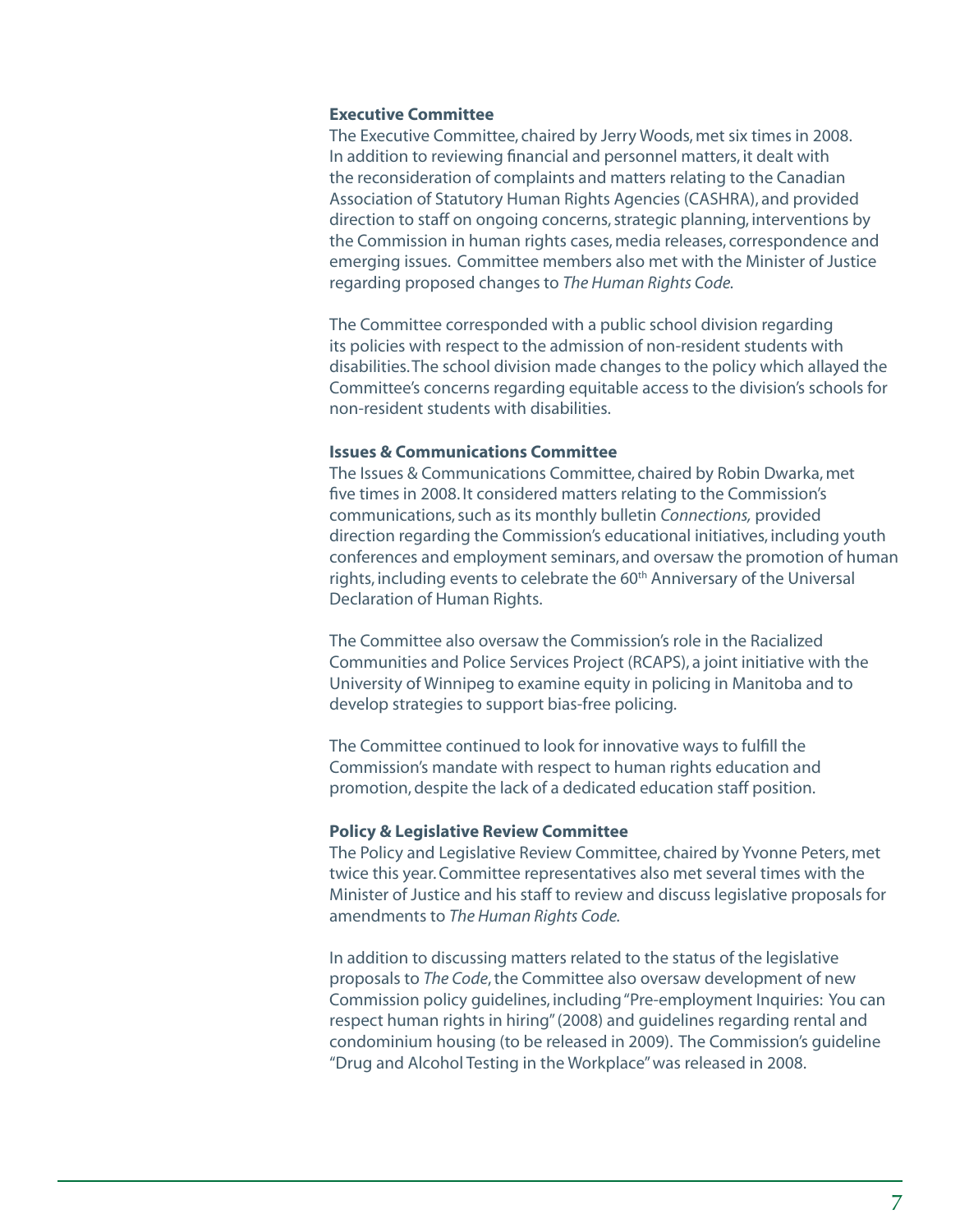### **Complaint Process - Overview**

### **Pre-Complaint Resolution Process**

 This is a voluntary, without prejudice process whereby the Commission mediators attempt to resolve an issue between a complainant and a respondent, prior to the filing of a formal complaint of discrimination under *The Code*. In 2008, 51 matters were resolved successfully in the pre-complaint process.

### **Mediation**

The Commission encourages parties to attempt to resolve a complaint if they wish to do so, at any stage of the process, whether prior to or during an investigation. In 2008, 145 files were assigned to the three staff mediators at the pre- and mid-investigation stages. Sixty two (62) complaints were resolved successfully in 2008 either at the pre-investigation stage with the mediator or during the investigation, both with and without commission involvement. 42 were resolved in pre-investigation and 20 during the investigation.

### **Investigation**

Each complaint that is not resolved in the mediation process is assigned to the eight person investigation team that conducts interviews as well as collects and analyzes evidence. Upon completion of the investigation, a comprehensive Investigation Assessment Report is prepared, making a recommendation to the Board of Commissioners for determination pursuant to *The Code*. In 2008, the investigation team was assigned 172 formal complaints to investigate and the team completed Investigation Assessment Reports on 142 complaints. During 2008 the average length of an investigation, including preparation of the written report, was 11.28 months. In addition to the investigation reports, the team of investigators and mediators prepared 66 reports with respect to complaints that were either withdrawn or abandoned.

### **Board Directed Mediation**

Pursuant to s.29 (2) of *The Code*, the Board of Commissioners may cause mediation to be undertaken between the parties where the evidence obtained during the investigation is sufficient to substantiate a contravention of *The Code.* In 2008, 23 files were referred to directed mediation. In 2008, 26 cases were voluntarily resolved at this stage and in three other cases, the Board determined that the offer made by the respondent in the mediation process was reasonable, the complainant rejected the offer and the file was closed.

### **Adjudications**

Pursuant to s.29 (3) of *The Code,* the Board of Commissioners can refer complaints to adjudication, either directly or after board directed mediation is not successful. In 2008, five files were referred to adjudication and one adjudication hearing was completed. In addition, eight files which had been referred to adjudication were resolved by legal counsel in 2008, in advance of a hearing scheduled to take place.

*"We may have different religions, different languages, different colored skin, but we all belong to one human race."*

*Kofi Annan*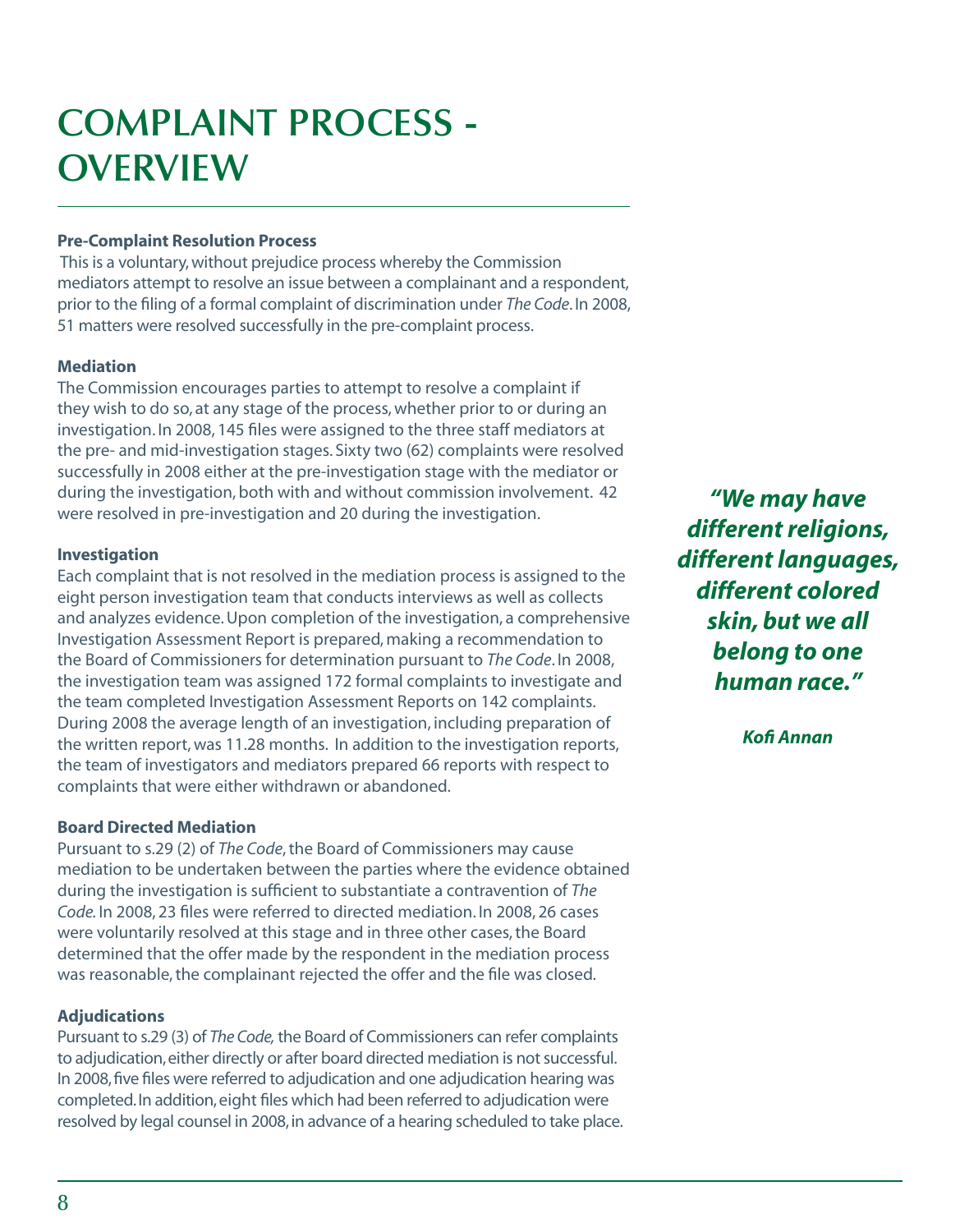### **Settlements**

The following are examples of cases from the pre-complaint, mediation and board directed mediation processes.

### **Pre-Complaint**

Pre-complaint resolution is a voluntary process allowing mediators at the Manitoba Human Rights Commission to attempt to resolve an issue prior to filing a formal complaint. When both parties agree to this process, the matter is often resolved quickly, informally and confidentially to the satisfaction of both parties. In a number of these cases, the solution is systemic and many more people than the original complainant benefit.

### **Services – Disability**

The complainant, who is visually impaired, went shopping to buy an item on sale. He brought cash but at the checkout he was told that he would get further savings if he applied for a store credit card. With the assistance of his colleague he completed the application form. When he was asked for photo identification, he presented his transit pass issued by the Canadian National Institute for the Blind (CNIB), which had a registration number and a picture. He did not posses a driver's license due to his disability.

He was advised, however, that he could not receive the credit card because the identification was unacceptable by the store and its management. The man contacted the Commission and both parties agreed to pursue pre-complaint mediation before a formal complaint was filed. The matter was resolved by the respondent store providing the man with a letter of apology, a \$100 gift certificate and a clarification to its identification policy by accommodating individuals who do not have a driver's license but supply another form of photo identification.

### **Services – Disability – Reasonable Accommodation**

The complainant, a power wheelchair user, was graduating high school. The organizers of the evening Safe Grad social event had elected not to include a wheelchair-accessible school bus in providing transportation for the students. They proposed that the complainant be assisted on and off the bus, which she felt would be embarrassing, humiliating and unsafe. The other option they suggested would be for her to travel separately to the event.

Commission staff contacted the division superintendent who immediately understood the issue. The matter was resolved with the complainant being advised that there would be a wheelchair accessible bus included as transportation to the Safe Grad event. The young woman wrote to the Commission saying that her graduation night was great and thanking those involved for making it possible.

*"You cannot make yourself feel something you do not feel, but you can make yourself do right in spite of your feelings."* 

*Pearl S. Buck*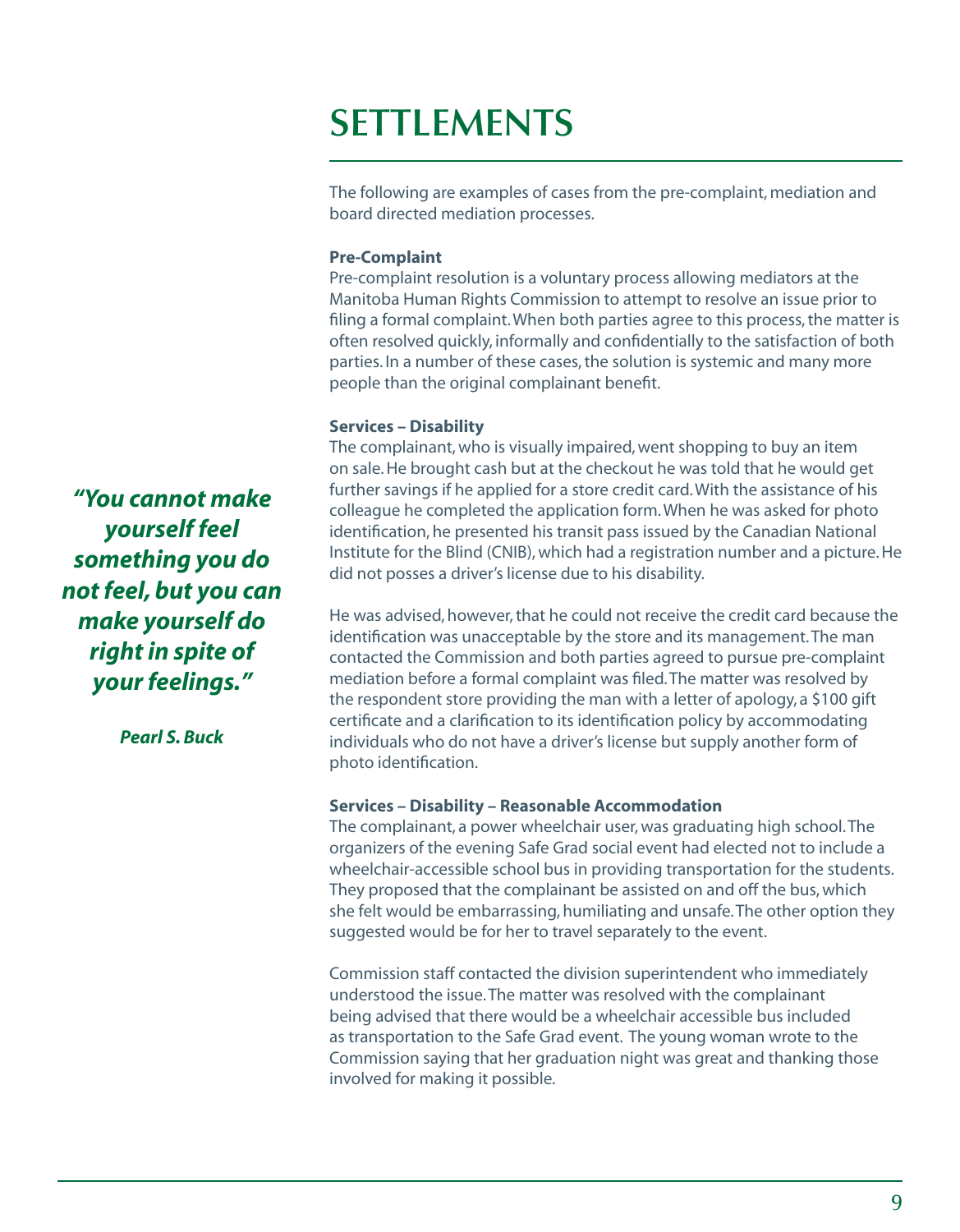#### **Employment – Ancestry**

The complainant, who is an Aboriginal man, alleged he received differential treatment in his employment based on his ancestry. He alleged he was informed by the owner that he would be hired on full-time and not be laid off during the slow season. According to the complainant, he was subjected to several negative conversations in the workplace regarding Aboriginal people during his employment. He was then laid off, but discovered that an employee, who was white, was allegedly hired on a full-time permanent basis. The complaint advised that he had had conflict with the same employee while he was employed, which the respondent had been aware of and had tried to address on several occasions.

The parties agreed to the pre-complaint resolution process and reached an agreement with the complainant receiving \$1,760 in general damages.

### **Employment – Reprisal – Sexual Harassment**

A woman claimed her general manager advised her to go to a website which she believed was work related. However, it turned out to be a pornographic website. She claimed the general manager then proceeded to take control of her mouse. She said she told him that she did not want to see the content and closed her browser. She said she then informed the company owner that she felt she could no longer work there due to the incident. The owner addressed the issue with the manager. She said the manager apologized but also told her to never take complaints to the owner again, and that all issues were to come to him. According to the woman, the harassment did not stop, and she went on medical leave and subsequently terminated her employment. The woman filed a complaint with the Commission, reporting that she was subjected to a course of unwanted sexual comments and conducts, and when she reported these comments, she was then subjected to a course of reprisal.

The matter was resolved with the complainant receiving \$5,000 in general damages.

### **Employment – Sex**

The complainant reported that a grocery store displayed a notice which read "now hiring – part time male grocery clerks." When she called the store to object, she claimed she was told the ad "was not against the law" because the job involved lifting 100lbs or more.

The matter was resolved before a formal complaint was filed. The store owner confirmed the signs were taken down and Commission staff offered suggestions on how to better target suitable applicants, including stating the bona fide abilities required for the position.

### **Mediation**

Mediation is a voluntary process of dispute resolution offered after a formal complaint is filed. If mediation takes place before or during the investigation process, it is conducted on a confidential basis.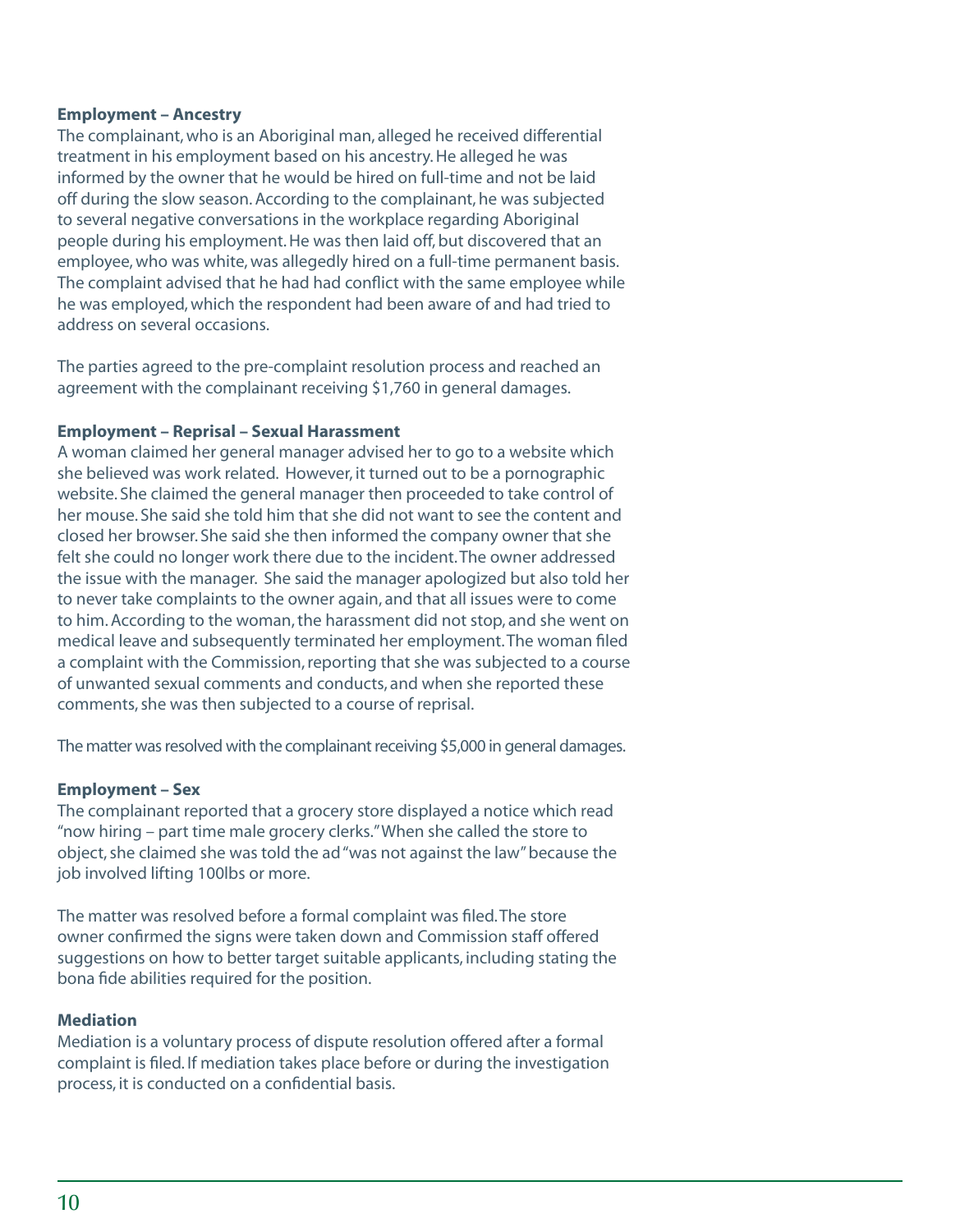It is important to note that during mediation, no assessment of the merits of the complaint is made. Mediation can result in an acceptable resolution of the issues in a shorter time frame than a more formal investigation, and usually involves the individuals directly affected.

### **Services - Disability**

A woman, who was shopping with her daughter, filed a complaint with the Commission alleging that her daughter, who is physically and mentally challenged, was discriminated against on the basis of her disability. While shopping, the daughter began to vocalize some discomfort and rather than offering assistance, or giving the mother an opportunity resolve her daughter's difficulty, they were asked to leave the store. Both parties agreed to resolve the matter through mediation and no investigation was initiated.

After a successful negotiation by a Commission mediator, the respondent wrote a letter to the complainant explaining how he could have dealt with the situation differently and apologized. The complainant also received \$250.00 worth of gift cards.

#### **Employment - Disability**

The complainant was born with a congenital heart defect. After one and a half years of employment he informed his supervisor that he required open heart surgery within the next six months. That supervisor retired before the complainant's operation, and a new supervisor was hired. According to the complainant, the new supervisor was on the job for about two weeks when he advised her that he was scheduled for surgery in April and would need to take medical leave. He says that in early April he received a voice mail from the supervisor informing him that "his services were no longer required."

He filed a human rights complaint. When contacted by the Commission, the respondent was interested in a voluntary resolution. A Commission mediator used shuttle negotiation as a means of resolving the complaint. The parties entered into an agreement with the complainant receiving \$10,000 in damages.

#### **Employment -Age**

The complainant is a woman in her early forties. She applied for a part time job and says the interview went well. A few days after the interview however, she says she was informed that the company had decided to go on a different path and would be hiring someone younger. The woman filed a complaint believing that she had been discriminated against on the basis of her age (too old).

Voluntary mediation took place and an agreement was reached. The complainant received \$3,000 as general damages.

#### **Housing - Source of Income**

The complainant receives Employment and Income Assistance (EIA) and was looking for an apartment for her family of four. She saw a three-bedroom apartment advertised and claimed she was informed that she would require a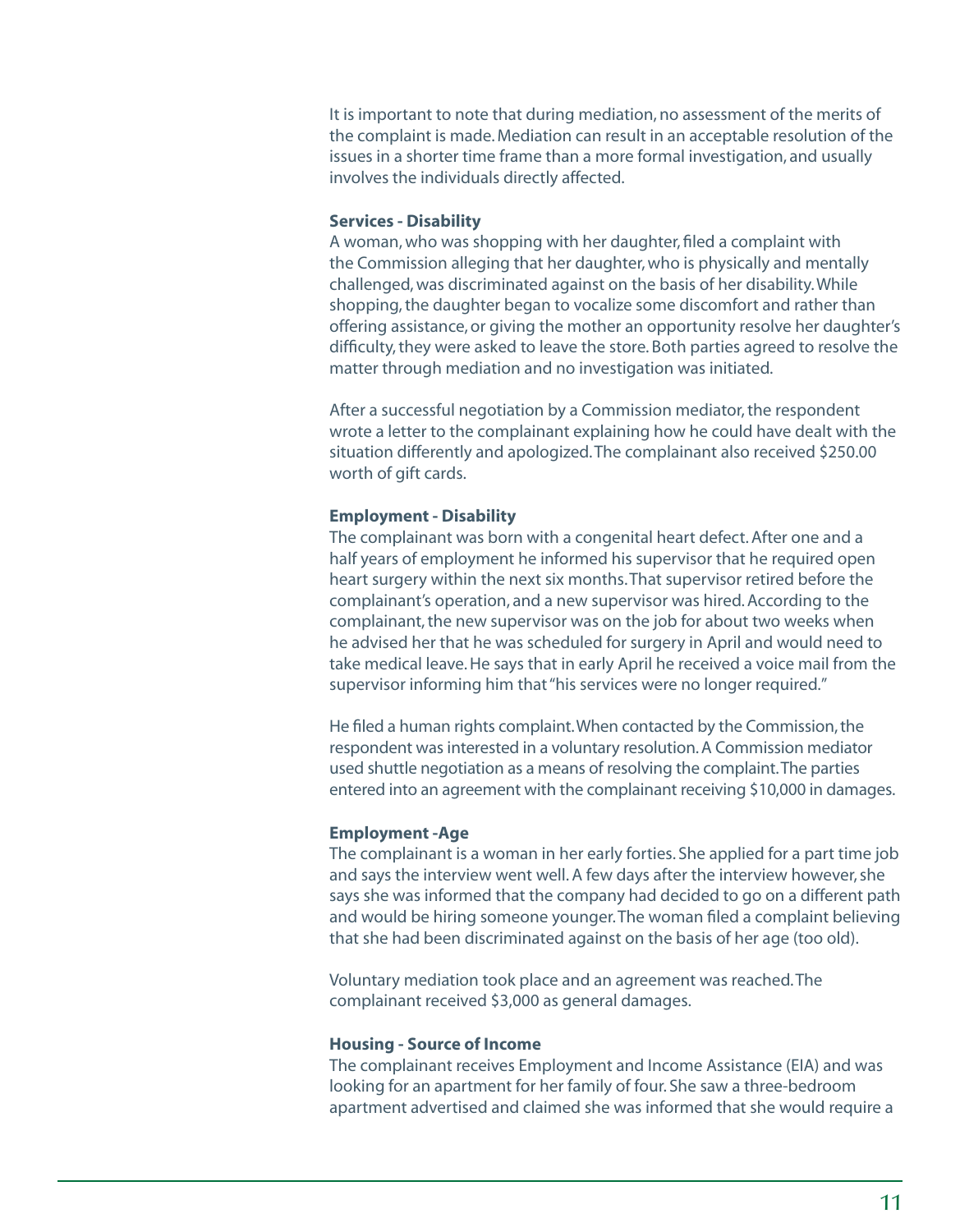co-signer who had a minimum income of \$30,000 a year. The woman did not know anyone who met the requirement. She did not get the apartment, and filed a complaint claiming she was discriminated against on the basis of her source of income.

The rental property manager claimed the woman did not complete her application form nor was a security deposit submitted. The company denied any discrimination.

Through mediation the parties reached an agreement, with the complainant receiving \$5,000 in general damages.

### **Housing – Ancestry**

The complainant, a man originally from Sri Lanka, believed he had been subjected to a course of abusive and unwelcome conduct and comments by his caretaker, based on his ancestry. He said the owners of the housing complex failed to take reasonable steps to terminate the harassment.

The respondent expressed an interest in mediation so there was no need for a formal response or investigation. An agreement was reached with the respondent agreeing not to re-employ the ex-caretaker or rent an apartment to him while the complainant was a tenant in any of their rental properties in the city.

#### **Board Directed Settlement Negotiations**

Board Directed Settlement Negotiations take place after an investigation where the Board has determined that the complaint has enough support in the evidence to proceed further.

#### **Employment – Sex - Reasonable Accommodation**

The complainant believed that because she was pregnant, she was treated differently in employment by being denied the opportunity to continue work as a hair stylist. She also claimed reasonable accommodation was not offered to her, she was not given the opportunity to be reassigned to the receptionist position, and was terminated from her employment. The company denied the allegations and stated that they had accommodated the woman during her employment. They also said that she had been assessed for accommodation into the receptionist position, but determined it to be an undue hardship.

An investigation showed that the company did not provide sufficient evidence that they had not discriminated or that they had provided reasonable accommodation while the complainant was employed.

The Board of Commissioners directed that mediation take place and a settlement was reached. The complainant received \$675 in severance pay, \$625 representing three months of tip money, and \$1,300 in general damages. The respondent also agreed to implement anti-discrimination and reasonable accommodation policies in the workplace, and have seven managers attended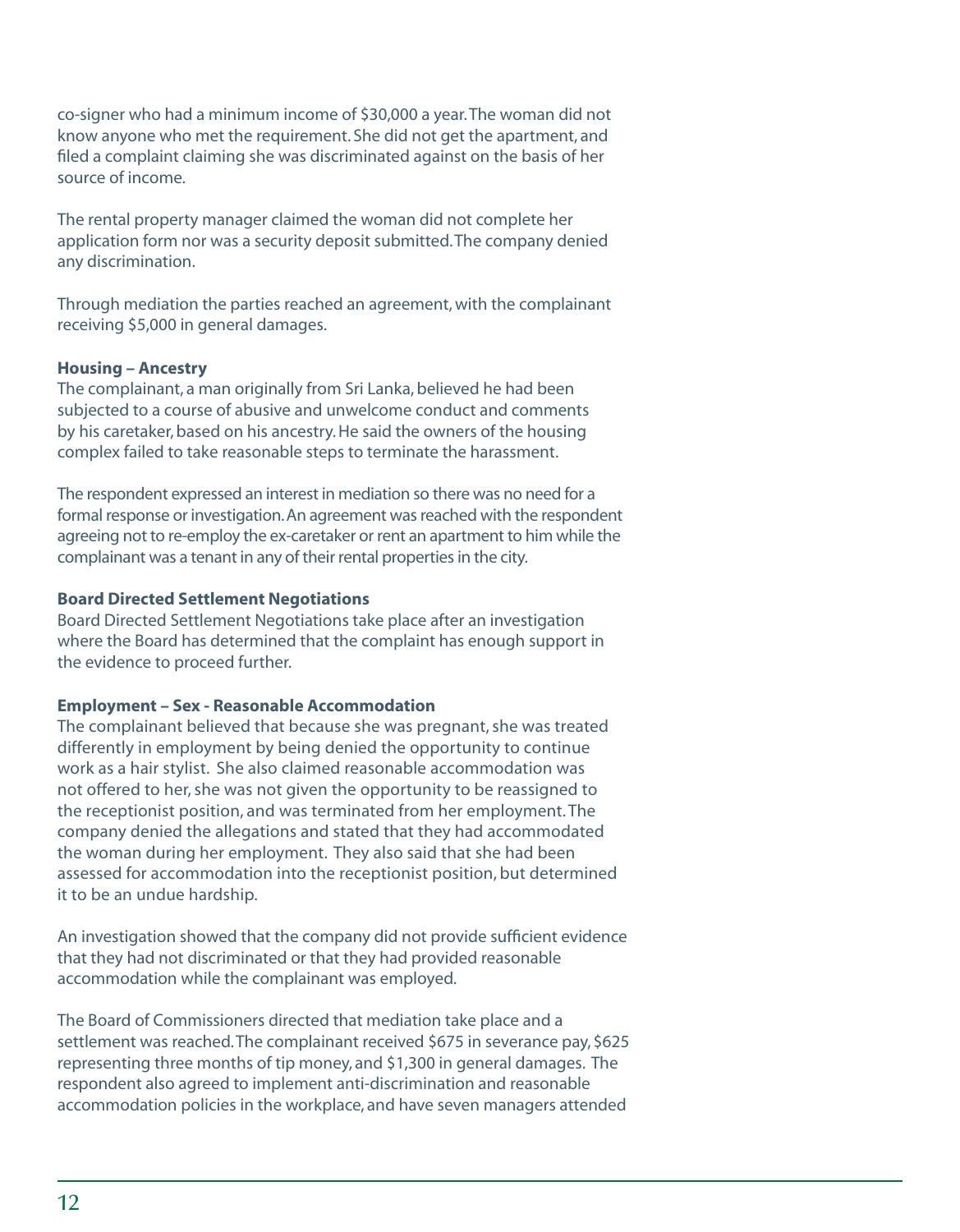one of the Commission's educational seminars, Reasonable Accommodation in the Workplace.

#### **Services – Disability – Reasonable Accommodation**

The complainant has extensive arthritis and wears braces on both arms. The condominium she resides in has a pet by-law stating that an owner may have a pet providing that the owner carries the animal in their arms as they walk through the common areas. The complainant cannot carry her dog based on lifting restrictions, and claimed she requested the property manager exempt her from the by-law. Her request was denied. The woman believed the respondents discriminated against her by failing to reasonably accommodate her special needs based on her disabilities.

According to property management, the complainant would be permitted to walk her pet through the common elements to the nearest exit as a result of a verified medical concern. However, they believed allowing the complainant to walk her pet through the corridors would make it impractical to enforce the pet by-law requirements with other owners and cause undue hardship. The respondents felt reasonable accommodation had been provided to the complainant.

An investigation concluded that the respondent failed to accommodate the complainant by failing to take the necessary steps to fully explore the complainant's accommodation request and the basis for it. The Board of Commissioners determined that there was sufficient evidence to direct that mediation be undertaken. The matter was resolved with both parties agreeing to the complainant using the far exit door to leave the building during adverse weather while walking her dog, and that the rules applied only to the complainant and her one pet.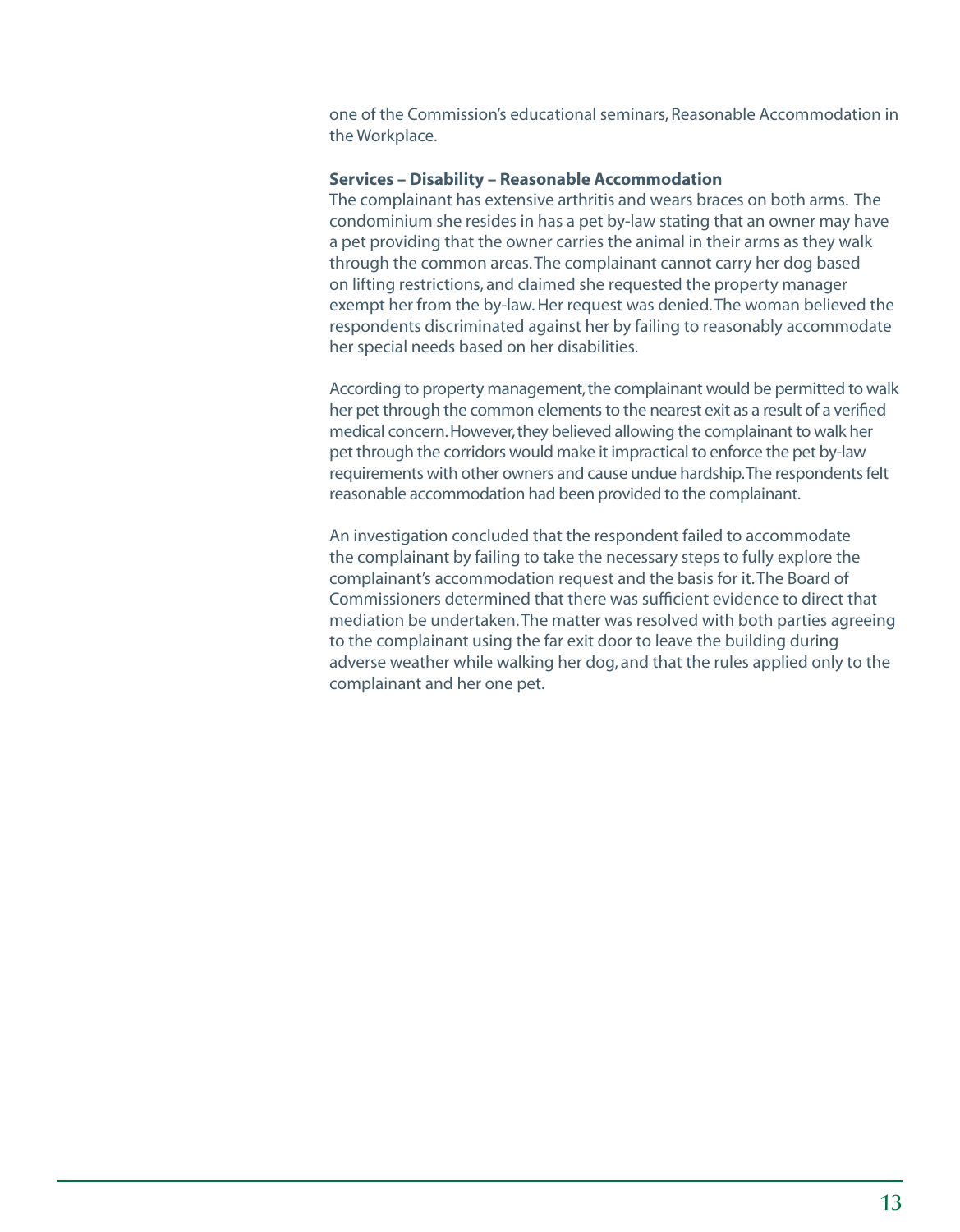## **Legal Proceedings**

### **Adjudications**

One adjudication hearing was held in 2008. Wendy Hiebert filed a complaint against Martin-Liberty Realty Ltd. o/a Amberwood Village alleging that their policy of restricting families with children to apartments on the main floor violated the right to be free from discrimination on the basis of family status when renting a home (s 16). The decision has not been released.

### **Supreme Court of Canada Intervention and Decision**

On February 20, 2008, the Manitoba Human Rights Commission intervened at the Supreme Court of Canada. The Commission's Legal Counsel Sarah Lugtig presented oral arguments in *Honda v. Keays,* a court action involving an extended conflict between Honda Canada and an employee seeking accommodation of his chronic fatigue syndrome. The dispute ended in Honda firing Mr. Keays. The Commission argued that human rights legislation should inform employment law and that discriminating in the dismissal of an employee is a form of bad faith and unfair dealing that should be compensated by the courts. In the Commission's view, this was a better way to address discrimination in firing than to say that people can bypass the human rights complaint process provided in *The Code* and go directly to court to enforce their rights.

On July 27, the Supreme Court of Canada released its landmark decision. The ruling confirmed that Kevin Keays, an employee with chronic fatigue syndrome, was wrongfully dismissed after 14 years service at Honda Canada Inc. The majority determined, however, that Honda had neither acted in bad faith nor discriminated against Keays and quashed the associated \$100, 000 in punitive damages awarded by the Ontario Court of Appeal. It also said that people should not bypass the human rights complaint system unless the human rights legislation that applies clearly provides for this option. A minority of judges found that he had experienced discrimination and that this was a form of bad faith and unfair dealing that should be compensated under employment law.

### **Settlement of Complaints Referred for Adjudication**

Among the nine complaints that had been referred to an adjudicator and were then settled prior to a hearing, were two systemic settlements, which will improve the lives of many people with disabilities in Manitoba. The first systemic agreement addressed the discrepancy in financial support adults with disabilities face when they reside with their families. As a result of the negotiated settlement facilitated by the Manitoba Human Rights Commission's legal counsel, the Manitoba Government increased the social allowance room and board rate by 28 per cent, effective in April 2009, bringing it in line with the rate paid when someone lives with a non-relative. This change recognizes the important contributions families make in providing care and support to their loved ones with disabilities. As well, it promotes independence for adults with disabilities and greater family stability.

*"The doors we open and close each day decide the lives we live. "* 

*Flora Whitmore*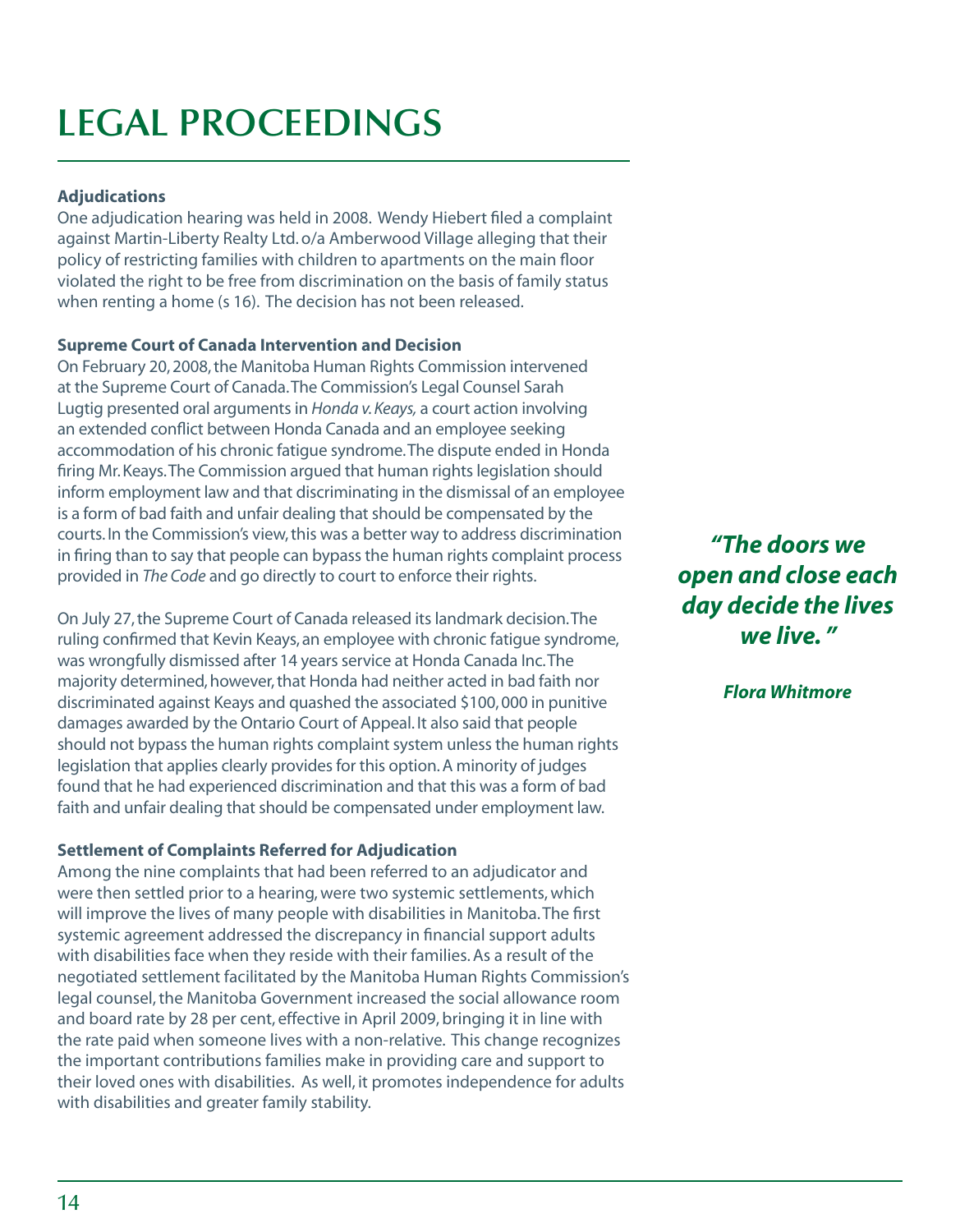The second was an agreement with the City of Winnipeg which will benefit people with disabilities when they are attempting to cross streets at controlled intersections. This settlement will result in all intersections with pedestrian traffic signals eventually having audible cues. The City has agreed to install audible signals at all controlled intersections over a set time period. It will also remove pushbuttons from most of the downtown area and at many locations in the rest of Winnipeg, and will test alternate methods of activating signals that are accessible. A feasible alternative to pushbuttons, once found, will be implemented. In carrying out the settlement, the City will consult a team of representatives from the community, the Manitoba Human Rights Commission and City and report publicly each year on the progress made to date.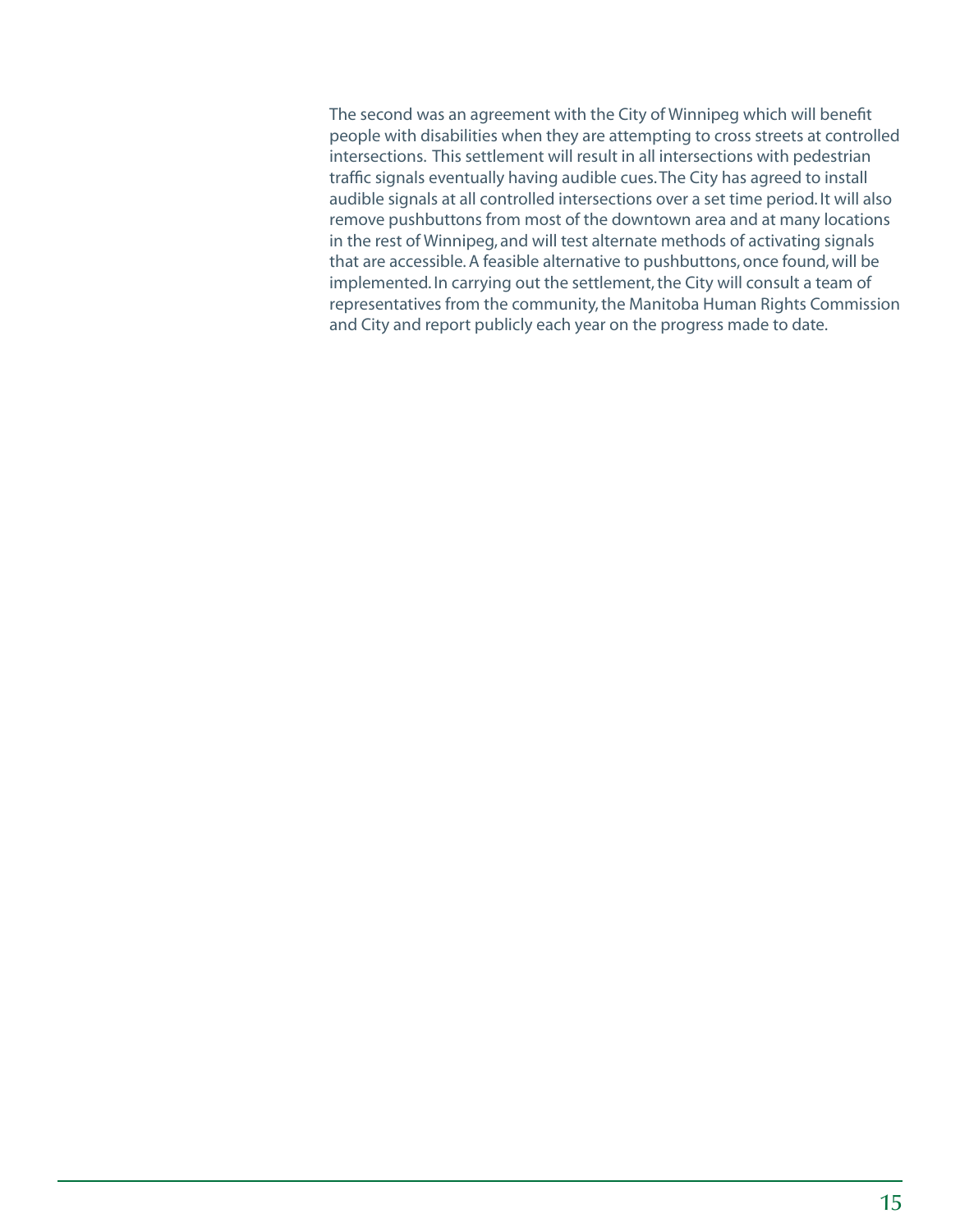### **Monitoring report university of manitoba**

The University of Manitoba agreed to submit data annually to the Manitoba Human Rights Commission for a three year period, pursuant to the terms of a settlement agreement. This report will summarize the second submission, covering the period from April 1, 2008 to April 1, 2009.

The University has expressed its commitment to improving the status of all women on campus in matters concerning their equitable treatment. Data submitted to illustrate how this goal was advanced during the year focuses on women in faculty, middle and senior management positions.

A number of initiatives were undertaken by Equity Services to increase its visibility throughout the campus. Presentations were made to faculty councils, administrative councils, university departments and equity committees. Four seminars were sponsored in which outside experts presented material on equity and human rights issues. Website information was updated, a poster campaign took place, and equity principles were incorporated into a handbook for faculty search committees. A CD "Respect our Rights" was developed and there is an intention to develop an interactive CD for faculty recruitment in the future.

From a broader perspective, a reasonable accommodation fund has been established to support the reasonable accommodation of employees with disabilities, and there has been a focus on the development of a respectful work and learning environment, both of which have a positive impact on recruitment and retention throughout the university.

A recent study of best practices within equity and diversity programs in Australian, Canadian and American universities endorsed the establishment of centralized departments such as Equity Services. "Generally, those universities that had a senior administrator and office charged with equity and diversity issues had a more unified and coherent message….resulting in more unity and consistency in campus programs." 1

The hiring data, which focused on faculty positions reflected steady progress in some areas. Within the category "all academics" (which includes lecturers, research associates, instructors as well as those with professorial rank), the number of women has increased from 38.7 percent to 42.4 percent over two years. However, women make up only 31.5 percent among academics with professorial rank, and 41.2 percent of those are clustered at the lowest rank of assistant professor. Women as tenured faculty increased from 52 percent to 57 percent since 2007, which will impact the professional ranks in the future. Only 20 percent have reached the rank of full professor, while the remaining 35.8 percent are associate professors. On a more encouraging note, the "new hires" for the year ending April 1, 2009 were evenly divided among men and women.

1  *Best Practices in Equity and Diversity A Survey of Selected Universities February 2009, at p.7*

*"Change will not come if we wait for some other person or some other time. We are the ones we've been waiting for. We are the change that we seek."*

*Barack Obama*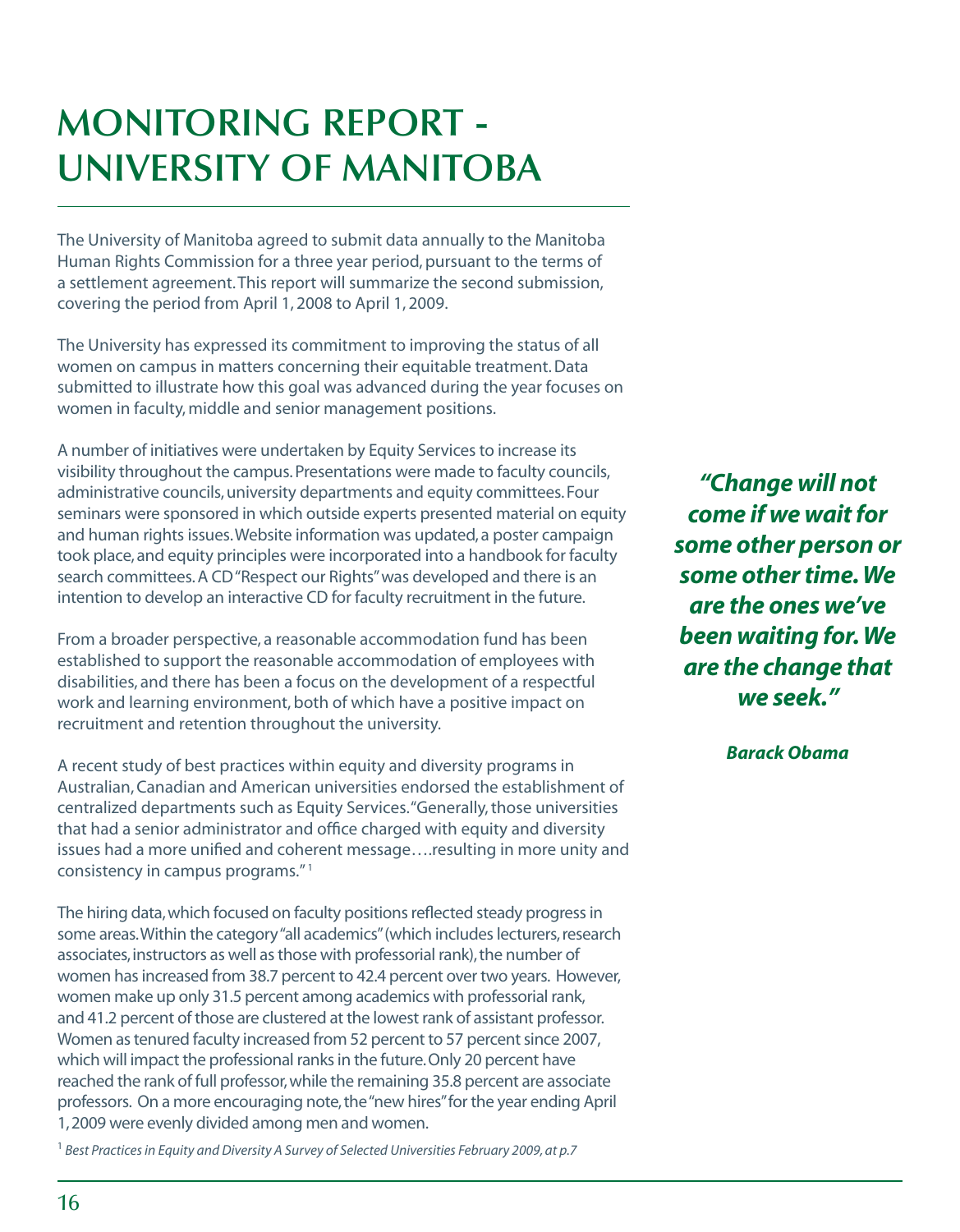## **Raising Awareness**

The Manitoba Human Rights Commission is committed to public engagement and education. In 2008, with limited resources but a dedicated staff, the Commission continued to fulfill its mandate of educating and promoting human rights awareness in Manitoba.

### **Public Conference and Awards Dinner**

To commemorate the 60<sup>th</sup> Anniversary of the Universal Declaration of Human Rights, the Manitoba Human Rights Commission and its partners the Canadian Human Rights Commission and the Manitoba Association for Rights and Liberties hosted a day-long public event, "*Into the Future Human Rights Conference"*. The conference took place on International Human Rights Day and included three workshops examining human rights issues affecting First Nations, women, and people with disabilities.

In the evening, the commitment and youth awards were presented. This year's Human Rights Commitment Award of Manitoba recognized work that promoted the rights of children. The Sybil Shack Human Rights Youth Award acknowledged efforts that had an impact on the advancement of human rights as guaranteed in the *Canadian Charter of Rights and Freedoms* and human rights legislation.

The 2008 recipients of the Human Rights Commitment Award of Manitoba were Yude Henteleff Q.C., a founder of the Learning Disabilities Association of Manitoba and the Learning Disabilities Association of Canada, and Irene McKay, a Child Development Specialist with Awasis Agency of Northern Manitoba.

The 2008 recipient of the Sybil Shack Human Rights Youth Award was Joe A. Ross School of the Opaskwayak Cree Nation.

### **Youth Conferences**

The cornerstone of the Commission's youth initiative continues to be its youth conferences, which were held four times during the year. The first three conferences "Our World, Your World, My World", held in The Pas, Brandon and Winnipeg during the spring, brought students from across the province together with one central project: the creation of the "Peace by Piece" banner. The last conference, "Celebrate Your Rights" held in December in Winnipeg, concluded with the delivery of the banner to the Manitoba Legislature.

Students at the first three conferences participated in a variety of interactive workshops and presentations that addressed such topics as discrimination, harassment, and the rights and responsibilities of students. Dr. Samantha Nutt, founder and Executive Director of War Child Canada spoke to participants at the Brandon and Winnipeg spring conferences.

*"What we do here, matters there. What happens there, matters here. "* 

*Dr. Samantha Nutt*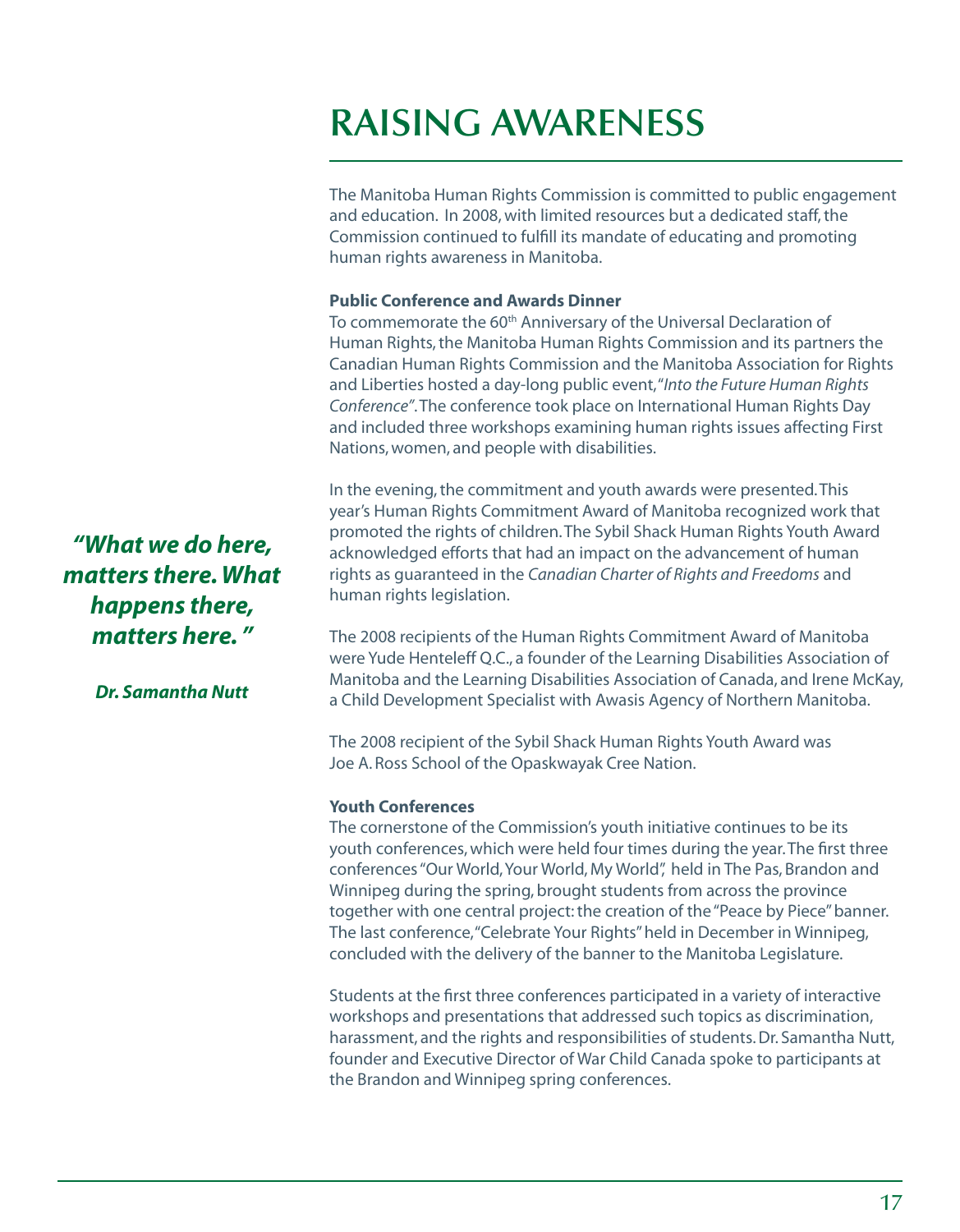Dr. Nutt told the students that all people are entitled to the same rights, such as the right to an education, the right to practice or not practice a certain religion and the right to be treated fairly before the law. She also spoke of child soldiers, the millions upon millions of AKA guns available at a mere six dollars apiece, and described the devastation caused by cluster munitions.

Dr. Nutt captivated the students and concluded by telling them that there were four ways they could make a difference: learn, give, ask and act. "This is our world, your world, my world," she said adding, "It is not about charity. It's about our common humanity. It's your legacy, your choices."

The "Peace by Piece" session at the spring conferences celebrated the 60<sup>th</sup> Anniversary of the Universal Declaration of Human Rights and challenged students to take on the values and goals of the Declaration. Starting with the Northern Conference in The Pas, each school was provided with a piece of material and students were given one hour to create personal messages about human rights on it. This project continued with participants at the Winnipeg and Brandon conferences adding their contributions. Using all the "peace pieces" the banner was constructed with the help of COR Enterprises Inc. and Ventures, organizations which work with adults with disabilities, and the Headingley Tailor Shop, all of whom played a vital role in its assembly.

The "Peace by Piece" banner symbolizes the commitment of youth in Manitoba to human rights today and tomorrow. On December 9, after the fourth and final youth conference of 2008, the banner was delivered to the Manitoba Legislature with over 200 students and teachers present for its unveiling. In total, over 40 Manitoba schools contributed "peace pieces" towards the banner.

The banner subsequently travelled to Brandon, where it was displayed at City Hall and will travel a full circle with its unveiling in the North in early 2009.

#### **Racialized Communities and Police Services Project (RCAPS)**

The RCAPS Project is a partnership with researchers from the University of Winnipeg and the Manitoba Human Rights Commission. The second phase of this project began in 2008.

The RCAPS working committee met five times during 2008; two of those meetings were with the new Chief of Police, Keith McCaskill, and one other was with the RCAPS Advisory Committee.

During the year, the University of Winnipeg secured a grant allowing the project to continue its work, which will involve follow up interviews with those community groups who have been consulted in the past, and policy and literature reviews.

During the second meeting with Police Chief McCaskill, an invitation was extended to have two members of the Winnipeg Police Service sit on the RCAPS Advisory Committee. By the end of the year it was confirmed that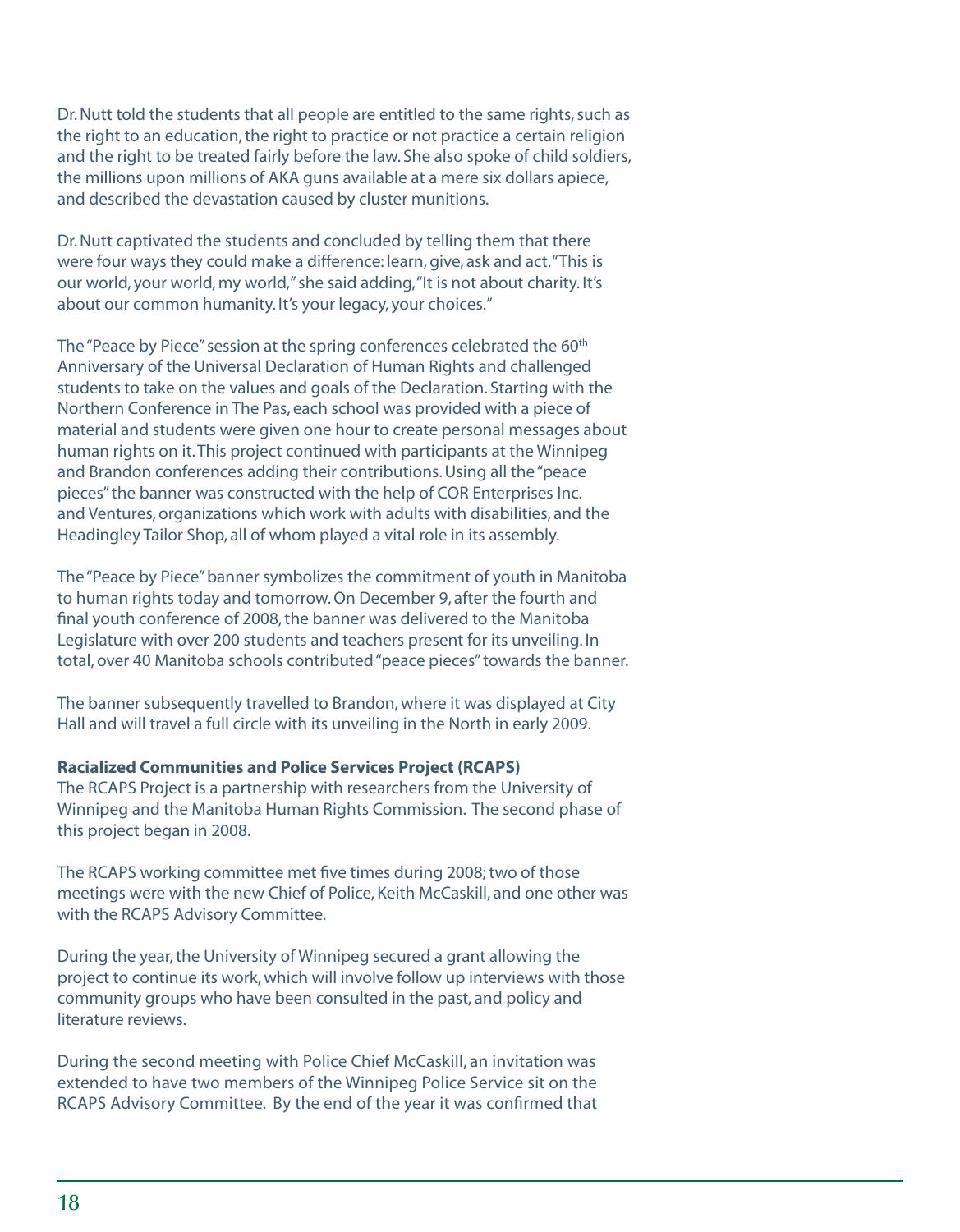Human Resources Manager Sharron Gould and Deputy Police Chief Doug Webster would join President of the University of Winnipeg Dr. Lloyd Axworthy, Elder Art Shofley, Dufferin School Principal Suni Mathews, Executive Director of Winnipeg Harvest David Northcott and former Chairperson of the Manitoba Human Rights Commission Janet Baldwin as members of the RCAPS Advisory Committee.

#### **Educational and outreach activities**

Approximately 580 people registered for all of the Commission's educational program seminars, which were held in Winnipeg and Brandon. Outreach presentations about human rights protections were delivered to an additional 1800 people. The Commission also provided an informational booth at such community events as Pride Day, International Women's Day and Law Day.

The Commission is continuing to update its guidelines for use on both its website and for publication. As well, two new publications *Drug and Alcohol Testing in the Workplace* and *Pre-employment inquiries: You can respect human rights in hiring* were written. New guidelines regarding rental and condominium housing will be released in 2009.

And finally, the Commission began a re-design of its website and hopes to launch the new plain language and interactive site in 2009.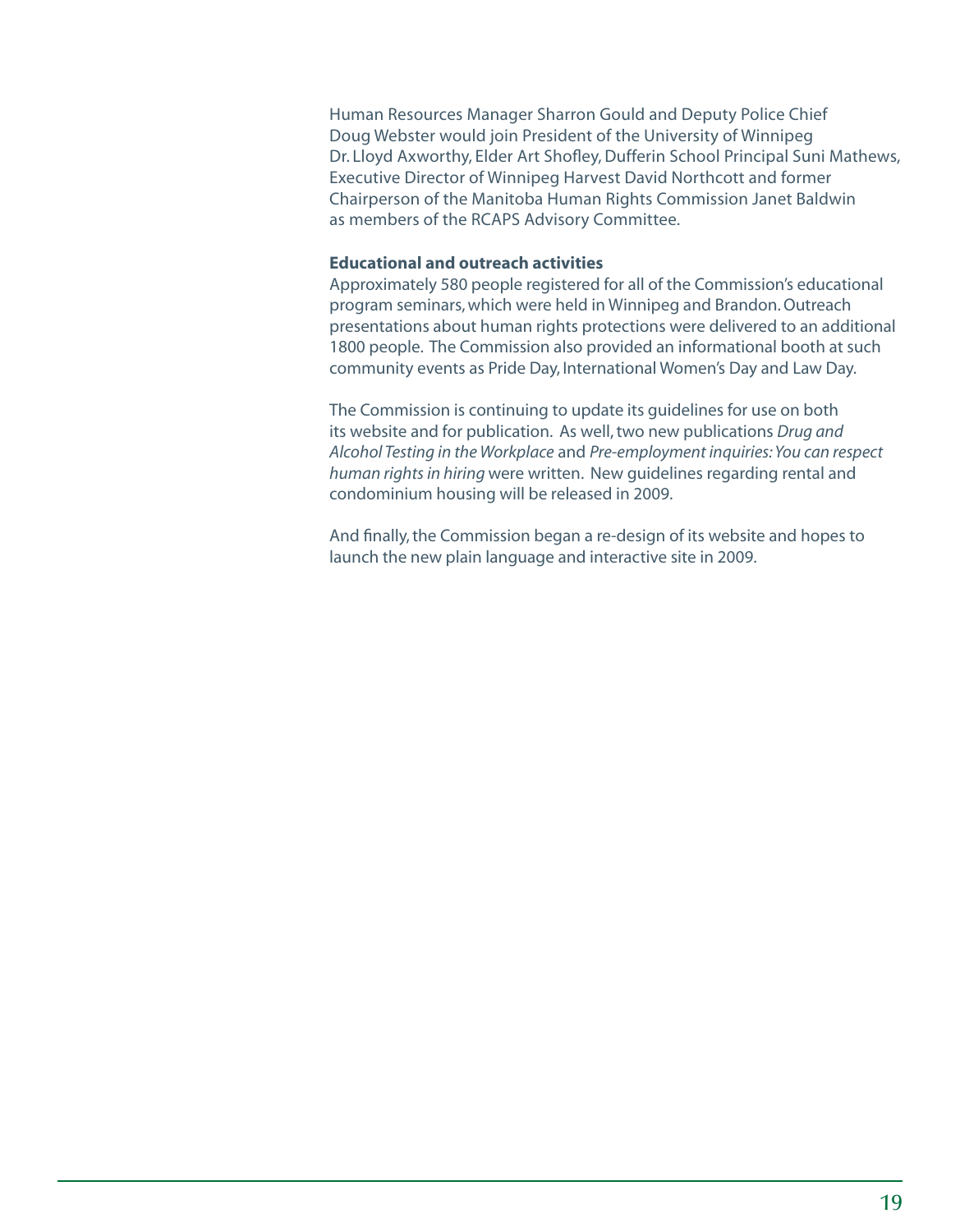## **Commissioners**

### **Chairperson**

**Jerry Woods** is a proud member of the Couchiching First Nation and hosts all of the Commission's youth conferences. His background in the labour movement and his expertise as a negotiator serve him well as a strong advocate for Aboriginal employment and human rights issues. He continues to work in the community as an activist and strives for equitable outcomes with a dedication to improving the quality of life for all people. Jerry's passion is golf, and his joy is his family, wife Cathy, their six children, and eight grandchildren.

### **Vice-Chairperson**

**Yvonne Peters** has a Bachelor of Arts and a Bachelor of Law from the University of Saskatchewan and a Bachelor of Social Work from the University of Regina. She practices equality rights law in Winnipeg, providing legal consultation and advice to unions, community groups, human rights organizations, the corporate sector and governments.Her community work includes serving on the Council of the Manitoba Bar Association, the Board of Directors of the Canadian Women's Health Network and chairing the Human Rights Committee of the Council of Canadians with Disabilities.

### **Commissioners**

**Robin Dwarka** is the Director of Administration for Legal Aid Manitoba. She is a Certified Management Accountant (CMA) and has a Bachelor of Commerce (Honours) from the University of Manitoba. Robin is a founding member of the Manitoba Pan Handlers, a local steel band. Currently, she is active in the Caribbean community primarily through the Building Sub-Committee of the Council of Caribbean Organizations of Manitoba and The Caribbean Folklorama Pavilion. Robin is a Board Member of the Manitoba Association for Rights and Liberties (MARL) and is currently its Treasurer.

**Elliot Leven** is a lawyer by profession and his preferred areas of practice are labor and employment law and Aboriginal law. He is an active member of Winnipeg's gay and Jewish communities. He is the president of the Community Unemployed Help Centre, a member of the Law Society of Manitoba's Committee on the Independence of the Legal Profession, and on the Board of the Manitoba Council of Administrative Tribunals (MCAT).

*"We have a hunger of the mind which asks for knowledge of all around us, and the more we gain, the more is our desire; the more we see, the more we are capable of seeing."* 

*Maria Mitchell*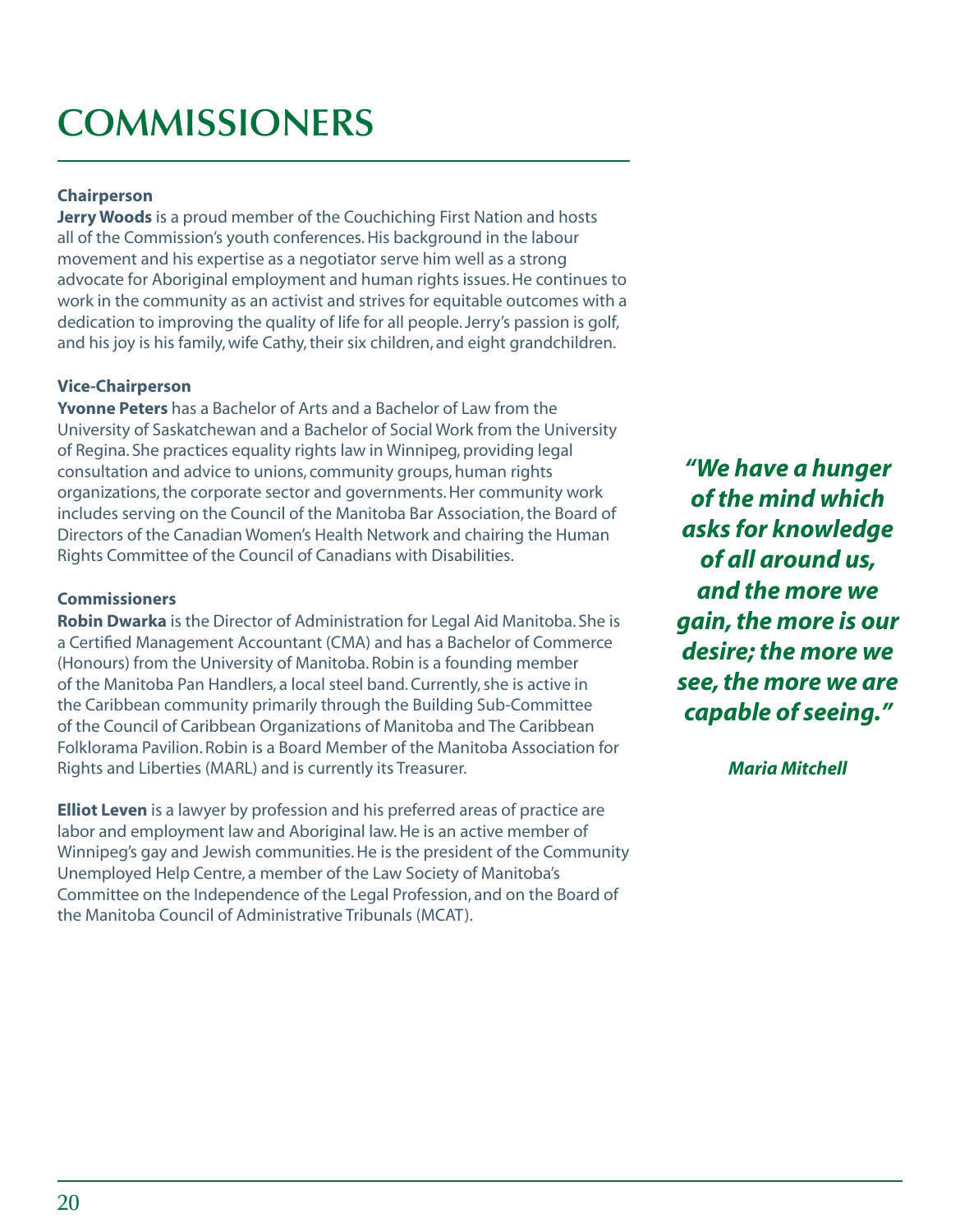**Sheena Rae Reed** was born and raised in Flin Flon and her love of the North resulted in her returning to her hometown after receiving her Arts Degree from the University of Manitoba and studying two years of law. Once she returned to Flin Flon, she began working in social services and today she works with Child and Family Services for the Government of Manitoba. For the last seventeen years Sheena has coached girls' gymnastics and has been involved in Big Brothers/Big Sisters. She is also a Board Member of the Northern Women's Resource Centre in Flin Flon, the Vice-President of the Flin Flon Friendship Centre's Board of Directors and the past President of the Manitoba Association of Friendship Centres.

**Ajit Kaur Deol, O.M.** is an educator, a committed activist and forward thinking multicultural leader. She was a teacher at Edward Schreyer High School in Beausejour and Maples Collegiate in Winnipeg for many years. Ajit is credited with developing the Caroline McMorland School for the mentally disabled in Ontario. She has been on the Board of Directors of countless organizations and is currently a member of the Advisory Committee Punjab Foundation and a member on the Cabinet Committee on Agencies, Boards and Commissions. She is also a member of the Manitoba Citizenship Council, and a Director on the Board of the Seven Oaks School Education Scholarship Foundation and Seven Oaks General Hospital Foundation.

**Mzilikazi (Mzi) Ndlovu** was born and raised in Matshetsheni Tribal Trust Land, a reserve community near the town of Gwanda in Zimbabwe. After arriving in Winnipeg, he studied at the University of Winnipeg to pursue a liberal arts education, where he was instrumental in the *Food Bank and Safe Walk* Program initiatives and elected Vice President of the African Student Association. For many years he produced and hosted *The African Summit* on CKUW, the community radio station at the University of Winnipeg. He has freelanced for CBC, the Society for Manitobans with Disabilities and the Manitoba Association for Rights and Liberties. Mzilikazi currently works for Winnipeg Child and Family Services.

**Joan Hay** has lived in Winnipeg's inner city for over twenty years. She was a Research Assistant/Community Interviewer for two books on community development, *In Their Own Voices: Urban Aboriginal Community Development* (2006) and *Doing Community Development* (2007). Joan co-hosts a radio show called "Inner City Voices" on CKUW, the University of Winnipeg s community station, and is the founding member and Chair of the Inner City Aboriginal Neighbours (I-CAN) group. She also is involved with many inner city boards and committees and currently works at the Ma Mawi Wi Chi Itata Centre Inc. as a Community Helper/Emergency Services Worker. Joan is of Ojibwe/Dakota descent from Waywayseecappo First Nation in Manitoba.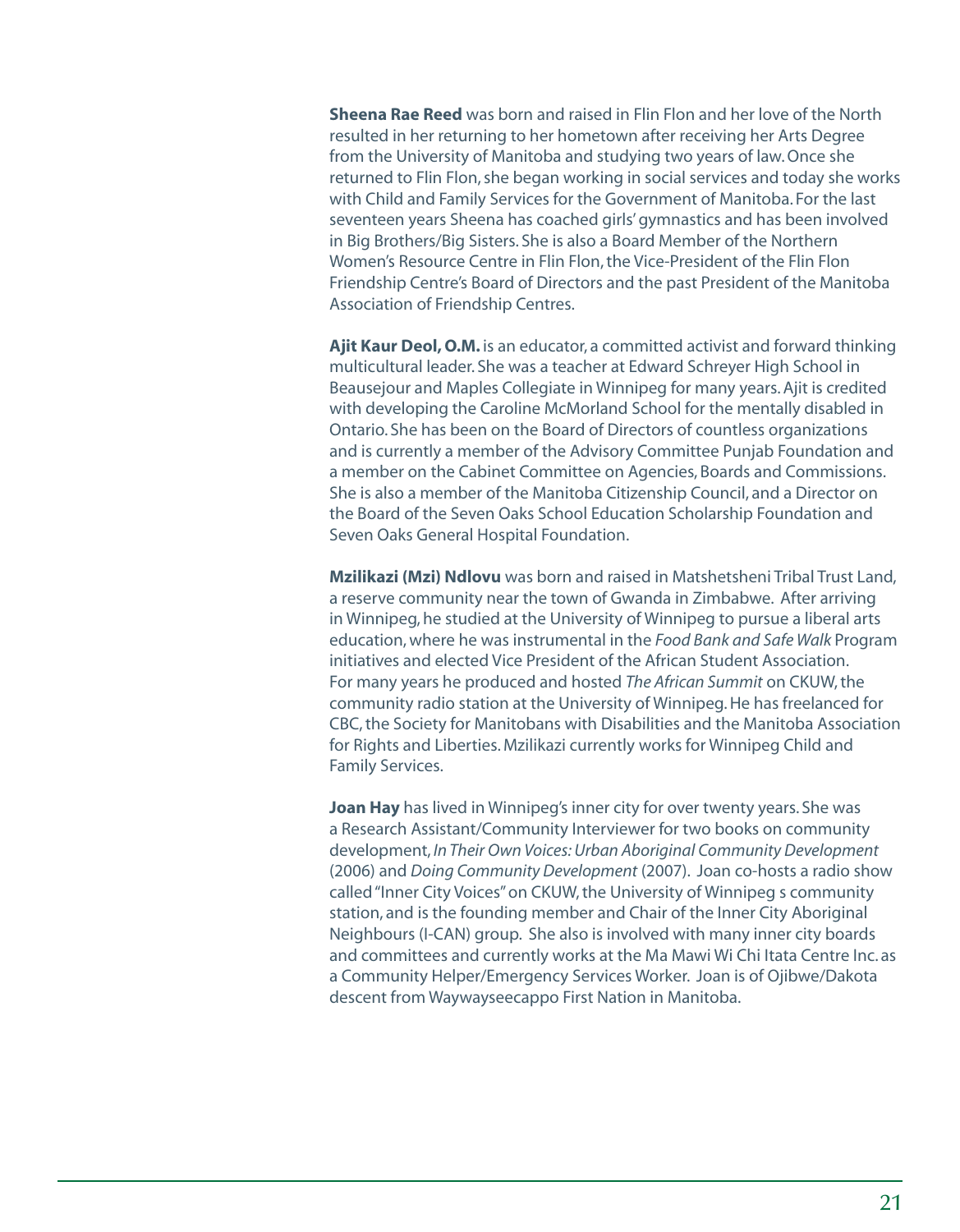**Leo Aniceto** started working as a staff lawyer for Somerset Law Office, Family Unit, Legal Aid Manitoba in November of 2007. Prior to this, he practiced on his own for about five years helping clients in the areas of family law, criminal law, child protection and real estate. Leo has three children. He is a member of the Filipino community and enjoys helping fellow Filipinos with their legal problems whenever he can.

**Karen Banuga** is a Research Officer and Access and Privacy Coordinator for Assiniboine Community College. She has a Bachelor of Arts Degree from the University of Brandon and is a member of the Islamic Community. Karen is a strong advocate of women's rights and is an active member of the Manitoba Government Employees Union and Chief Steward. She loves to travel and finds it helpful in understanding other cultures and belief systems. Karen is married with four children.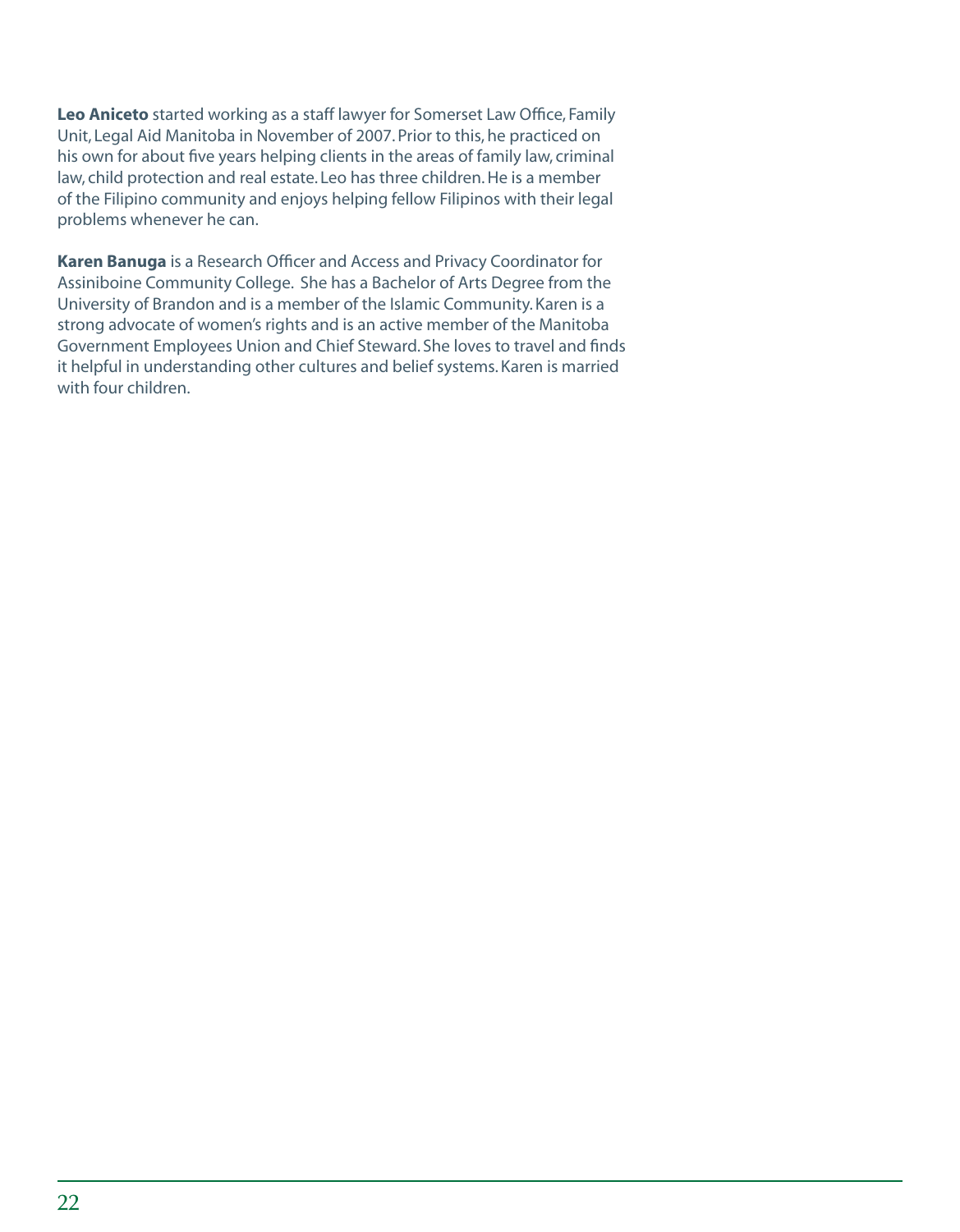### **Manitoba Human Rights Commission**

### **Organization Chart 2008**

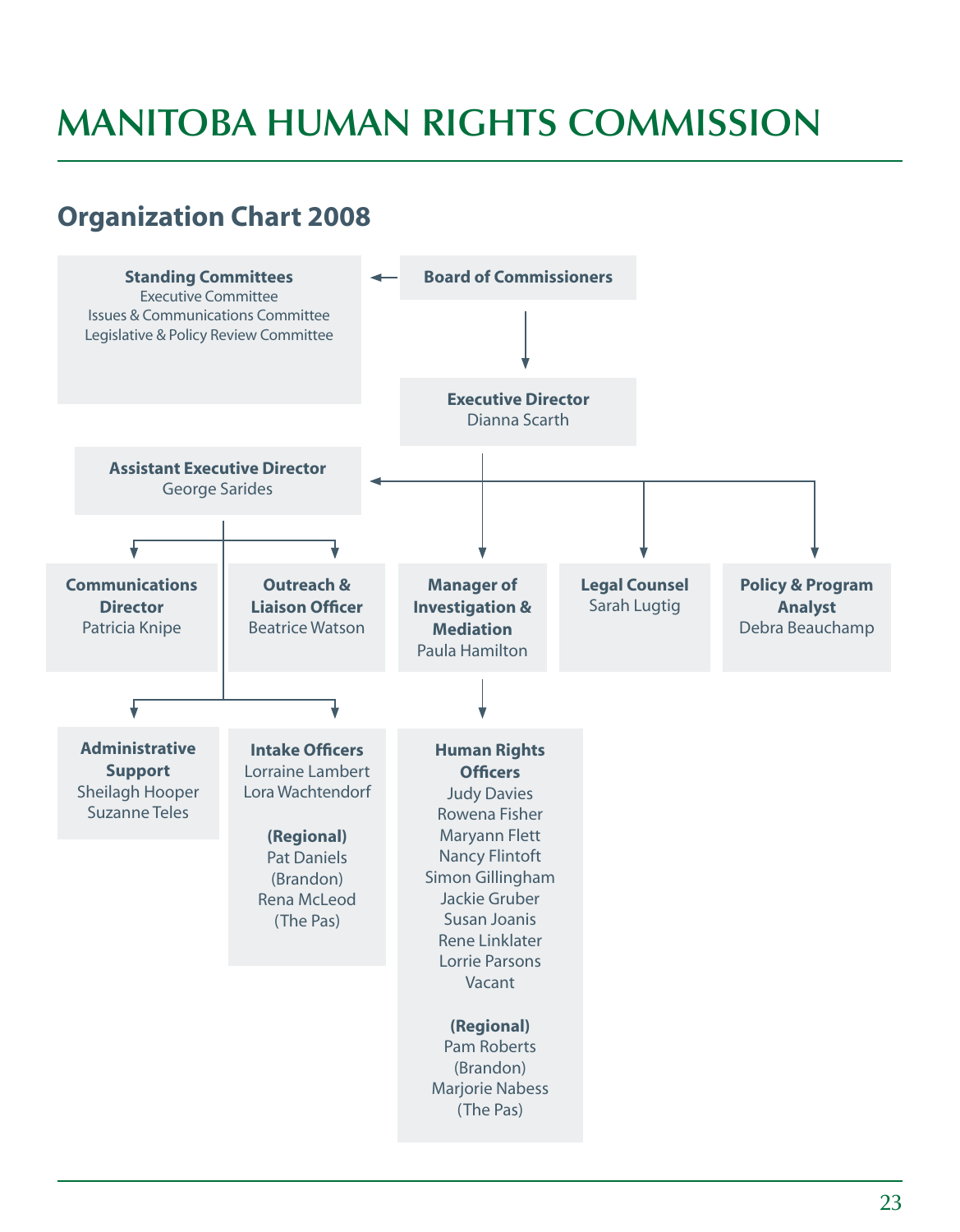## **STATISTICS**



### **Number of Complaints**

| Year | <b>Formal Complaints</b> | <b>Total Complaints</b><br>(Includes Pre-Complaints) |
|------|--------------------------|------------------------------------------------------|
| 1990 | 245                      | n/a                                                  |
| 1991 | 265                      | n/a                                                  |
| 1992 | 216                      | n/a                                                  |
| 1993 | 149                      | n/a                                                  |
| 1994 | 150                      | n/a                                                  |
| 1995 | 169                      | n/a                                                  |
| 1996 | 218                      | n/a                                                  |
| 1997 | 231                      | 308                                                  |
| 1998 | 177                      | 262                                                  |
| 1999 | 175                      | 252                                                  |
| 2000 | 261                      | 319                                                  |
| 2001 | 241                      | 329                                                  |
| 2002 | 229                      | 319                                                  |
| 2003 | 274                      | 336                                                  |
| 2004 | 260                      | 382                                                  |
| 2005 | 223                      | 287                                                  |
| 2006 | 297                      | 342                                                  |
| 2007 | 274                      | 326                                                  |
| 2008 | 235                      | 286                                                  |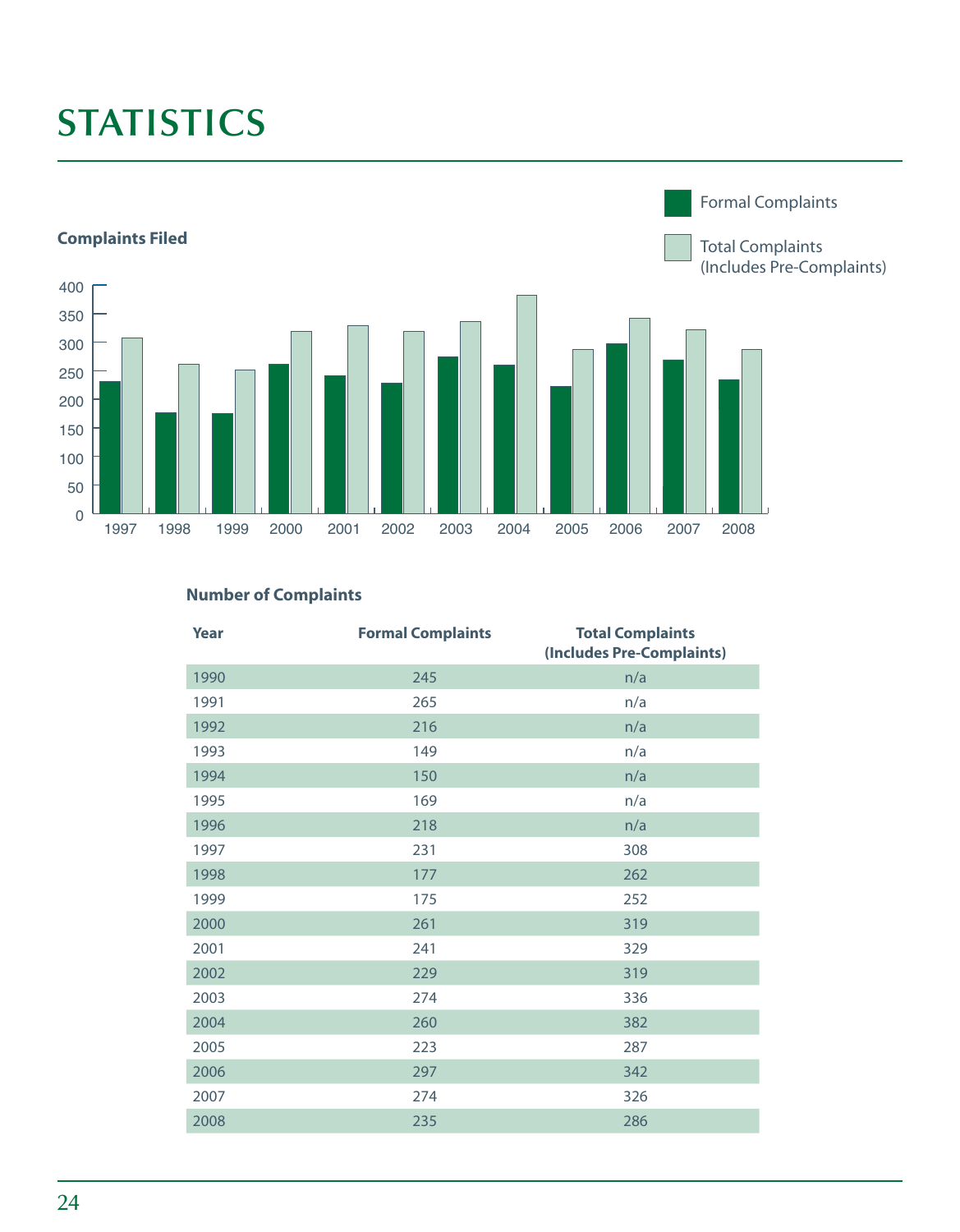

| Area                                    | Pre-complaint<br><b>Resolution</b> | <b>Pre-Board</b><br><b>Settlements</b> | Withdrawn /<br><b>Abandoned</b> | <b>Dismissed by</b><br><b>Board</b> | <b>Terminated /</b><br><b>Offer Found</b><br>Reasonable | <b>Settled</b><br><b>By Board</b><br><b>Directed</b><br><b>Mediation</b> | <b>Referred to</b><br><b>Adjudication</b> | <b>Settled</b><br><b>Prior to</b><br><b>Adjudication</b> |
|-----------------------------------------|------------------------------------|----------------------------------------|---------------------------------|-------------------------------------|---------------------------------------------------------|--------------------------------------------------------------------------|-------------------------------------------|----------------------------------------------------------|
| Age                                     | 5                                  | 5                                      | $\overline{7}$                  | $\overline{4}$                      | $\overline{0}$                                          | $\overline{0}$                                                           | $\overline{0}$                            | $\overline{0}$                                           |
| Ancestry                                | 5                                  | $\overline{4}$                         | 13                              | 19                                  | 3                                                       | $\mathbf 0$                                                              | $\mathbf{1}$                              | 1                                                        |
| <b>National Origin</b>                  | $\overline{2}$                     |                                        |                                 | $\overline{3}$                      | $\overline{0}$                                          | $\overline{0}$                                                           | $\overline{0}$                            | $\overline{0}$                                           |
| Ethnic Origin                           | $\mathbf 0$                        | $\overline{0}$                         | $\Omega$                        | $\mathbf{0}$                        | $\mathbf 0$                                             | $\mathbf 0$                                                              | $\mathbf 0$                               | $\mathbf 0$                                              |
| <b>Disability</b>                       | 26                                 | 29                                     | 25                              | 53                                  | $\overline{0}$                                          | 16                                                                       | 3                                         | 6                                                        |
| Marital/Family                          | 4                                  | 2                                      | 5                               | 8                                   | 0                                                       | 1                                                                        | 1                                         | -1                                                       |
| <b>Political Belief</b>                 | $\overline{0}$                     | $\overline{0}$                         |                                 | $\mathbf{1}$                        | $\overline{0}$                                          | $\overline{0}$                                                           | $\mathbf{0}$                              | $\overline{0}$                                           |
| Religion                                | $\overline{2}$                     |                                        |                                 | $\overline{2}$                      |                                                         | $\overline{2}$                                                           | $\mathbf 0$                               | $\mathbf 0$                                              |
| Sex (including<br>Pregnancy)            | 5                                  | 15                                     | 11                              | 13                                  | $\overline{0}$                                          | 6                                                                        | $\overline{0}$                            | $\overline{0}$                                           |
| Gender<br>Determined<br>Characteristics | $\mathbf 0$                        | 0                                      | $\mathbf 0$                     | $\mathbf 0$                         | 0                                                       | $\pmb{0}$                                                                | $\mathbf 0$                               | $\mathbf 0$                                              |
| Sexual<br>Orientation                   | $\overline{2}$                     | $\overline{3}$                         |                                 | $\overline{4}$                      | $\mathbf 0$                                             | $\mathbf{1}$                                                             | $\mathbf 0$                               | $\overline{0}$                                           |
| Source of<br>Income                     | $\mathbf 0$                        | 1                                      |                                 | $\overline{2}$                      | $\mathbf 0$                                             | $\mathbf 0$                                                              | $\mathbf 0$                               | $\mathbf 0$                                              |
| Other                                   | $\overline{0}$                     | $\mathbf{1}$                           | $\overline{0}$                  | $\mathbf{1}$                        | $\overline{0}$                                          | $\overline{0}$                                                           | $\overline{0}$                            | $\overline{0}$                                           |
| <b>TOTALS</b>                           | 51                                 | 62                                     | 66                              | 110                                 | 4                                                       | 26                                                                       | 5                                         | 8                                                        |

#### **Files Closed by Grounds in 2008**

**Total Complaints by Grounds 2008 332**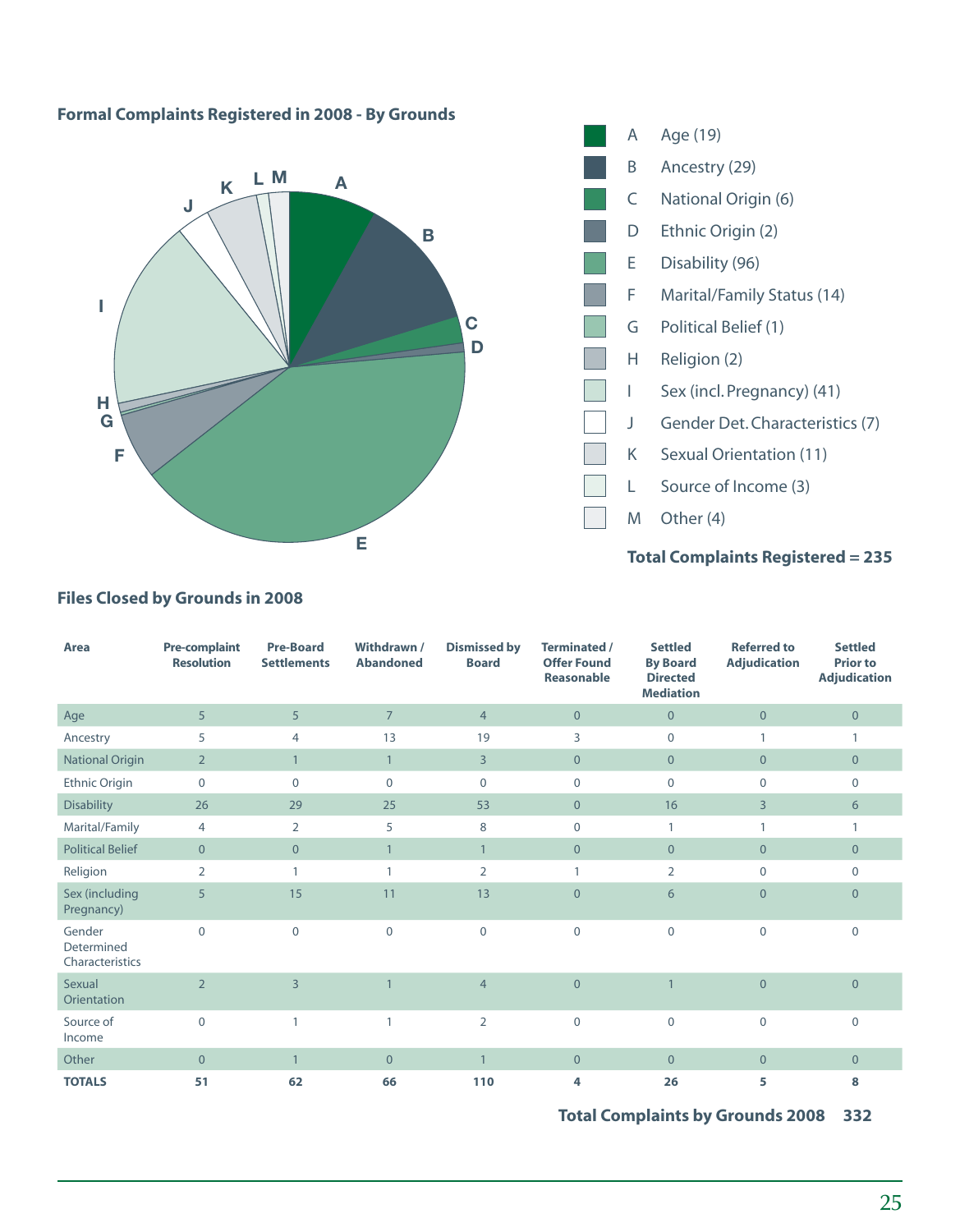### **Formal Complaints Registered in 2008 - By Area**



### **Files Closed by Area in 2008**

| Area          | <b>Pre-complaint</b><br><b>Resolution</b> | <b>Pre-Board</b><br><b>Settlements</b> | Withdrawn /<br><b>Abandoned</b> | Dismissed by<br><b>Board</b> | Terminated /<br><b>Offer Found</b><br>Reasonable | <b>Settled</b><br><b>By Board</b><br><b>Directed</b><br><b>Mediation</b> | <b>Referred to</b><br><b>Adjudication</b> | <b>Settled</b><br><b>Prior to</b><br><b>Adjudication</b> |
|---------------|-------------------------------------------|----------------------------------------|---------------------------------|------------------------------|--------------------------------------------------|--------------------------------------------------------------------------|-------------------------------------------|----------------------------------------------------------|
| Services      | 10                                        |                                        | 16                              | 38                           |                                                  | 6                                                                        |                                           | 6                                                        |
| Employment    | 30                                        | 52                                     | 45                              | 70                           |                                                  | 19                                                                       |                                           |                                                          |
| Contracts     | $\Omega$                                  | $\Omega$                               | $\Omega$                        | $\overline{0}$               | $\overline{0}$                                   | $\overline{0}$                                                           | $\overline{0}$                            | $\mathbf{0}$                                             |
| Housing       | 11                                        | 3                                      | 5                               | $\mathcal{D}$                | $\Omega$                                         |                                                                          |                                           | 0                                                        |
| Other         | $\Omega$                                  | $\Omega$                               | $\Omega$                        | $\overline{0}$               | $\overline{0}$                                   | $\overline{0}$                                                           | $\overline{0}$                            | $\overline{0}$                                           |
| <b>TOTALS</b> | 51                                        | 62                                     | 66                              | 110                          | 4                                                | 26                                                                       |                                           | 8                                                        |

**Total Complaints by Area 2008 332**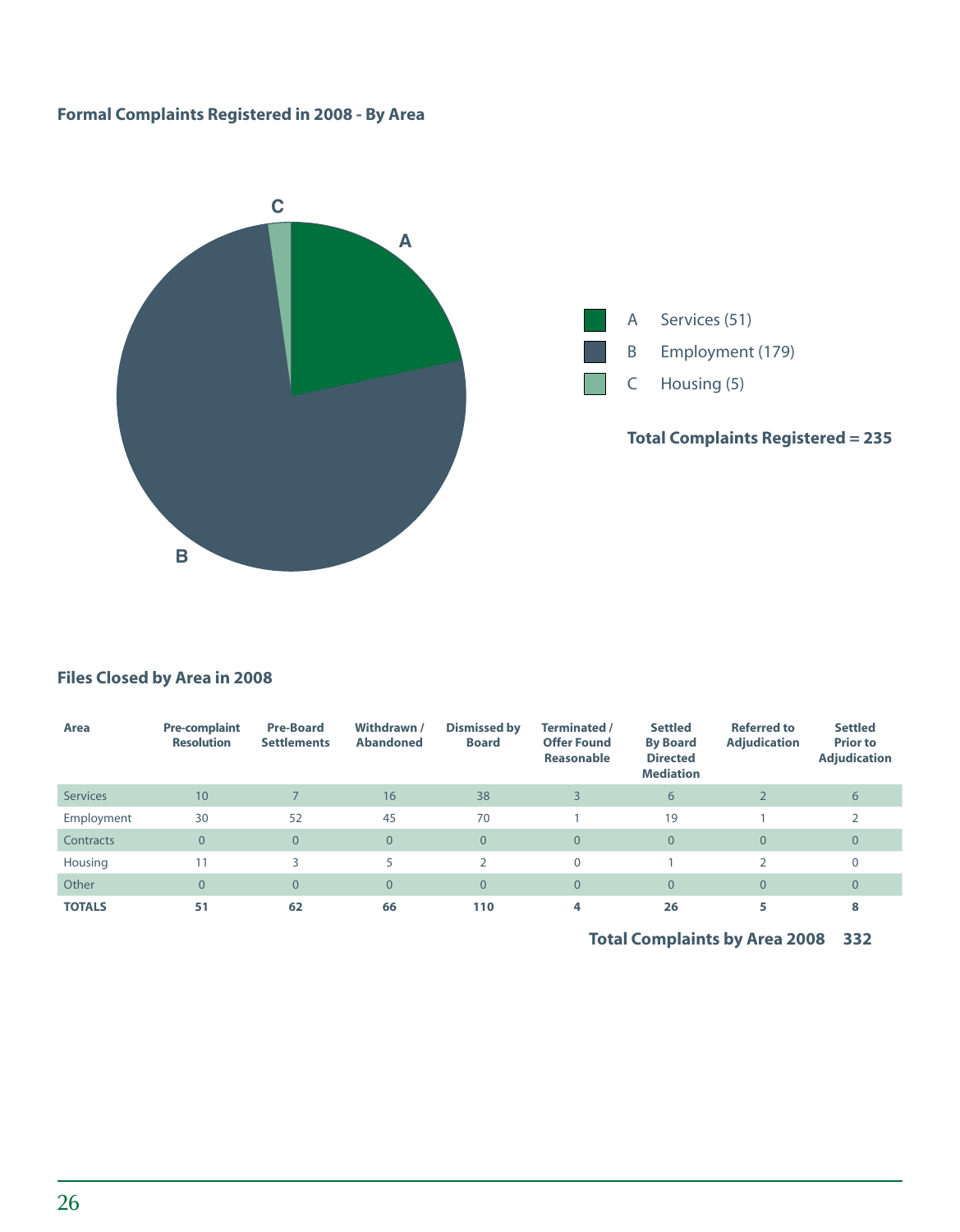### **Formal Complaints Registered in 2008 - By Nature of Allegations**



### **Files Closed by Nature of Allegation in 2008**

| <b>Nature of Allegation</b>   | <b>Number of Complaints</b> |
|-------------------------------|-----------------------------|
| Sexual Harassment             | 14                          |
| <b>Other Harassment</b>       | 13                          |
| Reasonable Accommodation      | 105                         |
| <b>Differential Treatment</b> | 185                         |
| Reprisal                      | 15                          |

**Total Complaints by Nature of Allegation 332**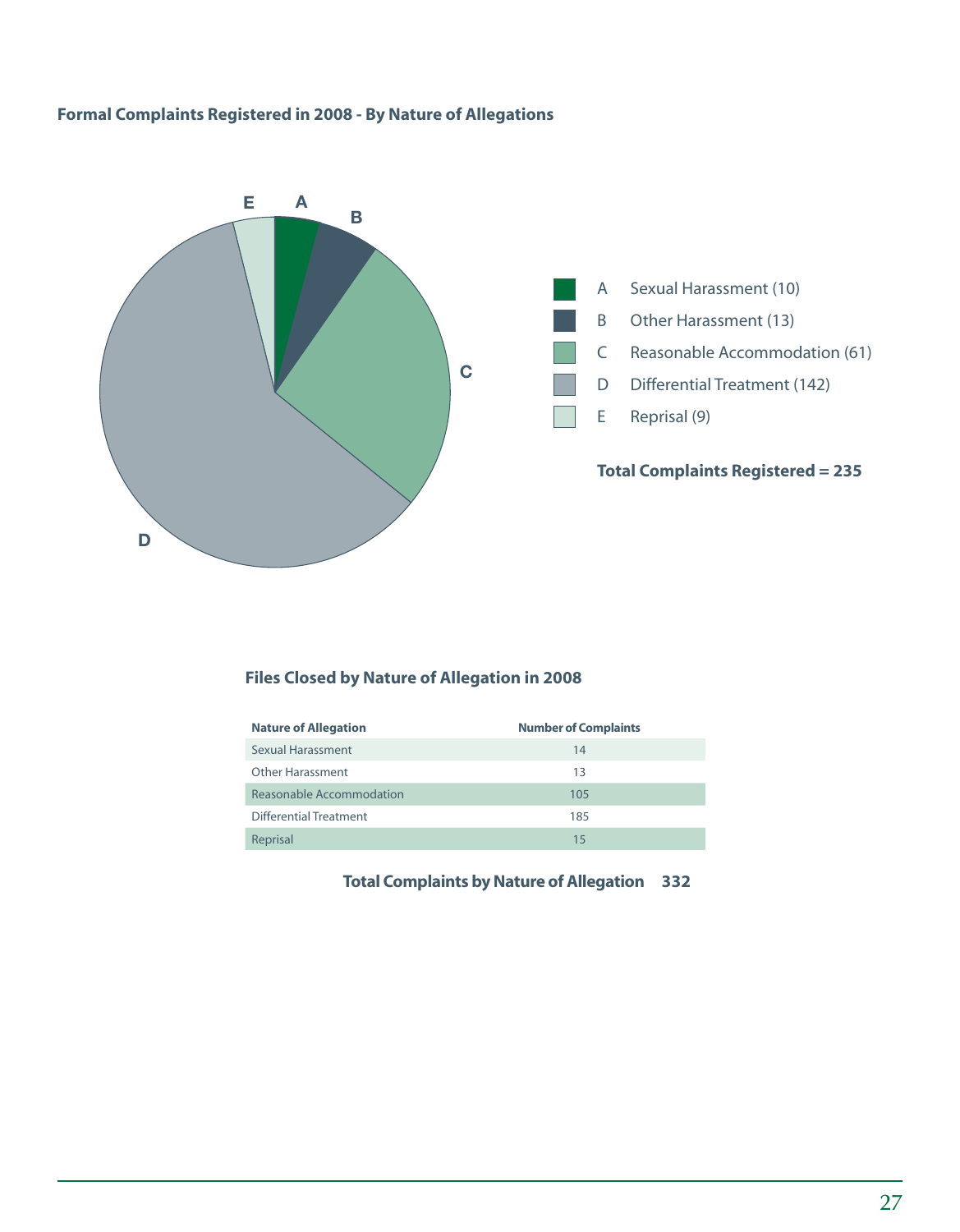

### La Commission des droits de la personne du Manitoba

Protection contre la discrimination • Égalité des chances



### **Rapport annuel 2008**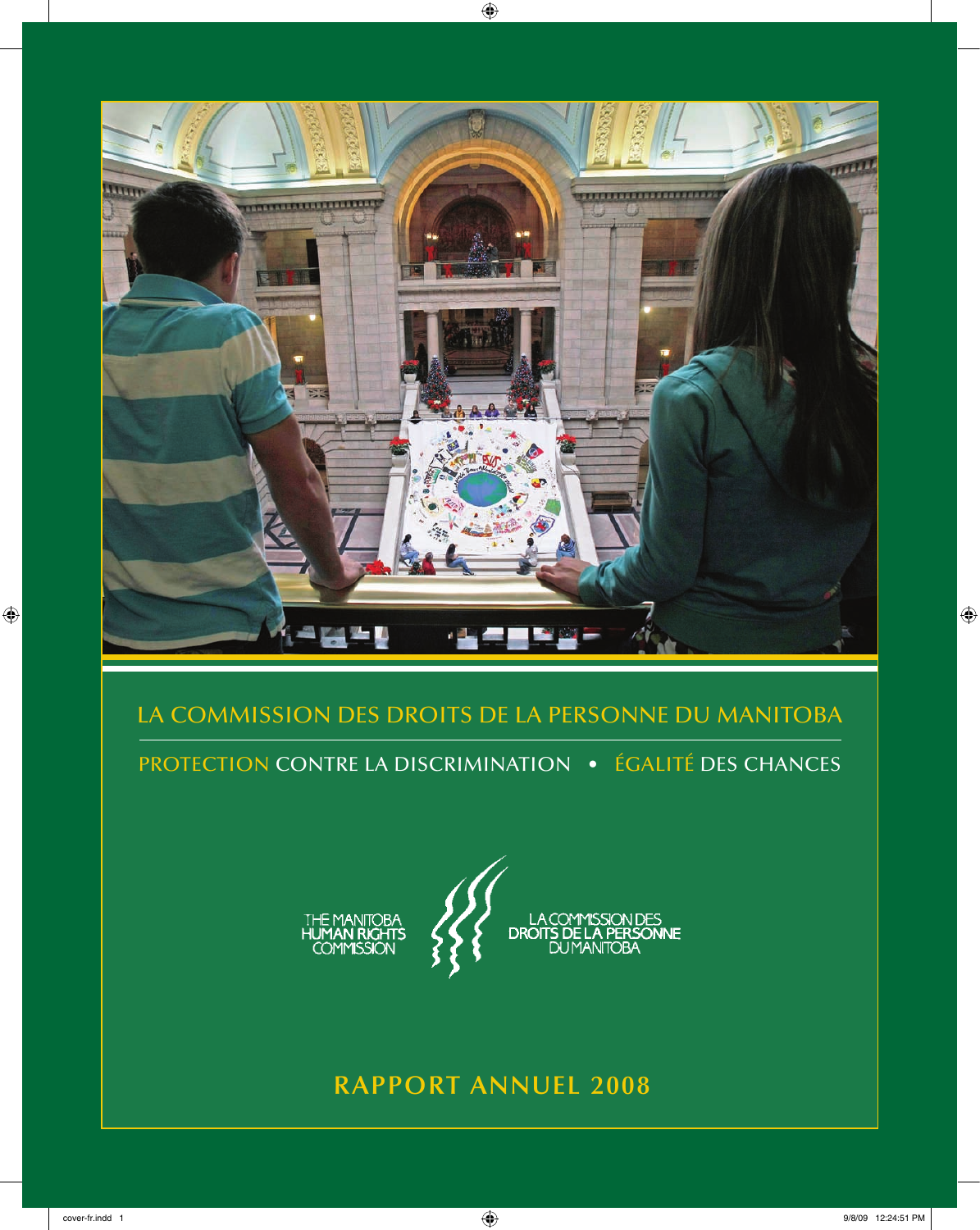### La Commission des **droits de la personne** du Manitoba

### **Winnipeg**

175, rue Hargrave, 7e étage Winnipeg (Manitoba) R3C 3R8 Tél. : 204 945‑3007 Téléc. : 204 945‑1292 Courriel : hrc@gov.mb.ca

### **Brandon**

Édifice du gouvernement provincial 340, 9e Rue Brandon (Manitoba) R7A 6C2 Tél. : 204 726‑6261 Téléc. : 204 726‑6035

### **The Pas**

Centre de commerce Otineka 2e étage C.P. 2550 Le Pas (Manitoba) R9A 1M4 Tél. : 204 627‑8270 Téléc. : 204 623‑5404

**Numéro sans frais** 1 888 884‑8681

**ATME** 1 888 897‑2811

**Site Web** www.manitoba.ca/hrc

*La Commission accepte les appels à frais virés.*

### *Page de couverture*

*Couverture : Dévoilement de la bannière « Peace by Piece », au Palais législatif du Manitoba, le 9 décembre 2008.*

*Photographie : Joe Bryksa Gracieuseté du journal Winnipeg Free Press*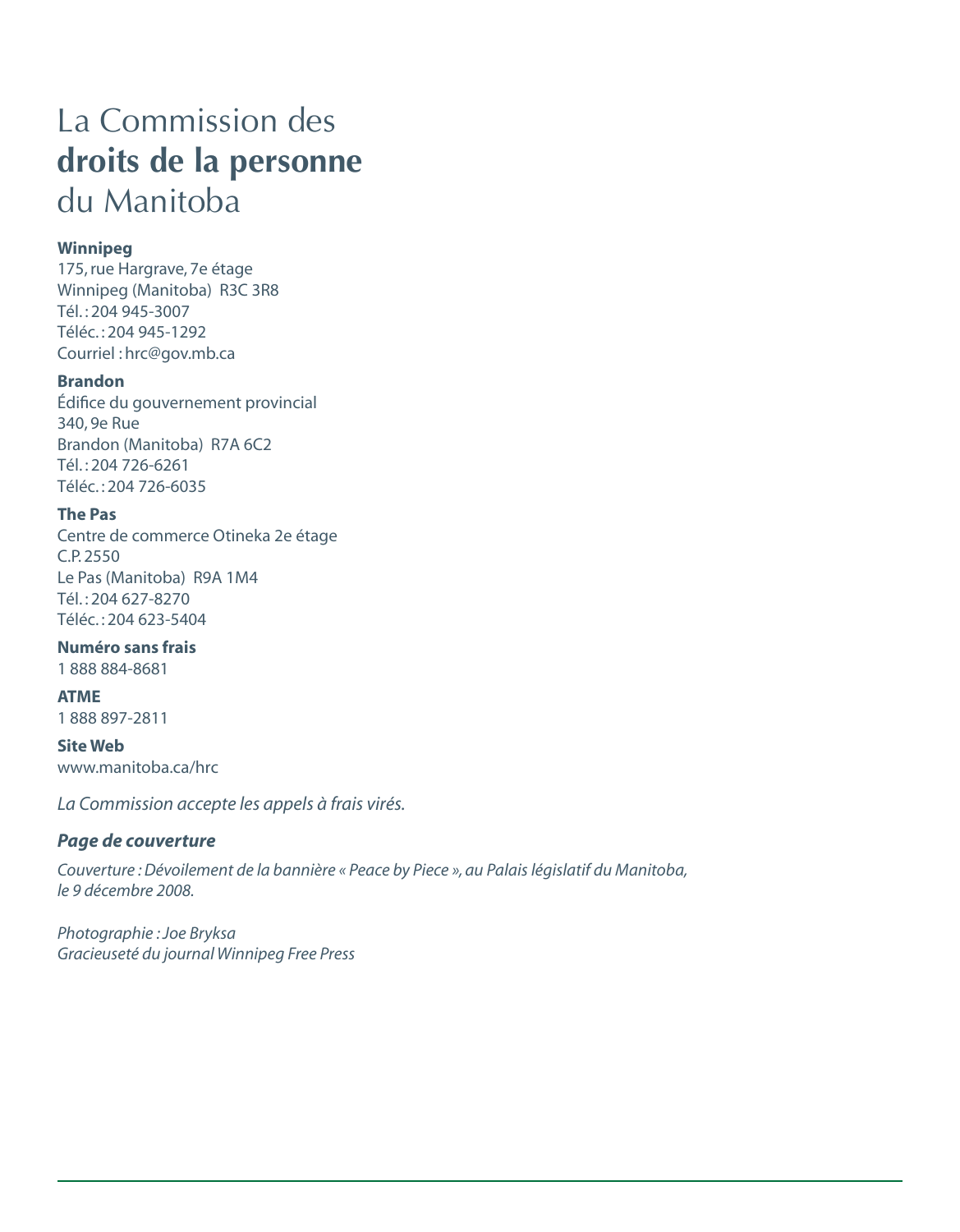### **Le Code des droits de la personne du Manitoba**

Le *Code* interdit, en matière d'emploi, de logement, de contrats et de services à la population, la discrimination non justifiée qui repose sur les motifs suivants :

- Ascendance
- Nationalité ou origine nationale
- Milieu ou origine ethnique
- Religion ou croyance, croyances religieuses, associations religieuses ou activités religieuses
- Âge
- Sexe, y compris la grossesse ou les circonstances se rapportant à la grossesse
- Caractéristiques fondées sur le sexe
- Orientation sexuelle
- État matrimonial ou statut familial
- Source de revenu
- Convictions politiques, associations politiques ou activités politiques
- Incapacité physique ou mentale

Les membres des autres groupes qui historiquement ont été désavantagés peuvent aussi déposer une plainte. Est également interdite la diffusion sous une forme ou sous une autre d'une affiche ou d'une déclaration qui indique ou recommande un comportement discriminatoire.

La plupart des employeurs, des locateurs ou des prestataires de services qui sont établis au Manitoba sont assujettis à la loi provinciale et sont tenus de respecter le *Code des droits de la personne du Manitoba.* Certaines entreprises privées, comme les compagnies aériennes, les banques et les entreprises de télécommunications, ainsi que la fonction publique fédérale et de nombreux gouvernements et organismes des Premières nations sont toutefois régis par la loi fédérale. Les plaintes à leur égard doivent donc être déposées devant la Commission canadienne des droits de la personne en vertu de la *Loi canadienne sur les droits de la personne.*

La Commission des droits de la personne du Manitoba assure l'exécution des dispositions antidiscriminatoires du *Code*. Elle est autorisée à jouer le rôle de médiateur et à faire enquête sur les plaintes concernant la discrimination, à soumettre des causes à l'arbitrage, à offrir des activités éducatives au public et à promouvoir les droits de la personne.



### **Rapport annuel de 2008**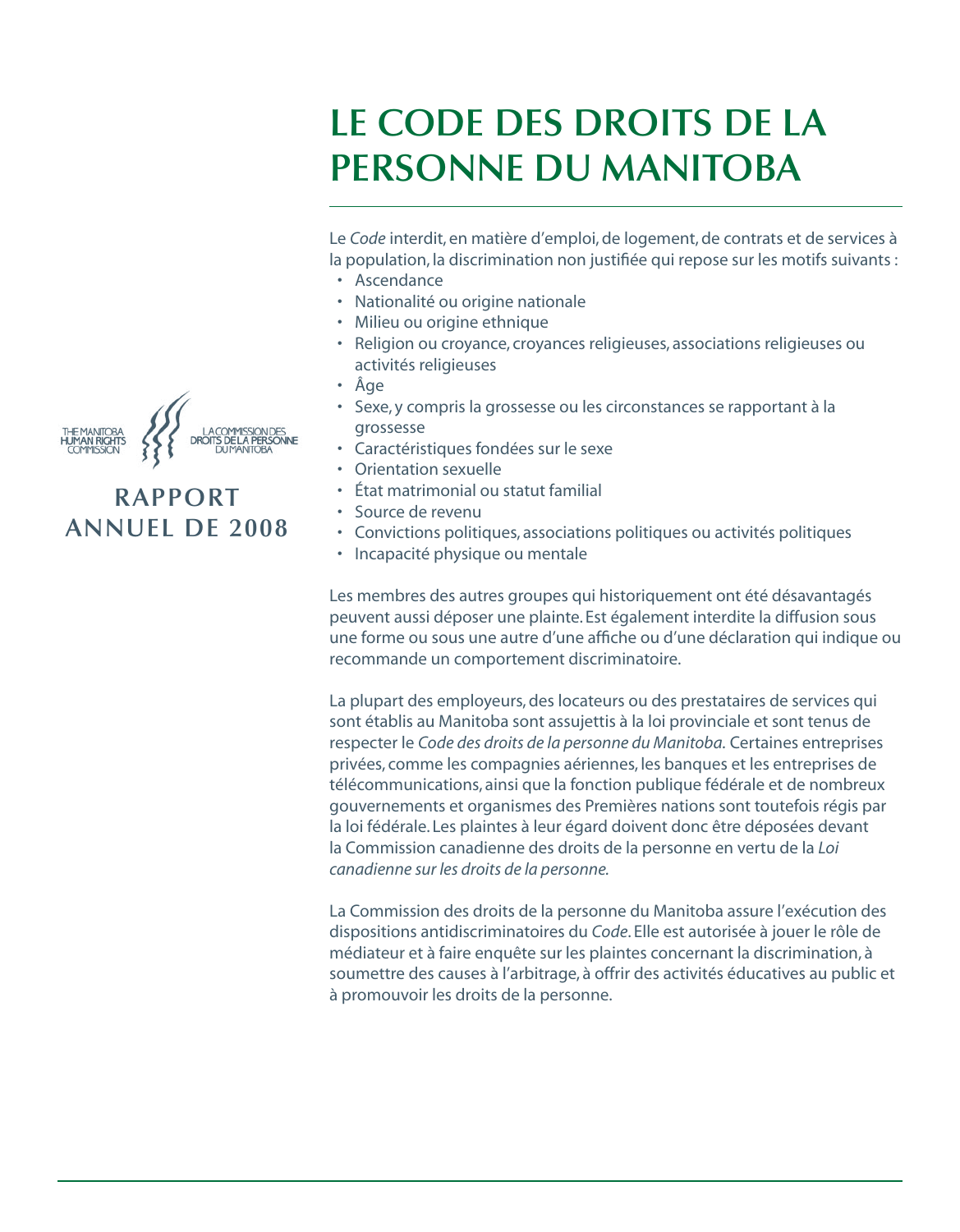

### Procureur général<br>Ministre de la Justice

Palais législatif, bureau 104<br>Winnipeg (Manitoba) CANADA **R3C 0V8** 

Son Honneur L'honorable John Harvard Lieutenant-gouverneur du Manitoba

Monsieur le Lieutenant-gouverneur,

J'ai le privilège de présenter à Votre honneur le rapport annuel de la Commission des droits de la personne du Manitoba pour l'année 2008.

Je vous prie d'agréer, Monsieur le Lieutenant-gouverneur, l'expression de mon profond respect.

Le ministre,

Dave Chomiak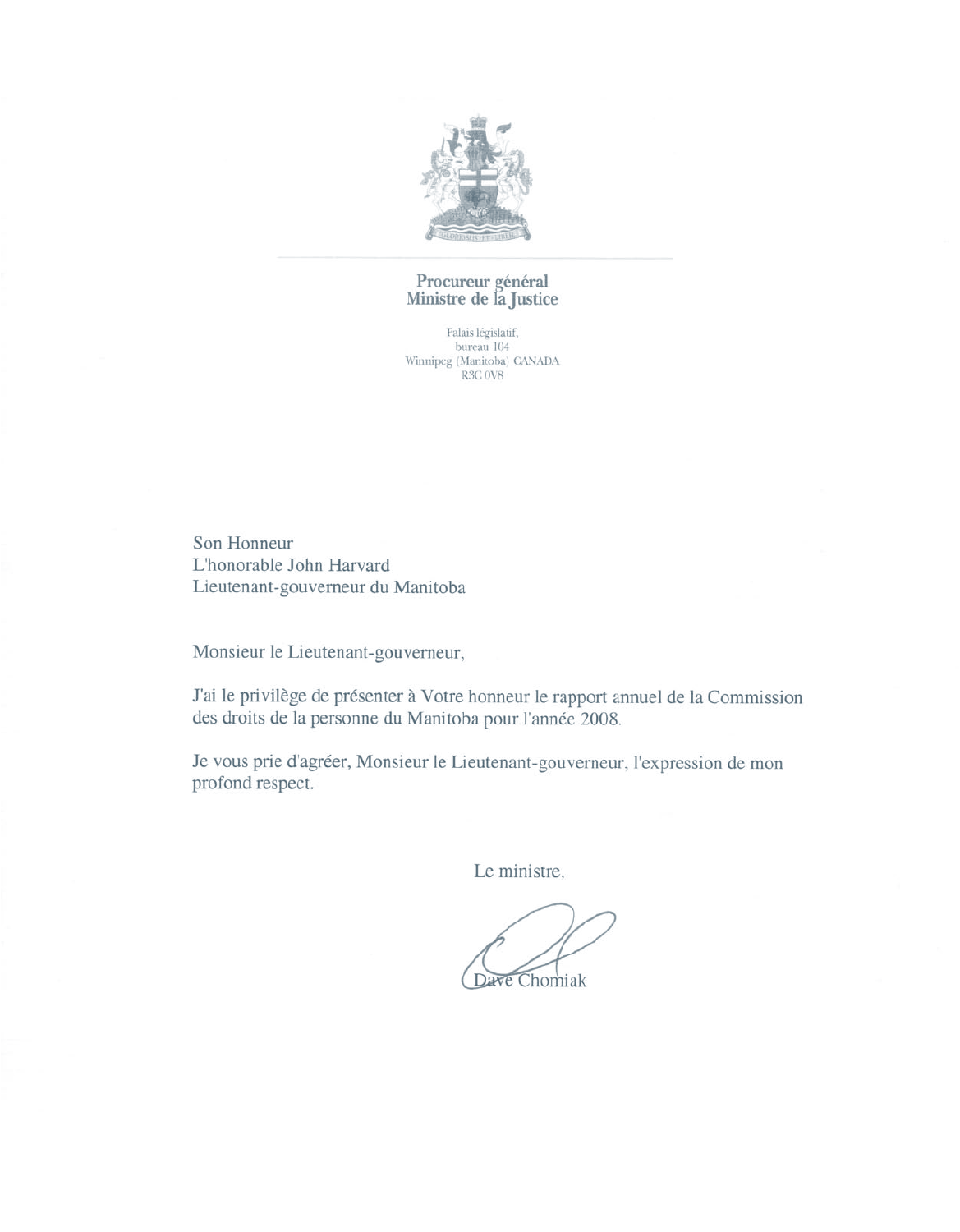THE MANITOBA<br>**HUMAN RIGHTS**<br>COMMISSION

LA COMMISSION DES<br>**DROITS DE LA PERSONNE DU MANITOBA** 

Monsieur Dave Chomiak Ministre de la Justice et procureur général Palais législatif Winnipeg (Manitoba) R3C 0V8

Monsieur,

Nous avons le privilège de vous adresser le rapport annuel de la Commission des droits de la personne du Manitoba pour l'année civile se terminant le 31 décembre 2008.

C'est avec notre profond respect, Monsieur le Ministre responsable de l'administration du Code des droits de la personne du Manitoba, que nous vous soumettons ce document.

n Hoode La présidente, Jerry Woods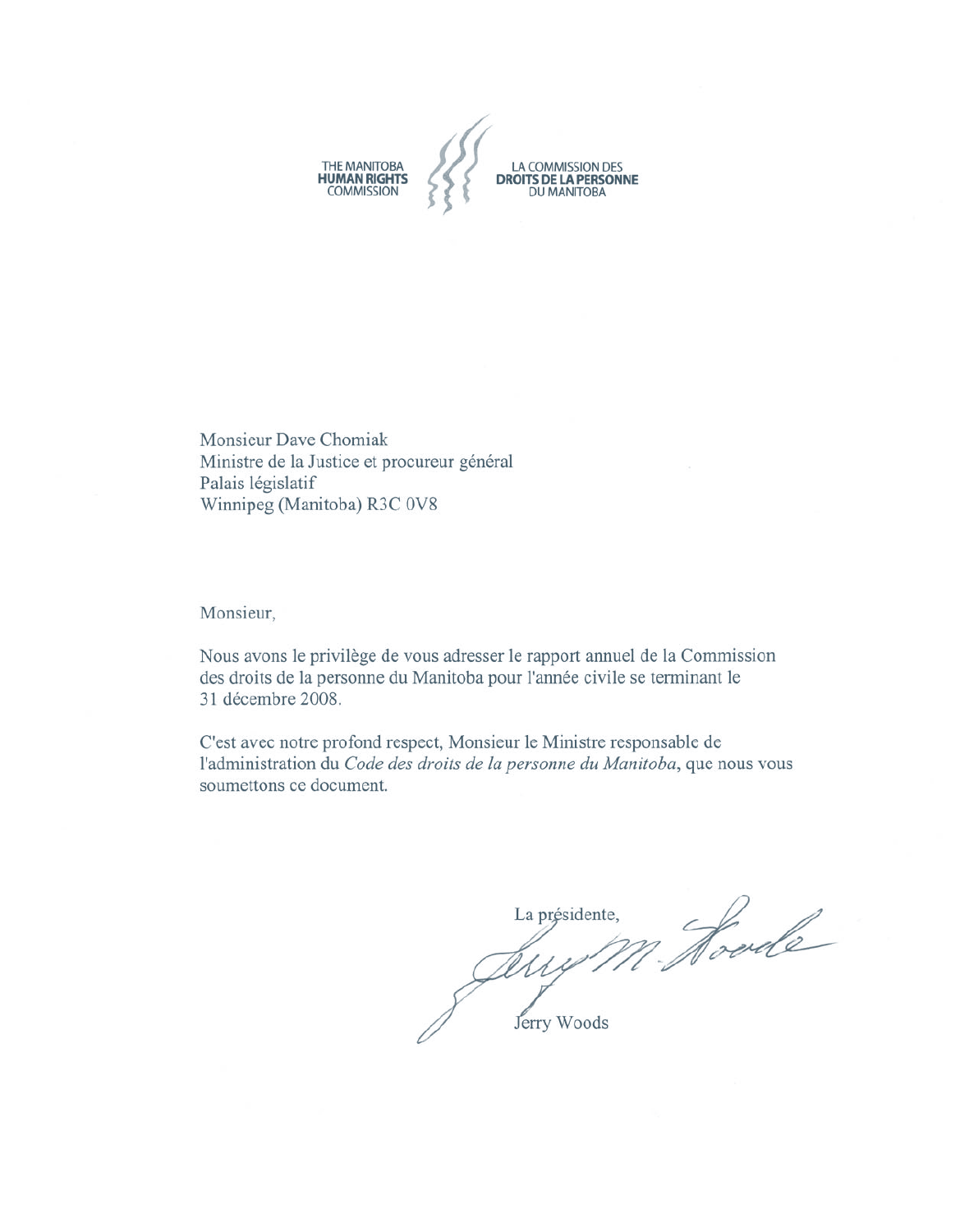# **TABLE DES MATIÈRES**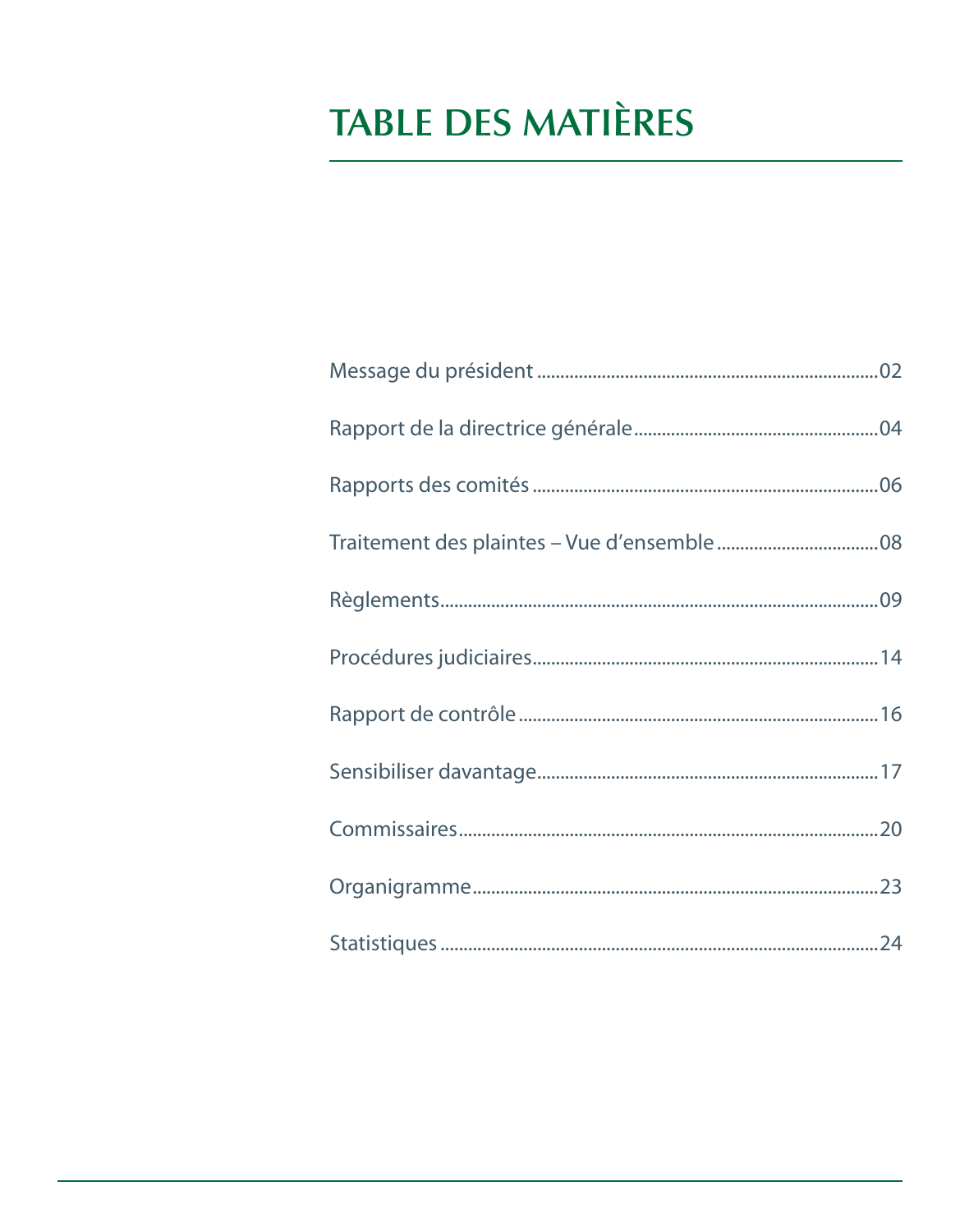## **Message du président**

En 2008, nous avons célébré le 60 $^{\circ}$  anniversaire de la Déclaration universelle des droits de l'homme des Nations Unies. Ce document a été et demeure une des grandes réalisations de cet organisme. C'était la première fois que les droits de la personne et les libertés fondamentales faisaient l'objet d'un énoncé détaillé; la Déclaration a constitué la base de la législation manitobaine sur les droits de la personne.

La Déclaration a été rédigée à une époque où le monde sortait d'une guerre dévastatrice au cours de laquelle la race humaine avait subi des atrocités dont on parle encore aujourd'hui. Soixante ans plus tard, nous soulignons les nombreuses réalisations dues à la Déclaration, tout en reconnaissant qu'il reste encore beaucoup à faire.

La Commission des droits de la personne du Manitoba et ses partenaires, la Commission canadienne des droits de la personne et l'Association manitobaine des droits et libertés, ont profité du 60<sup>e</sup> anniversaire pour organiser une conférence d'une journée intitulée *Aller de l'avant*; la conférence a comporté des ateliers sur des questions intéressant la condition féminine, les Premières nations et les personnes handicapées.

La jeunesse manitobaine a aussi célébré le 60<sup>e</sup> anniversaire en travaillant à la bannière « Peace by Piece » des droits de la personne qui a été dévoilée au Palais législatif, le 9 décembre 2008. La bannière révèle les aspirations des élèves de toute la province au chapitre des droits de la personne.

Pourtant, malgré les célébrations, les conférences et les messages diffusés sur les droits de la personne par les élèves des écoles secondaires, on continue de mal comprendre la nature de la Commission des droits de la personne du Manitoba, son mode de fonctionnement et ce qu'elle accomplit. Des débats nationaux sur des questions telles que la différence entre la liberté d'expression et le rejet verbal, des descriptions inexactes du processus d'arbitrage ou des rapports erronés sur certaines décisions récentes rendues par d'autres administrations ont parfois obscurci le travail important qui se fait pour renforcer une société manitobaine exempte de discrimination.

La Commission des droits de la personne du Manitoba est fière de ses réalisations. En 2008, certains règlements ou accords systémiques très importants qui amélioreront la vie de nombreuses personnes handicapées ont eu lieu. Un accord a porté sur le soutien financier moindre que les adultes handicapés reçoivent quand ils vivent avec un membre de leur famille, plutôt qu'avec quelqu'un d'autre; les taux ont été ajustés, et ils sont maintenant identiques dans les deux cas.

*"Un droit, ce n'est pas quelque chose que l'on vous donne; c'est quelque chose que personne ne peut vous enlever."*

*Ramsey Clark*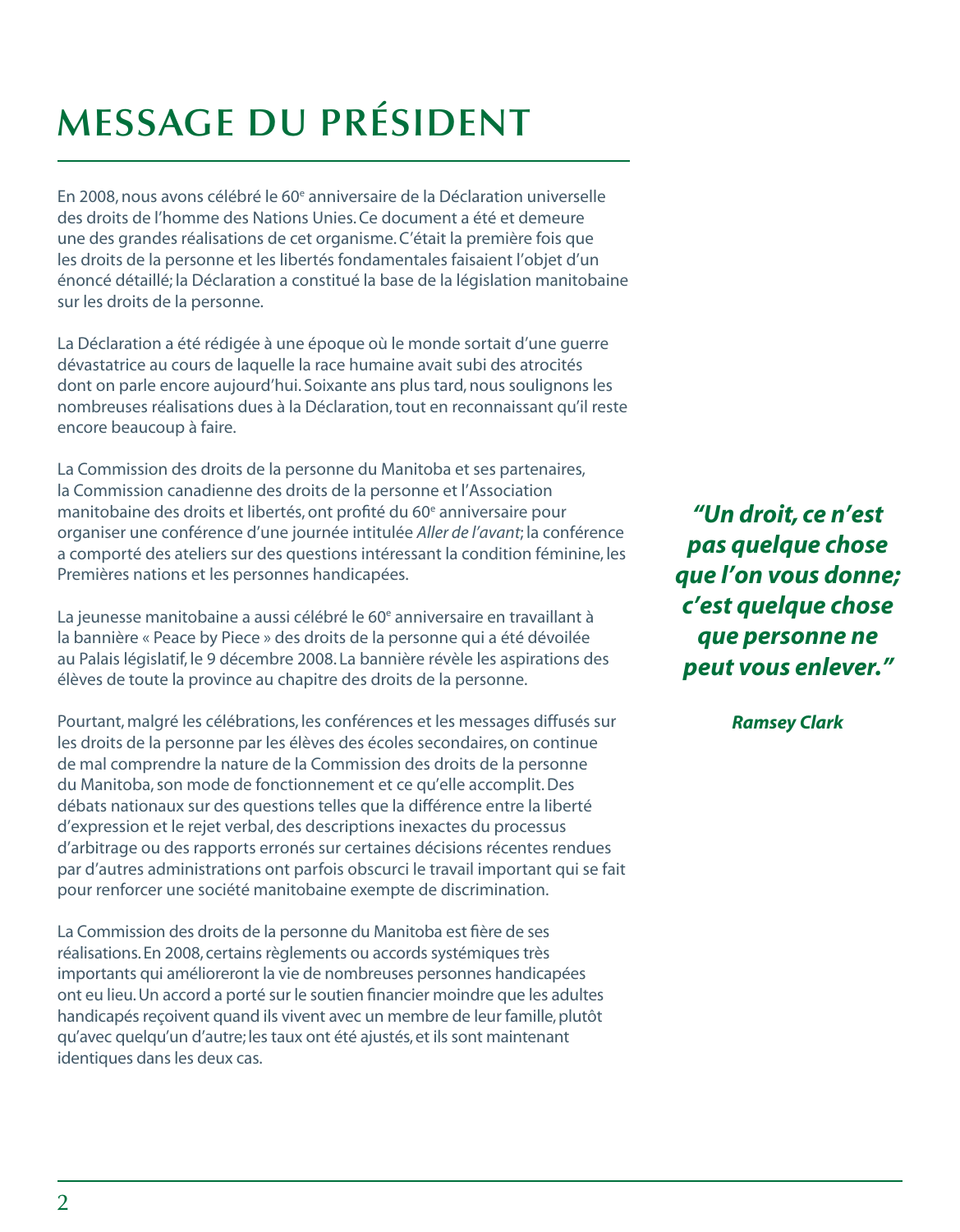Un autre accord a été conclu avec la Ville de Winnipeg et profite aux personnes handicapées quand elles essaient de traverser la rue à une intersection contrôlée. Grâce à l'accord, toutes les intersections où existent des signaux destinés aux piétons seront un jour munies de signaux sonores.

Cette année, j'ai assisté à un colloque national intitulé *Advancing Inclusion of Students with Disabilities* (Améliorer l'inclusion des élèves handicapés) et j'y ai pris la parole. Avec un certain nombre d'autres conférenciers préoccupés par la question, j'ai parlé des enfants autochtones handicapés en évoquant un document stratégique récent du Manitoba qui révélait que certains services ne sont tout simplement pas offerts aux enfants vivant dans les réserves, parce que bon nombre d'entre eux sont laissés pour compte par les diverses administrations.

Aujourd'hui, la Commission collabore avec la Commission canadienne des droits de la personne et avec de nombreux organismes autochtones afin de trouver une façon de régler cette situation, au lieu de ne rien faire et de continuer à blâmer le perpétuel clivage des administrations.

Le projet de recherche sur les collectivités racialisées et les services de police (Racialized Communities and Police Services Project, ou RCAPS), qui examine des cas signalés à la Commission concernant les services de police fournis aux résidents autochtones d'un quartier de Winnipeg, va de l'avant. Pendant l'année, la Commission a tenu deux réunions très fructueuses avec le chef de police, et deux membres du service de police de Winnipeg siègent maintenant au Comité consultatif du RCAPS.

Le respect, la diversité et l'égalité sont les fondements des droits de la personne au Manitoba. Ce sont là des qualités idéales vers lesquelles nous continuons de tendre, sans pour autant les avoir atteintes encore. La plupart des gens conviendront que le jour où les commissions des droits de la personne ne seront plus nécessaires marquera l'occasion d'une autre célébration, mais nous n'en sommes pas encore là.

Je tiens encore une fois à remercier le personnel de la Commission pour le dévouement et la détermination dont il fait preuve afin de préserver la tradition bien enracinée au Manitoba qui consiste à protéger les droits de la personne chez nous. Je suis particulièrement reconnaissant envers la directrice générale, Mme Dianna Scarth, et la vice-présidente, Mme Yvonne Peters, pour les conseils qu'elles continuent de fournir.

Je tiens en outre à remercier l'ancien commissaire Mumulla V. Naidu de son dévouement pour la cause des droits de la personne au cours des années, et à accueillir Mme Karen Banuga au conseil.

*Le président,* **Jerry Woods**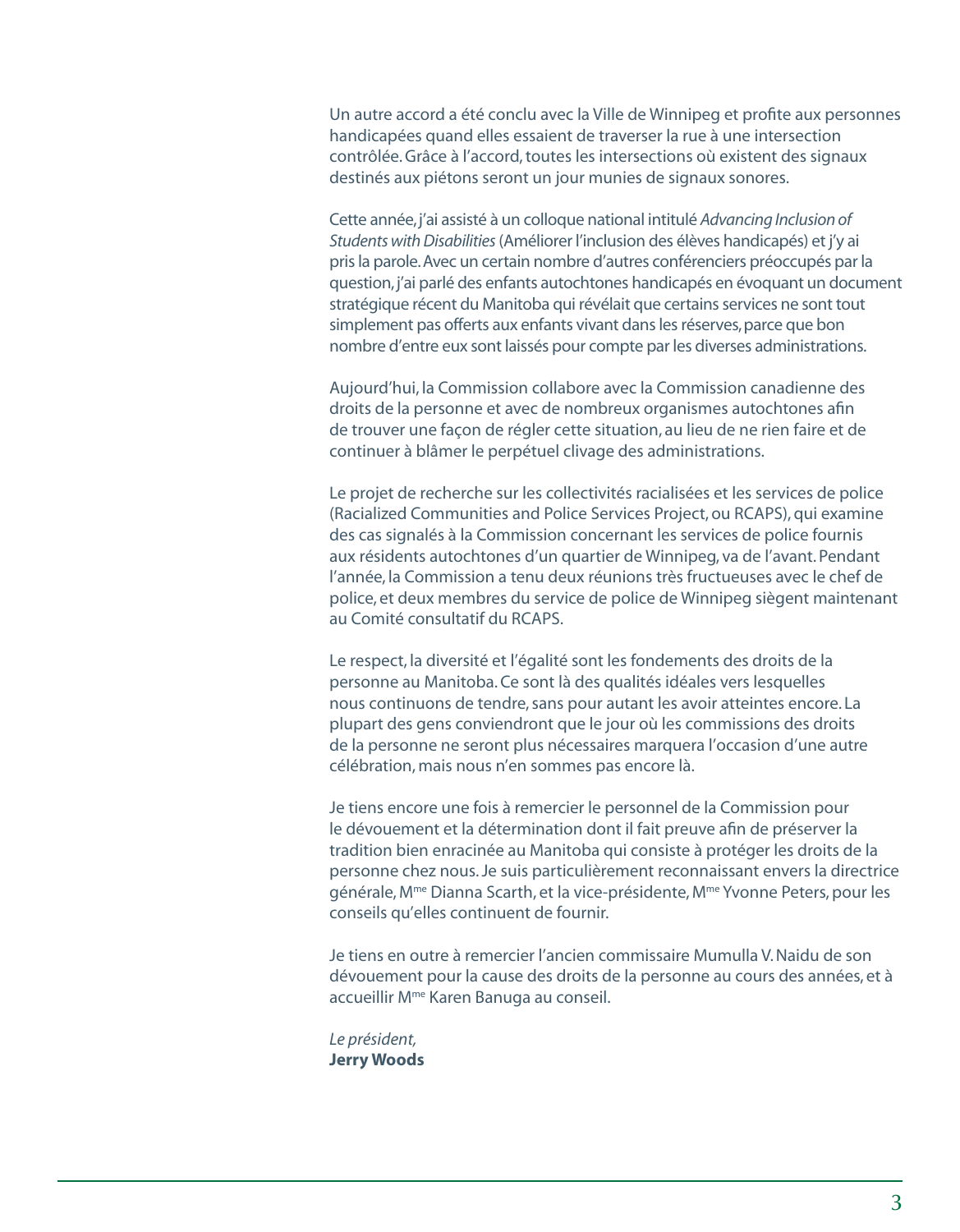### **Rapport de la DIRECTRICE GÉNÉRAIF**

Bon nombre des points saillants de l'année ont mis en lumière l'engagement solide pris par la Commission en faveur de l'éducation des jeunes sur les droits de la personne. Pourquoi mettre ainsi l'accent sur les jeunes? Mark Twain a écrit: « Car c'est au cours des tendres années de la vie que ces choses prennent le mieux racine et deviennent les plus durables et les plus précieuses.» Cette citation est tout aussi vraie aujourd'hui qu'il y a 100 ans.

En aidant tôt les jeunes à comprendre ce en quoi consiste la protection des droits de la personne, on leur apprend les moyens de lutter contre la discrimination dans leur propre vie, et c'est là toute la valeur de l'effort. Au cours de nos conférences présentées aux jeunes, des élèves nous ont parlé, par exemple, de l'intimidation et du harcèlement dont ils avaient fait l'expérience sur Internet, des commentaires racistes et homophobes entendus en classe et dans la cour d'école, et de la discrimination dont ils avaient fait l'objet dans leur premier emploi. Or, les valeurs que l'on acquiert au chapitre des droits de la personne pendant sa jeunesse perdurent; au cours des huit dernières années, plus de 3 000 élèves ont assisté aux conférences de la CDPM organisées pour les jeunes. Bon nombre des participants nous ont dit que l'expérience avait influé sur leur choix de carrière, que l'effet de la conférence s'était fait sentir longtemps après cette dernière et qu'elle avait façonné leurs attitudes tandis qu'ils vieillissaient et devenaient des adultes.

Au printemps de 2008, au cours des exposés saisissants et inspirants qu'elle a prononcés dans le cadre de nos conférences jeunesse à Brandon et à Winnipeg, Mme Samantha Nutt, fondatrice de War Child Canada, a précisé aux élèves comment ils pouvaient influer sur ce qui se passait dans les pays en développement. Les élèves ont commencé à créer des morceaux pour la bannière qui a ensuite été présentée au Palais législatif le 9 décembre 2008 pour souligner le 60<sup>e</sup> anniversaire de la Déclaration des droits de l'homme de l'ONU (la bannière figure sur la couverture du présent rapport annuel). Plus tôt cette journée-là, les élèves ont écouté Stephen Hammond décrire l'évolution des droits de la personne dans le monde; il s'est alors fondé sur son livre *Steps in the Rights Direction: 365 celebrations and tragedies that inspired Canada and the world.* Il s'est servi d'une formule-jeu pour faire son exposé, ce qui a rendu ce dernier captivant et divertissant, deux qualités que la Commission a cherché à donner en priorité à toutes ses initiatives jeunesse.

À cet égard, la Commission a déjà amorcé la planification de ses conférences jeunesse de 2009 et celle d'un nouveau projet enthousiasmant qui lui permettra d'offrir sur Internet des documents pédagogiques pertinents et accessibles dont on pourra se servir dans les écoles de toute la province.

L'éducation sur les droits de la personne constitue un important volet du mandat de la Commission, tout comme la tâche consistant à faire respecter le *Code des droits de la personne* jour après jour.

*"Car c'est au cours des tendres années de la vie que ces choses prennent le mieux racine et deviennent les plus durables et les plus précieuses."*

*Mark Twain*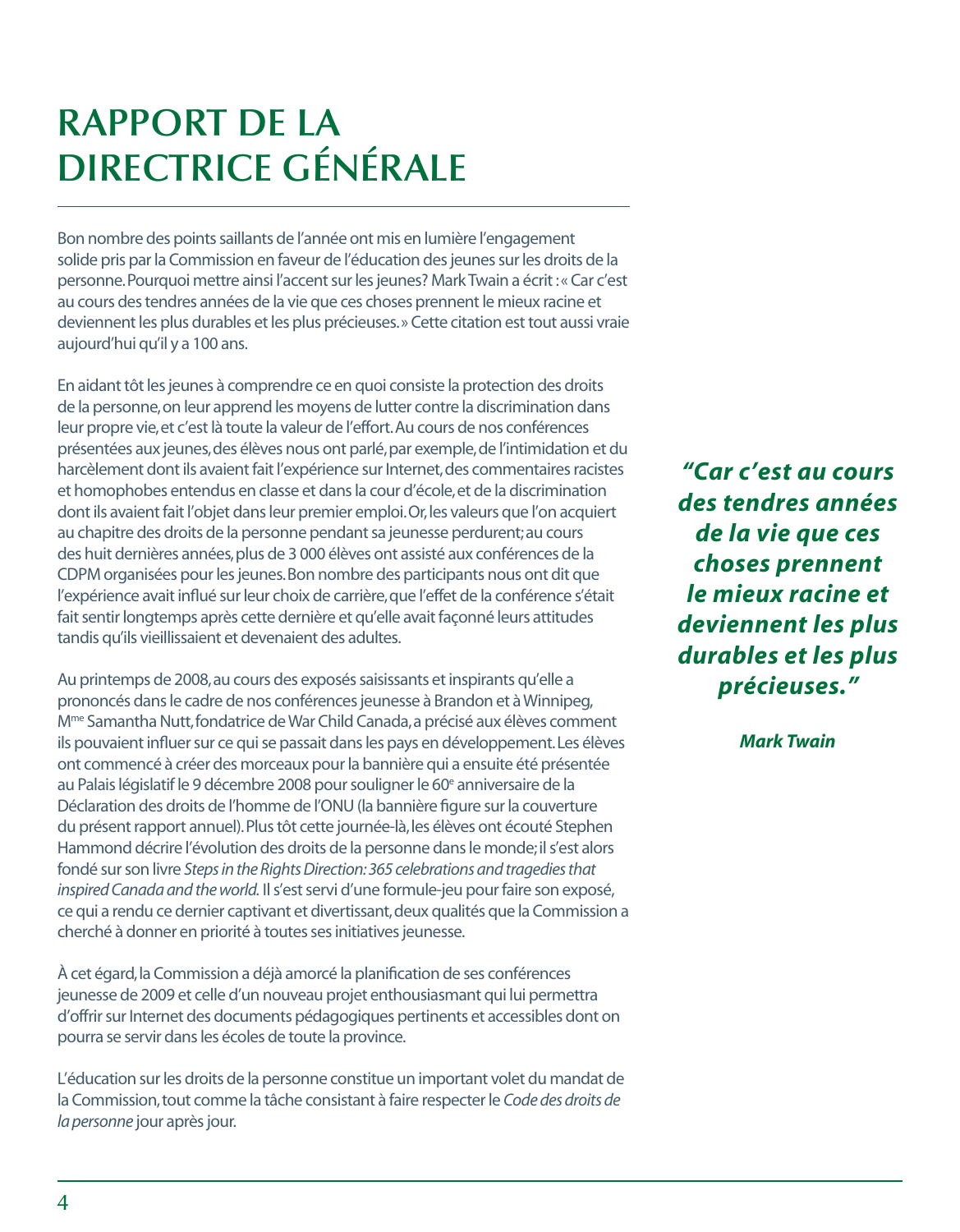On peut formuler un certain nombre d'observations sur les plaintes traitées au cours de l'année. En 2008, la Commission a fermé 55 dossiers de plus qu'elle n'en a ouverts, ce qui montre qu'elle fait de bons progrès vers l'actualisation de sa charge de travail. Le taux global de règlement, soit 45 p.100, prend en compte les règlements intervenus à tous les stades du processus de traitement des plaintes, jusqu'à celui de l'arbitrage. La Commission continue de s'efforcer de réduire la durée des enquêtes, bien qu'il lui faille en cela se soucier aussi de la loi exigeant la tenue d'enquêtes approfondies et complètes; par ailleurs, les plaintes sont de plus en plus complexes, surtout celles qui ne sont pas réglées avant l'enquête.

La tendance à la hausse du pourcentage de plaintes fondées sur l'incapacité s'est maintenue. Pendant l'année, 47,5 p.100 des plaintes réglées avaient l'incapacité pour motif, ce qui représente une augmentation de 10 p.100 par rapport à l'année antérieure. La médiation semble être un outil particulièrement efficace pour régler les plaintes de ce genre. Le taux de règlement, dans le cas de ces plaintes, a atteint 49,5 p.100, ce qui est supérieur au taux de règlement global. L'ascendance, l'origine ethnique et l'origine nationale ont constitué les motifs de plainte les plus fréquents après l'incapacité, le taux s'élevant à 17 p. 100; au troisième rang venait le sexe (y compris la grossesse), avec un taux de 14,5 p.100.

La Commission a réussi à régler plusieurs plaintes systémiques importantes pendant l'année. Grâce à ses efforts, plus de 800 familles bénéficieront du règlement qui aura pour effet d'accroître les prestations d'assistance sociale versées aux adultes handicapés vivant avec un membre de leur famille. En outre, des milliers de citoyens malvoyants profiteront de nouveaux signaux de circulation sonores dans toute la ville de Winnipeg. Pareils règlements détruisent le mythe selon lequel les plaintes au chapitre des droits de la personne concernent des cas de discrimination individuels et que leur règlement n'a aucun effet important sur les groupes nombreux. Par ailleurs, les décisions rendues à l'égard de nombreuses plaintes individuelles touchent bien d'autres personnes en dehors de celles qui les ont déposées. Beaucoup de plaintes abordent un aspect fondamental ou éducationnel, et leur règlement montre que la législation sur les droits de la personne a aussi pour objet de réparer les torts causés.

La Commission a aussi pour mandat de promouvoir les droits de la personne. Sur ce plan, elle a poursuivi le projet de recherche sur les collectivités racialisées et les services policiers (Racialized Communities and Police Services, ou RCAPS).

La Commission se préoccupe beaucoup du niveau des services de santé assurés aux enfants dans le nord du Manitoba, surtout dans les réserves. Des réunions ont eu lieu avec une coalition de plusieurs organisations autochtones, y compris la Commission canadienne des droits de la personne et le Commissaire aux traités, le Chef Dennis Whitebird.

En terminant, je remercie sincèrement le président, M.Jerry Woods, et la vice-présidente, MmeYvonne Peters, de leur soutien continu, et le personnel de la Commission, pour son enthousiasme permanent et son engagement étonnant en faveur des droits de la personne. Des changements ont eu lieu dans notre personnel cette année : Victor Schwartzman et Tracy Lloyd ont quitté la Commission, tandis que Judy Davies et Rene Linklater se sont joints à elle en qualité d'enquêteurs.

*La Directrice générale,* **Dianna Scarth**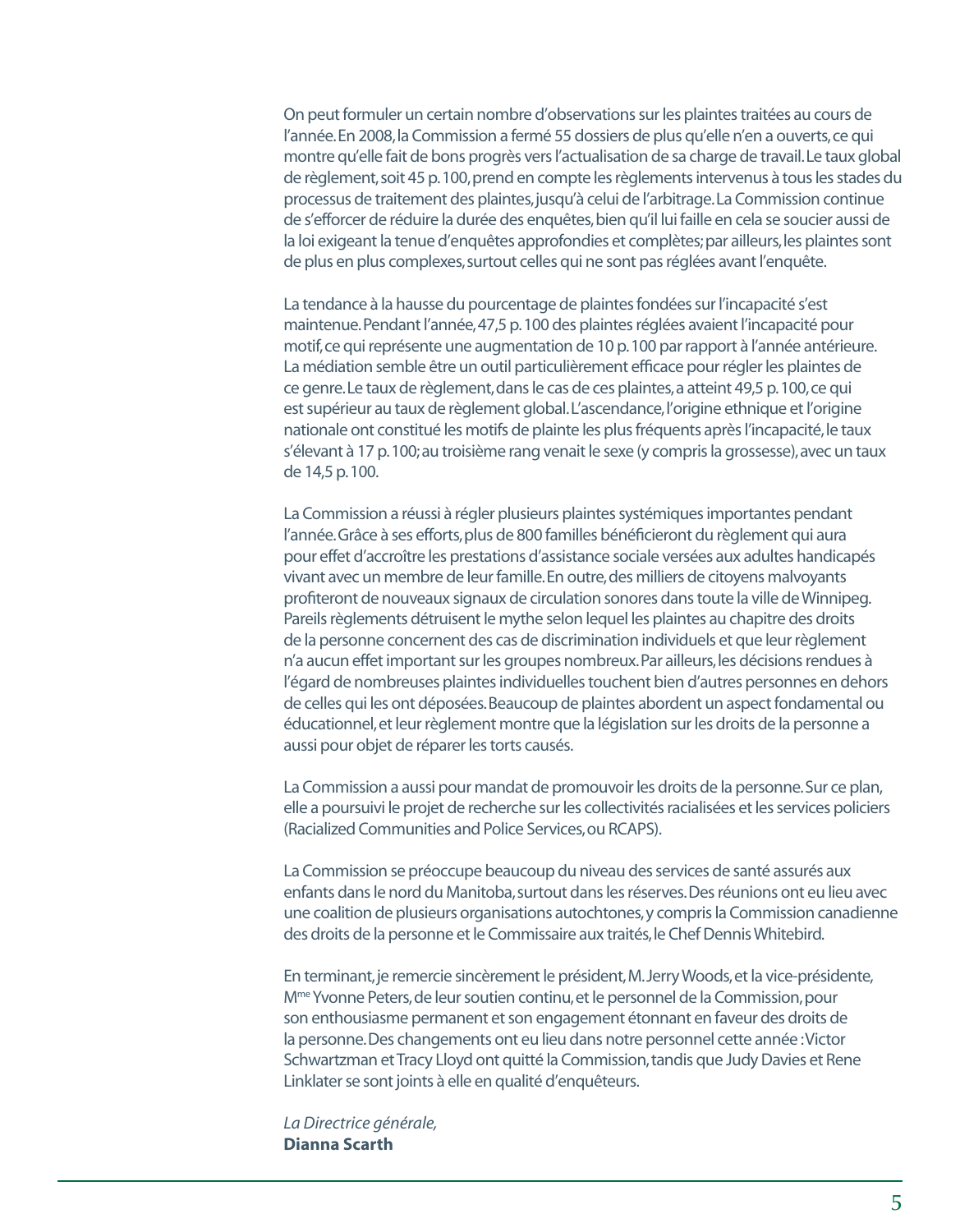## **Rapports des comités**

### **Comité exécutif**

Jerry Woods (Président) Yvonne Peters Ajit Kaur Deol, O.M. Elliot Leven Robin Dwarka Dianna Scarth Sarah Lugtig Debra Beauchamp

#### **Comité des communications et des questions diverses**

Robin Dwarka (Présidente) Jerry Woods Karen Banuga Joan Hay Mzi Ndlovu Dianna Scarth George Sarides Patricia Knipe Beatrice Watson Debra Beauchamp

### **Comité de l'examen des lois et des politiques**

Yvonne Peters (Présidente) Jerry Woods Elliot Leven Sheena Rae Reed Leo Aniceto Dianna Scarth Debra Beauchamp Sarah Lugtig

*"Tandis que chaque personne grandit et devient unique, elle apprend à respecter l'unicité des autres."*

*Robert Schuller*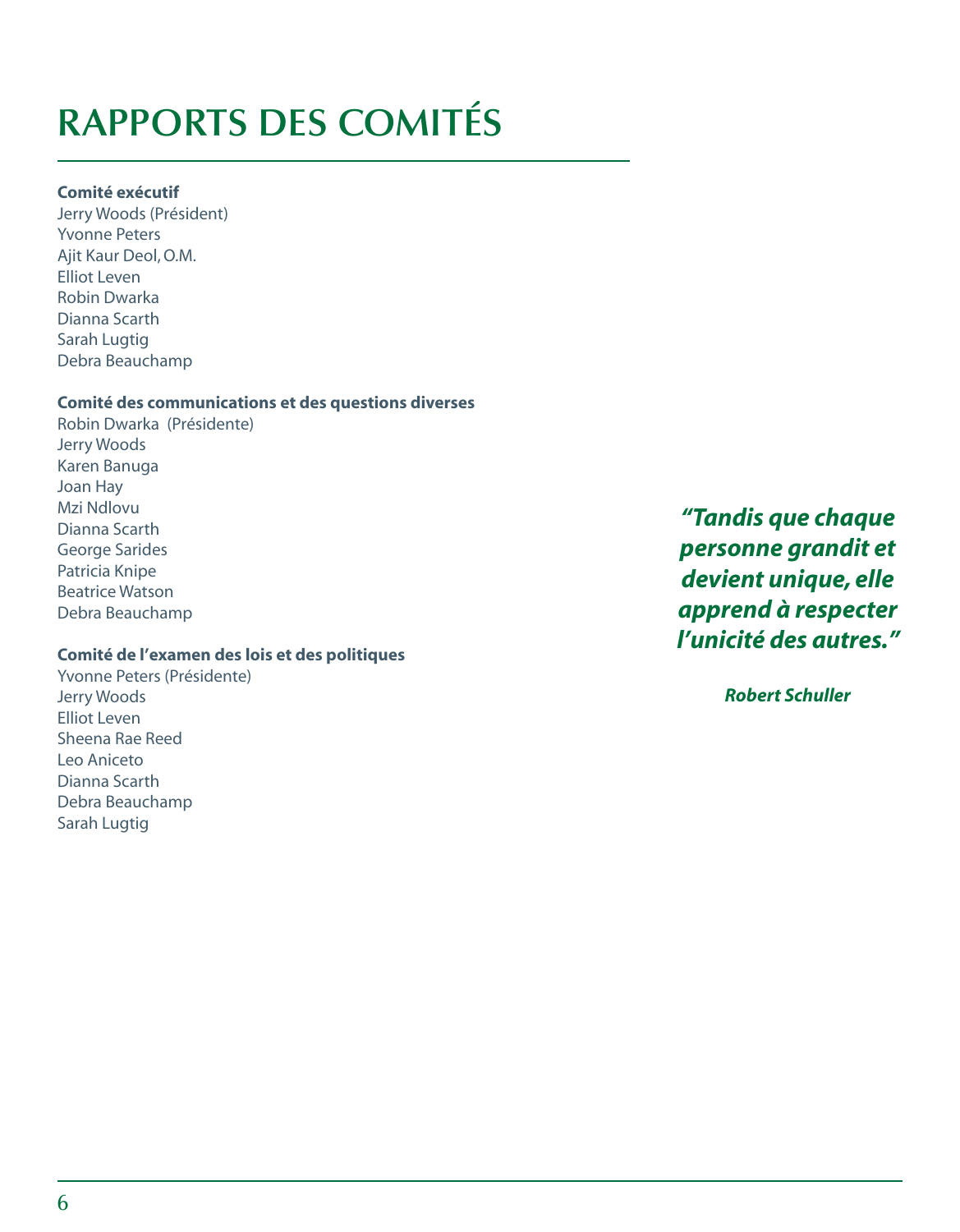#### **Comité exécutif**

Le comité exécutif, présidé par Jerry Woods, s'est réuni six fois en 2008. Outre qu'il examine les questions relatives aux finances et aux ressources humaines, il s'occupe du réexamen des plaintes et des questions touchant l'Association canadienne des commissions et conseils des droits de la personne, et il fournit des directives au personnel sur les problèmes courants, sur la planification stratégique, sur les interventions de la Commission dans les affaires concernant les droits de la personne, sur les communiqués de presse, sur la correspondance et sur les problèmes en devenir. Les membres du comité se réunissent aussi avec le ministre de la Justice pour parler des changements que l'on propose d'apporter au *Code des droits de la personne.*

Le comité a correspondu avec une division scolaire (écoles publiques) au sujet de sa politique sur l'admission des élèves handicapés n'habitant pas dans son territoire. La division scolaire a modifié sa politique et a ainsi dissipé les craintes du comité quant à l'accès équitable à ses écoles pour ces élèves.

#### **Comité des communications et des questions diverses**

Le comité des communications et des questions diverses, présidé par Robin Dwarka, s'est réuni cinq fois en 2008. Il s'est penché sur les questions relatives aux communications de la Commission, comme son bulletin mensuel *Connexions*, il l'a conseillé au sujet de ses initiatives en matière d'éducation, y compris les conférences destinées aux jeunes et les colloques sur l'emploi, et il a surveillé ses activités de promotion des droits de la personne, notamment celles qui visaient à célébrer le 60e anniversaire de la Déclaration universelle des droits de l'homme.

Le comité a aussi supervisé le rôle de la Commission dans le projet sur les communautés racialisées et les services de police (RCAPS) lancé conjointement avec l'Université de Winnipeg pour examiner la question de l'équité dans les services de police du Manitoba et pour élaborer des stratégies visant à éliminer les préjugés dans les services de police.

Le comité a continué de chercher des moyens novateurs de remplir le mandat de la Commission en ce qui concerne la promotion des droits de la personne et l'éducation en la matière, malgré l'absence d'un poste consacré officiellement à l'éducation.

#### **Comité de l'examen des lois et des politiques**

Le comité de l'examen des lois et des politiques, présidé par M<sup>me</sup> Yvonne Peters, s'est réuni deux fois cette année. Des représentants du comité se sont aussi réunis à plusieurs reprises avec le ministre de la Justice et son personnel afin d'étudier et de discuter les modifications que l'on proposait d'apporter au *Code des droits de la personne.*

Ce travail mis à part, le comité a supervisé l'élaboration de nouvelles lignes directrices de la Commission, y compris celle intitulée « Enquêtes pré-embauche : vous pouvez respecter les droits de la personne dans l'embauche » (2008) et celles qui se rapportent aux logements locatifs et aux habitations en copropriété (à paraître en 2009). La ligne directrice de la Commission intitulée « Tests de dépistage d'alcool et de drogues au travail » a été publiée en 2008.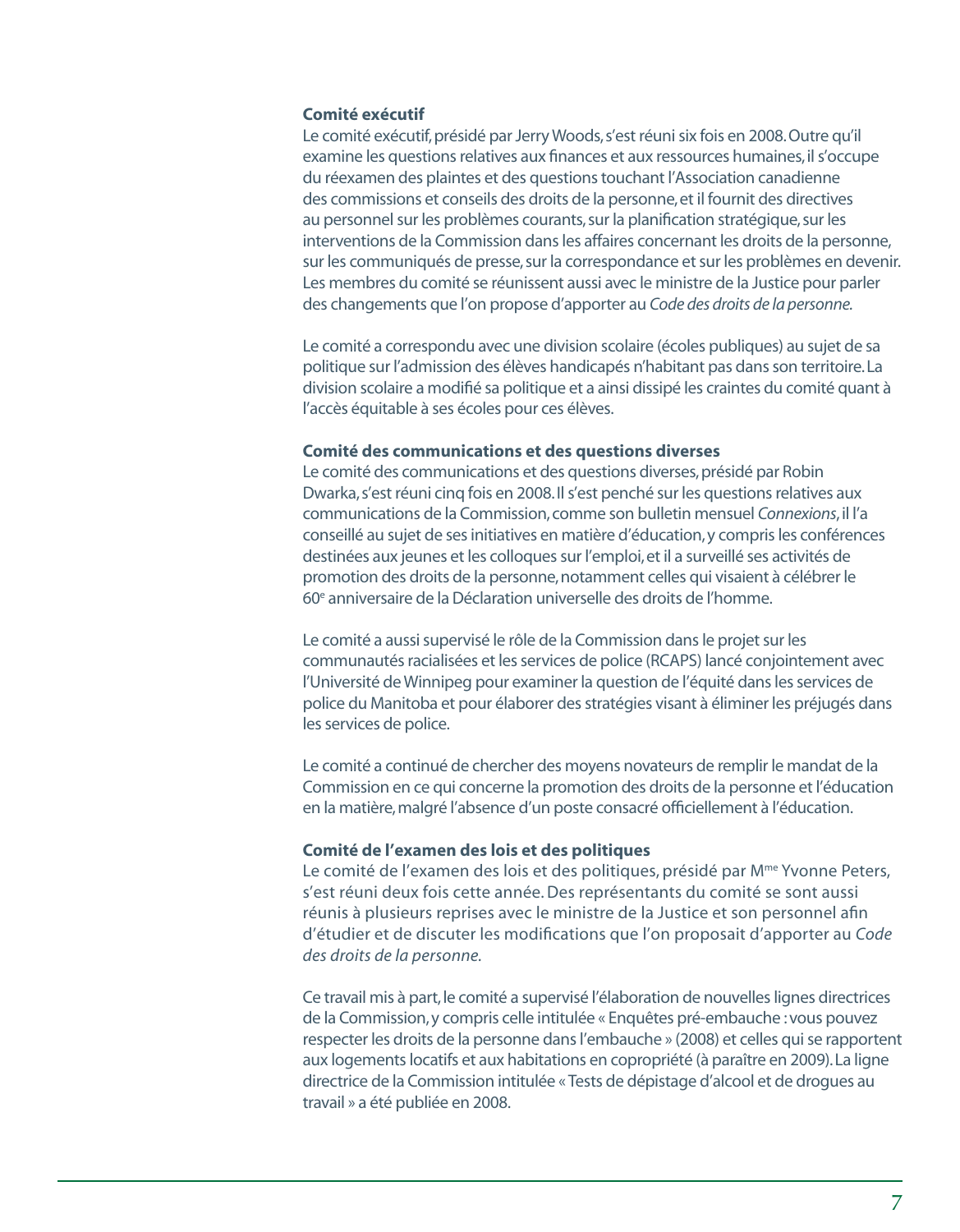### **Traitement des plaintes – Vue d'ensemble**

### **Processus de règlement préalable au dépôt d'une plainte**

Ce processus volontaire et mené sous toutes réserves donne la possibilité aux médiateurs de la Commission de chercher à régler le litige entre le plaignant et le défendeur avant le dépôt d'une plainte officielle pour discrimination en vertu du *Code*. En 2008, 51 plaintes ont été réglées de manière satisfaisante au stade de ce processus.

### **Médiation**

La Commission encourage les parties qui le désirent à tenter de régler leur litige à l'une ou l'autre des étapes du processus, avant ou pendant l'enquête. En 2008, 145 dossiers ont été confiés aux trois médiateurs de la Commission à l'étape préalable à l'enquête ou durant celle-ci. Soixante-deux (62) plaintes ont été réglées avec succès en 2008, soit à l'étape préalable à l'enquête avec l'aide d'un médiateur, soit pendant celle-ci, avec ou sans l'intervention de la Commission. Quarante-deux (42) plaintes ont été réglées à l'étape préalable à l'enquête, et 20, pendant celle-ci.

### **Enquête**

Chaque plainte qui n'est pas réglée au cours du processus de médiation est confiée à l'équipe de huit personnes qui est chargée des enquêtes, organise les entrevues, recueille et analyse les faits. Une fois ce travail terminé, l'équipe rédige un rapport d'enquête détaillé assorti d'une recommandation adressée au conseil des commissaires pour qu'il rende une décision en vertu du *Code*. En 2008, l'équipe a enquêté sur 172 plaintes officielles et rédigé un rapport d'enquête sur 142 d'entre elles. En 2008, la durée moyenne d'une enquête, rédaction du rapport comprise, a été de 11,28 mois. Outre les rapports d'enquête, l'équipe des enquêteurs et les médiateurs ont rédigé 66 rapports sur des plaintes qui ont été retirées ou abandonnées.

#### **Médiation ordonnée par le conseil**

Conformément au paragraphe 29(2) du *Code*, le conseil des commissaires peut ordonner une médiation entre les parties lorsque la preuve recueillie pendant l'enquête est suffisante pour établir que le *Code* a été violé. En 2008, 23 dossiers ont fait l'objet d'une médiation imposée, 26 cas ont été réglés de plein gré à ce stade et, dans trois autres dossiers, le Conseil a décidé que l'offre présentée par le défendeur dans le processus de médiation était raisonnable; cependant, le plaignant a rejeté l'offre, et le dossier a été clos.

### **Arbitrage**

Conformément au paragraphe 29(3) du *Code*, le conseil des commissaires peut confier les plaintes à l'arbitrage, en procédant directement ou après que la médiation ordonnée par le conseil a échoué. En 2008, cinq dossiers ont été soumis à l'arbitrage, et une audience d'arbitrage a eu lieu; de plus, huit dossiers qu'on avait renvoyés en arbitrage ont été réglés par les avocats avant l'audience prévue.

*"Les êtres humains pratiquent diverses religions, parlent des langues différentes et n'ont pas tous la peau de la même couleur, mais ils appartiennent tous à la même race."*

*Kofi Annan*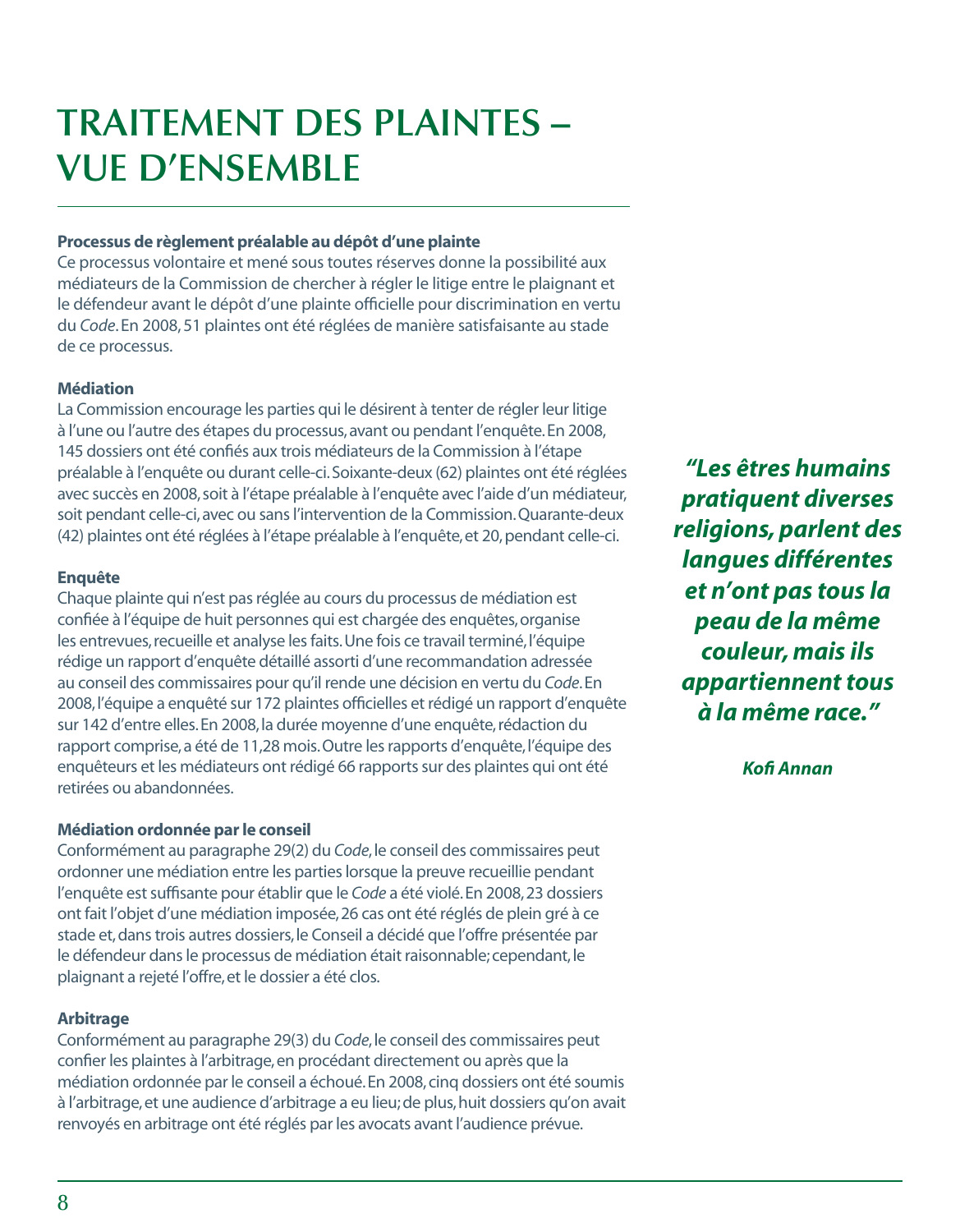## **Règlements**

Voici des exemples de cas issus des trois processus que sont le règlement préalable au dépôt d'une plainte, la médiation et la médiation ordonnée par le conseil.

### **Règlement préalable au dépôt d'une plainte**

Le processus consistant à **régler un litige avant le dépôt d'une plainte** est volontaire; il permet aux médiateurs de la Commission des droits de la personne du Manitoba d'essayer de régler le problème avant le dépôt officiel d'une plainte. Quand les deux parties acquiescent à ce processus, la question se règle souvent rapidement, à l'amiable et confidentiellement, à la satisfaction de tous les intéressés. Dans bon nombre de ces cas, la solution est systémique, et bien d'autres personnes, en dehors des parties au dossier initial, profitent du règlement de l'affaire.

#### **Services – Incapacité**

Le plaignant, qui est malvoyant, est allé faire des achats pour se procurer un article en solde. Il a apporté de l'argent comptant, mais à la caisse, on lui a dit qu'il épargnerait davantage en demandant une carte de crédit du magasin. Avec l'aide de son collègue, il a rempli le formulaire de demande. Quand on lui a demandé une pièce d'identité avec photo, il a produit son laissez-passer des transports en commun émis par l'Institut national canadien pour les aveugles (INCA), laissez-passer qui portait un numéro d'enregistrement et une photo. Il n'avait pas de permis de conduire en raison de son incapacité.

On lui a alors fait savoir qu'il ne pouvait pas obtenir la carte de crédit, car le magasin et sa direction n'acceptaient pas la pièce d'identité produite. L'homme a communiqué avec la Commission, et les deux parties ont convenu de recourir à la médiation préalable au dépôt d'une plainte. La question a été réglée de la façon suivante : le magasin a adressé à l'homme une lettre d'excuses et un certificat-cadeau de 100 \$ et il a clarifié sa politique sur les pièces d'identité en y incluant des dispositions en faveur des personnes qui n'ont pas de permis de conduire mais qui présentent une autre pièce d'identité avec photo.

#### **Services – Incapacité – Besoins spéciaux**

La plaignante, qui se déplaçait en fauteuil roulant motorisé, allait bientôt obtenir son diplôme de fin d'études secondaires. Les responsables de la soirée sociale organisée à cette occasion dans le cadre du programme « Finissants sans accident » avaient décidé de ne pas réserver d'autobus scolaire adapté aux fauteuils roulants pour assurer le transport des élèves. Ils ont proposé à la plaignante de se faire aider pour monter à bord de l'autobus et en descendre, ce qui a paru gênant, humiliant et dangereux à cette dernière. Ils ont par ailleurs évoqué une autre solution, à savoir que la plaignante se rende à la soirée en empruntant un autre moyen de transport.

Le personnel de la Commission a communiqué avec le surintendant de la division qui a immédiatement compris le problème. La question a été réglée

*"On ne peut pas se forcer à avoir des sentiments que l'on n'éprouve pas, mais on peut s'obliger à faire le bien en dépit de ses propres sentiments."* 

*Pearl S. Buck*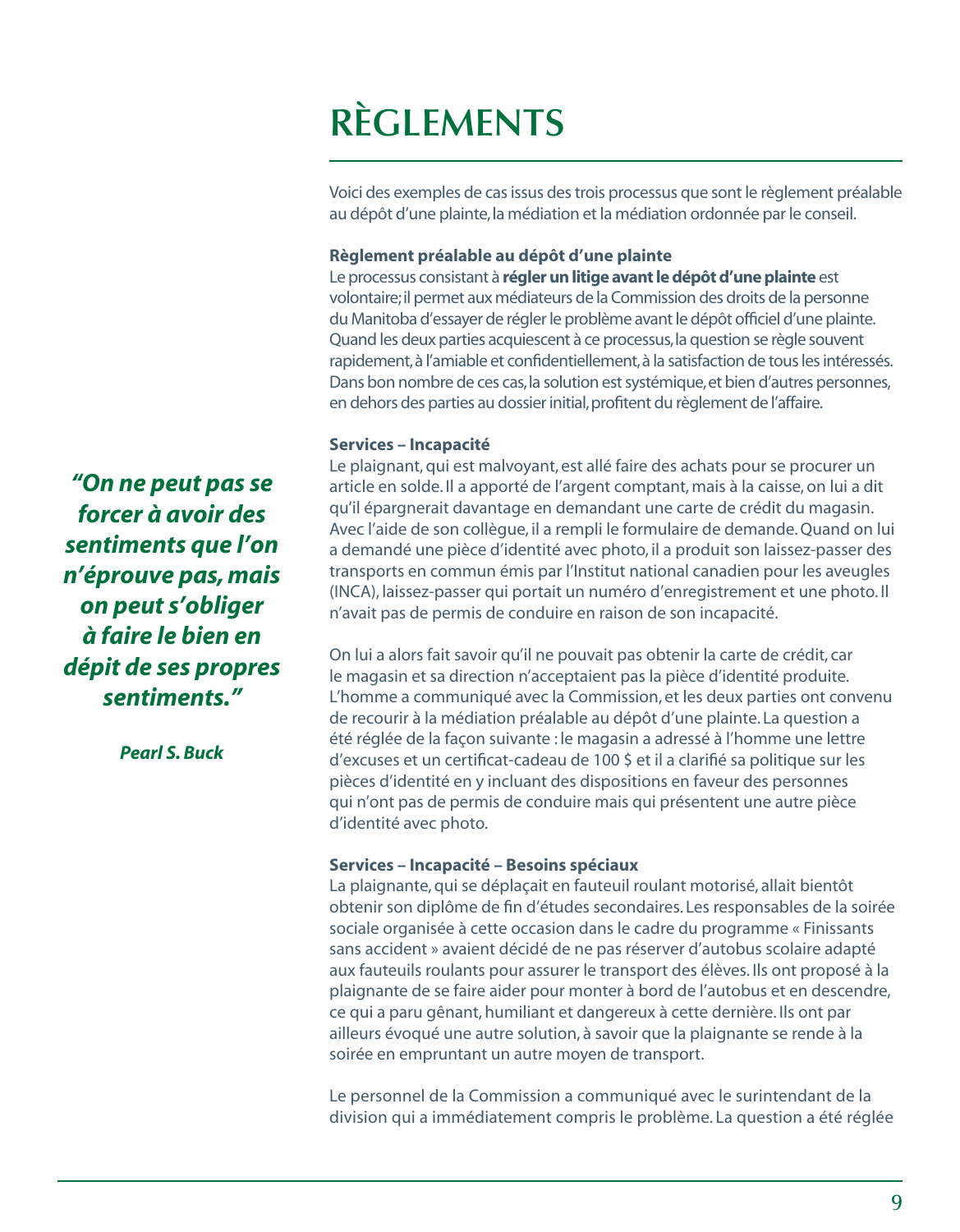quand les autorités ont fait savoir à la plaignante qu'un autobus adapté aux fauteuils roulants serait réservé pour la soirée sociale. La jeune femme a écrit à la Commission pour lui dire que la soirée des finissants avait été merveilleuse et pour remercier tous ceux et celles qui étaient intervenus pour en faire une réussite.

### **Emploi – Ascendance**

Le plaignant, qui est autochtone, a prétendu qu'il avait fait l'objet d'un traitement différent dans son emploi en raison de son ascendance. Il a déclaré que le propriétaire l'avait informé qu'il serait embauché à temps plein et qu'il ne serait pas mis à pied pendant la saison morte. Aux dires du plaignant, il aurait entendu plusieurs conversations négatives au sujet des Autochtones dans son milieu de travail, pendant sa période d'emploi. Il a ensuite été mis à pied, mais il a découvert qu'un employé blanc avait prétendument été embauché à temps plein et à titre permanent. Le plaignant a fait savoir qu'il avait eu des affrontements avec le même employé quand il travaillait, ce que le défendeur savait et qu'il avait essayé de régler à plusieurs reprises.

Les parties ont convenu de recourir au processus de règlement préalable au dépôt d'une plainte et elles sont parvenues à une entente, le plaignant obtenant des dommages-intérêts généraux de 1 760 \$.

### **Emploi – Représailles – Harcèlement sexuel**

Une femme a prétendu que le gérant général de son employeur lui avait demandé de consulter un site Internet dont elle pensait qu'il se rapportait au travail; or, il s'agissait en fait d'un site pornographique. Elle a déclaré que le gérant général s'était ensuite emparé de sa souris pour naviguer dans le site. Elle lui a dit qu'elle ne voulait pas voir le contenu du site et a fermé le fureteur de son ordinateur. Elle a ensuite informé le propriétaire de l'entreprise en lui disant qu'elle ne se sentait plus capable de travailler là en raison de l'incident. Le propriétaire a discuté du problème avec le gérant. Ce dernier a présenté des excuses à la plaignante, tout en lui disant de ne plus jamais aller se plaindre au propriétaire et de toujours venir à lui en cas de problème. Selon la plaignante, le harcèlement a continué; elle est partie en congé de maladie et a fini par quitter son emploi. Elle a déposé une plainte auprès de la Commission en déclarant qu'elle avait entendu des commentaires et été témoin de comportements sexuels scabreux et que, quand elle avait signalé la situation, elle avait fait l'objet de représailles.

La question a été réglée quand la plaignante a obtenu des dommages-intérêts généraux de 5 000 \$.

#### **Emploi – Sexe**

La plaignante a signalé qu'une épicerie avait affiché un avis portant l'inscription « Nous embauchons des commis d'épicerie à temps partiel masculins ». Quand elle a appelé le magasin pour protester, on lui aurait dit que l'annonce « n'était pas illégale » parce les employés recherchés devraient soulever des charges de 100 livres ou plus.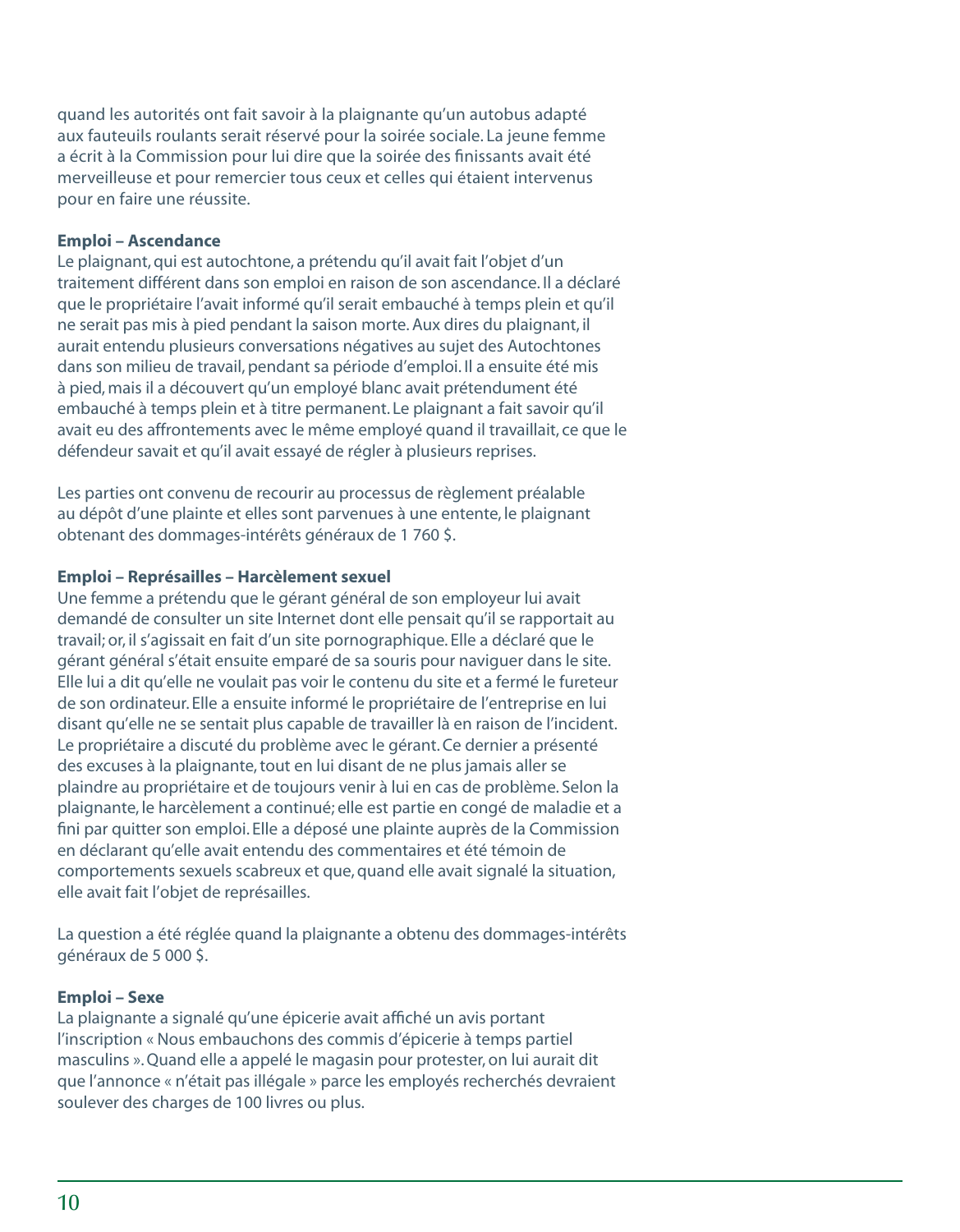La question a été réglée avant le dépôt d'une plainte officielle. Le propriétaire du magasin a confirmé qu'il avait retiré les affiches, et le personnel de la Commission lui a donné des conseils sur la façon de mieux cibler les candidats voulus, notamment en décrivant les qualités effectivement nécessaires pour faire le travail.

#### **Médiation**

La médiation est un mécanisme volontaire de règlement des différends offert après la réception d'une plainte en bonne et due forme. Si la médiation a lieu avant ou pendant l'enquête, elle se fait à titre confidentiel.

Il importe de souligner que, pendant la médiation, on n'évalue aucunement les mérites de la plainte. La médiation peut déboucher sur un règlement acceptable des problèmes en moins de temps qu'en exige une enquête plus officielle, et elle fait d'habitude intervenir les personnes directement touchées.

#### **Services - Incapacité**

Une femme, qui avait fait des courses avec sa fille, a par la suite déposé une plainte auprès de la Commission en prétendant que sa fille, qui a des déficiences physiques et mentales, avait fait l'objet de discrimination en raison de son handicap. Pendant que les deux femmes étaient dans un magasin, la fille s'est mise à exprimer un certain inconfort; au lieu d'offrir une aide ou de donner à la mère la chance de calmer sa fille, les autorités du magasin leur ont demandé de partir. Les deux parties ont convenu de régler la question en recourant à la médiation, et aucune enquête n'a été amorcée.

Après les négociations fructueuses menées par un médiateur de la Commission, le défendeur a écrit à la plaignante pour lui expliquer comment il aurait pu aborder la situation différemment et pour lui présenter des excuses. La plaignante a également reçu des cartes-cadeaux d'une valeur de 250 \$.

#### **Emploi – Incapacité**

Le plaignant est né avec une cardiopathie congénitale. Après avoir occupé son poste pendant un an et demi, il a informé son surveillant qu'il subirait une opération à cœur ouvert au cours des six mois suivants. Ce surveillant a pris sa retraite avant que le plaignant soit opéré, et une nouvelle surveillante a été embauchée. Selon le plaignant, cette dernière occupait son poste depuis environ deux semaines quand il lui a fait savoir qu'il subirait son intervention chirurgicale en avril et qu'il devrait alors prendre un congé de maladie. Au début d'avril, il a reçu dans sa boîte vocale un message par lequel la surveillante l'informait que « ses services n'étaient plus nécessaires ».

Il a déposé une plainte auprès de la Commission des droits de la personne. Quand celle-ci a communiqué avec le défendeur, il a dit souhaiter opter pour un règlement volontaire. Un médiateur de la Commission a fait la navette entre les deux parties pour régler la plainte. Celles-ci ont conclu une entente en vertu de laquelle le plaignant a obtenu des dommagesintérêts de 10 000 \$.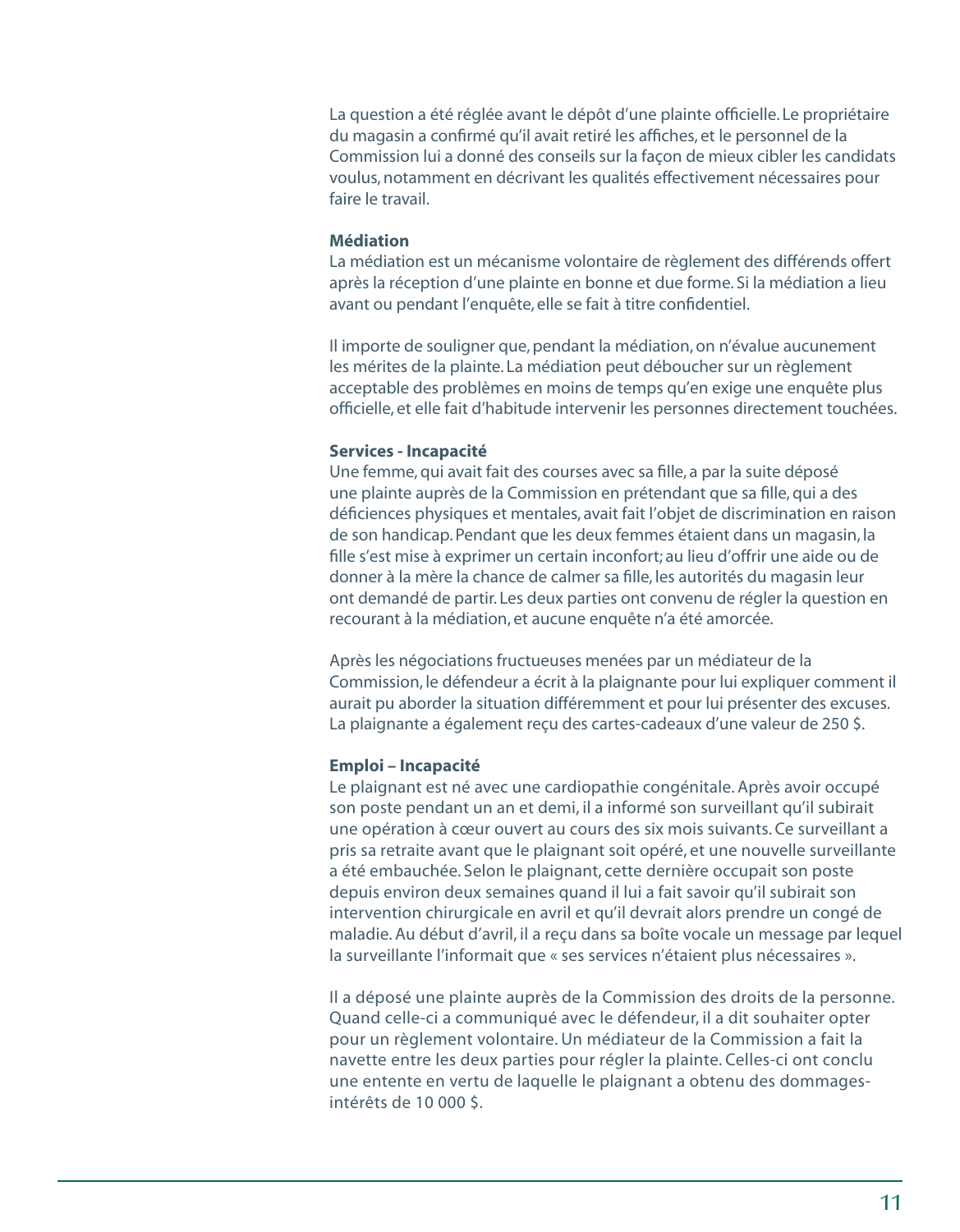### **Emploi – Âge**

La plaignante était au début de la quarantaine. Elle a posé sa candidature pour obtenir un poste à temps partiel, et l'entrevue s'est bien déroulée. Quelques jours après l'entrevue, cependant, l'entreprise l'a informée qu'elle avait décidé d'emprunter une autre voie et d'embaucher quelqu'un de plus jeune. La dame a déposé une plainte, convaincue qu'elle avait fait l'objet de discrimination en raison de son âge (elle était trop vieille).

Une médiation volontaire a eu lieu, et une entente a été conclue qui a valu à la plaignante des dommages-intérêts généraux de 3 000 \$.

#### **Logement – Source de revenu**

La plaignante était bénéficiaire de l'aide à l'emploi et au revenu (AER) et elle cherchait un appartement pour loger sa famille (quatre personnes). Elle a vu qu'un appartement de trois chambres à coucher était annoncé; on l'a alors informée qu'il lui faudrait un cosignataire ayant un revenu annuel minimum de 30 000 \$. La dame ne connaissait personne qui répondait à ce critère. Elle n'a pas obtenu l'appartement et elle a déposé une plainte en déclarant qu'elle avait fait l'objet de discrimination en raison de sa source de revenu.

Le gestionnaire de l'immeuble locatif a fait valoir que la dame n'avait ni rempli le formulaire de demande ni remis un dépôt de garantie. L'entreprise a nié avoir fait preuve de discrimination.

Grâce à la médiation, les parties sont parvenues à une entente en vertu de laquelle la plaignante a obtenu des dommages-intérêts généraux de 5 000 \$.

#### **Logement – Ascendance**

Le plaignant, qui était originaire du Sri Lanka, a dit avoir fait l'objet d'une conduite et de commentaires abusifs et désagréables de la part du concierge de son immeuble, en raison de son ascendance. Selon lui, les propriétaires du complexe de logement n'ont pas pris de mesures raisonnables pour mettre fin au harcèlement.

Le défendeur a dit vouloir recourir à la médiation, de sorte qu'il n'a pas été nécessaire de fournir une réponse officielle ou d'ouvrir une enquête. Les parties sont parvenues à une entente : le défendeur a convenu de ne pas rembaucher l'ancien concierge ou de ne pas lui louer un appartement pendant que le plaignant serait locataire dans un de ses immeubles locatifs de la ville.

### **Médiation ordonnée par la Commission**

La médiation ordonnée par la Commission a lieu après une enquête, quand la Commission a établi que la preuve recueillie est suffisante pour justifier la plainte et aller plus loin dans le processus.

#### **Emploi – Sexe – Besoins spéciaux**

La plaignante a estimé que sa grossesse lui avait valu d'être traitée différemment au travail, car on lui a refusé la possibilité de continuer à travailler à titre de coiffeuse. Elle a aussi prétendu que l'employeur n'avait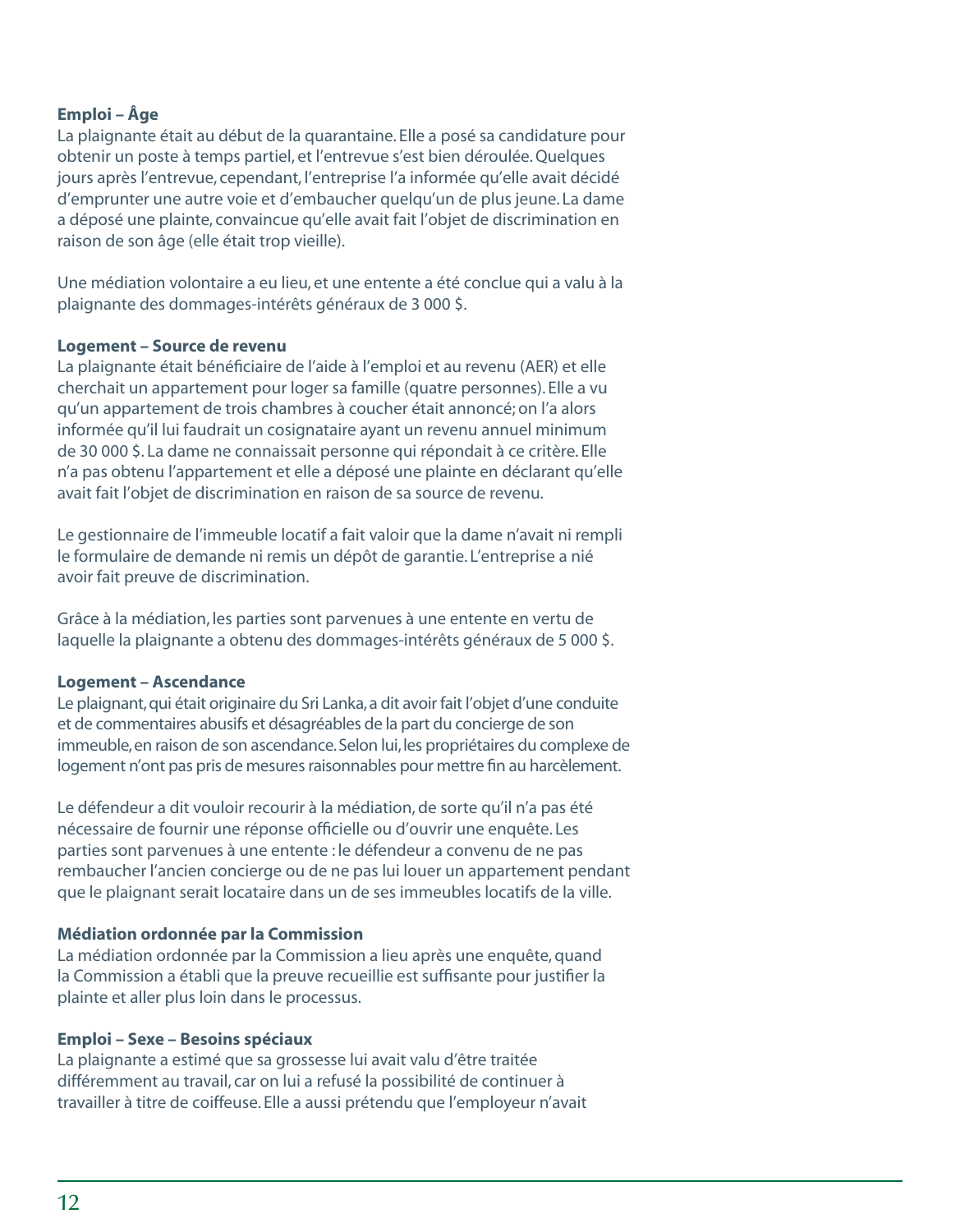pas essayé de répondre à ses besoins spéciaux en la plaçant dans le poste de réceptionniste et qu'il l'avait congédiée. L'entreprise a rejeté les allégations et déclaré qu'elle avait essayé de satisfaire aux besoins spéciaux de la coiffeuse pendant son emploi. Selon l'employeur, il avait été établi, après évaluation, que l'affectation de la coiffeuse dans le poste de réceptionniste engendrait des difficultés excessives.

Une enquête a montré que l'entreprise n'avait pas suffisamment établi qu'elle n'avait pas fait preuve de discrimination, ou qu'elle avait essayé de répondre aux besoins spéciaux de la plaignante pendant qu'elle faisait partie de son personnel.

Le conseil des commissaires a ordonné le recours à la médiation, et une entente est intervenue. La plaignante a obtenu une indemnité de cessation d'emploi de 675 \$, des dommages-intérêts généraux de 1 300 \$ et 625 \$ en remplacement des pourboires de trois mois. Le défendeur a aussi convenu d'adopter des politiques de lutte contre la discrimination et d'adaptation aux besoins spéciaux dans le lieu de travail et d'envoyer sept gérants suivre les colloques de la Commission intitulés « Reasonable Accommodation in the Workplace » (L'adaptation aux besoins spéciaux dans le lieu de travail).

#### **Services – Incapacité – Besoins spéciaux**

La plaignante souffre d'arthrite avancée et porte un appareil orthopédique aux deux bras. Le condominium où elle habite applique un règlement stipulant qu'un propriétaire peut avoir un animal familier, mais qu'il doit le porter dans ses bras quand il se déplace dans les aires communes. La plaignante ne peut pas porter son chien dans ses bras, en raison de son handicap qui l'empêche de lever quoi que ce soit, et elle a donc demandé au gérant de l'immeuble de l'exempter du règlement. Sa demande a été refusée. La dame a estimé que le défendeur avait fait preuve de discrimination contre elle en n'essayant pas de répondre à ses besoins spéciaux dus à son incapacité.

Selon le gérant de l'immeuble, la plaignante serait autorisée à faire marcher son chien dans les aires communes jusqu'à la sortie la plus proche, après vérification de sont état de santé, mais ils ont dit croire qu'en permettant à la plaignante de ce faire, ils risquaient d'avoir du mal à appliquer le règlement aux autres propriétaires, ce qui engendrerait des difficultés excessives. Le défendeur a estimé qu'il avait raisonnablement essayé de répondre aux besoins spéciaux de la plaignante.

Une enquête a conclu que le défendeur n'avait pas satisfait aux besoins spéciaux de la plaignante, car il n'avait pas pris les mesures voulues pour examiner à fond sa demande et ses motifs. Le conseil des commissaires a établi que les preuves étaient suffisantes pour ordonner le recours à la médiation. Les deux parties sont ainsi parvenues à une entente : la plaignante empruntera la porte de sortie la plus éloignée pour quitter l'immeuble par mauvais temps pour aller faire marcher son chien, et cette règle ne vaudra que pour elle et son seul animal de compagnie.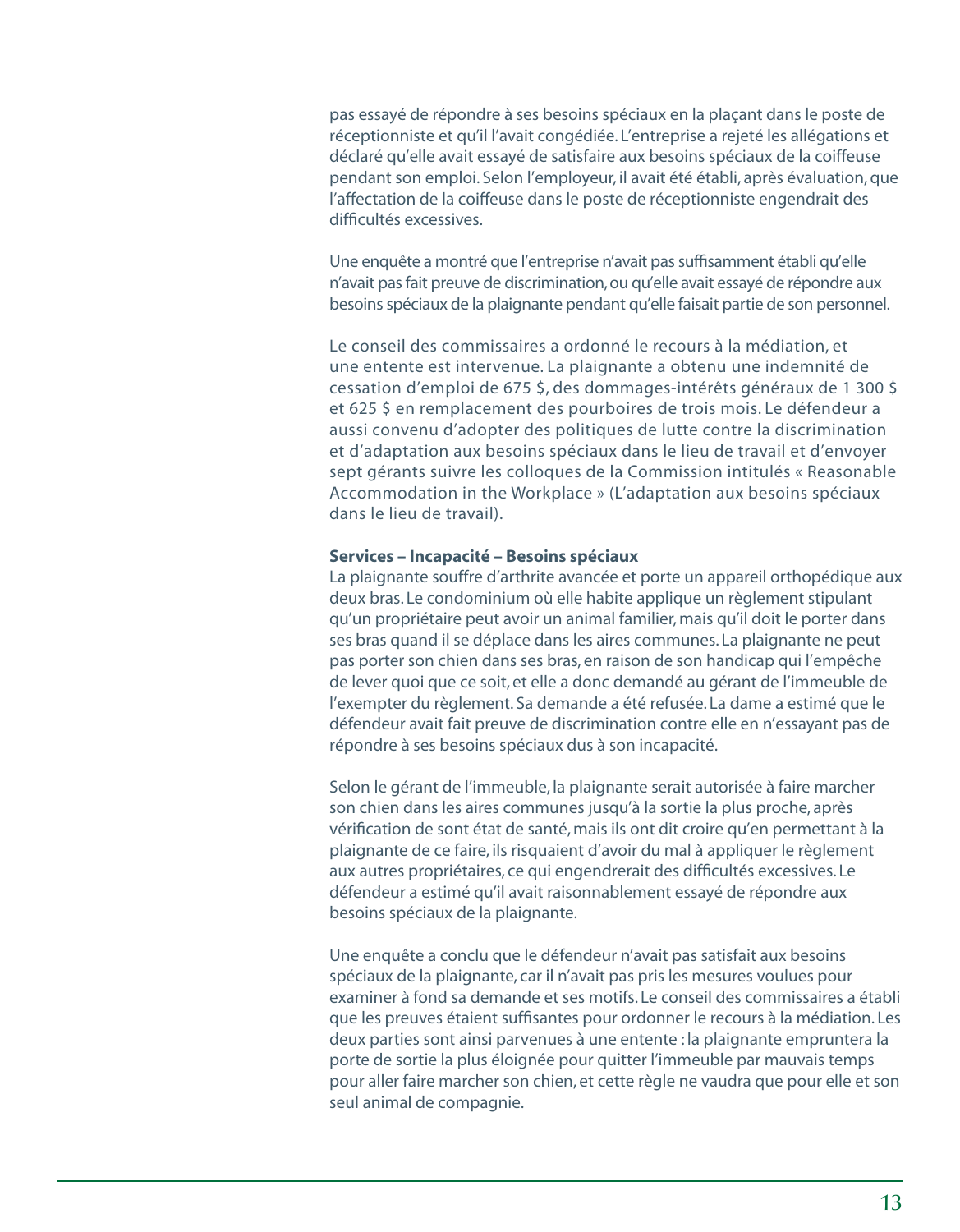## **Procédures judiciaires**

### **Arbitrage**

Une audience d'arbitrage a eu lieu en 2008. Wendy Hiebert a déposé une plainte contre Martin-Liberty Realty Ltd. s/n Amberwood Village en faisant valoir que la politique de cette entreprise confinant les familles avec enfants aux appartements du rez-de-chaussée viole le droit à la vie exempte de discrimination en raison du statut familial, quand une personne loue une résidence (art. 16). La décision n'a pas encore été rendue.

### **Intervention et décision devant la Cour suprême du Canada**

Le 20 février 2008, la Commission des droits de la personne du Manitoba est intervenue devant la Cour suprême du Canada. Son avocate-conseil, Mme Sarah Lugtig, a présenté son plaidoyer dans l'affaire *Honda c. Keays*, un procès concernant un long conflit entre Honda Canada et un employé qui souffrait du syndrome de fatigue chronique. Le conflit avait abouti au congédiement de M. Keays. La Commission a fait valoir que les lois sur les droits de la personne devaient influer sur le droit du travail et que faire preuve de discrimination en renvoyant un employé est une forme de mauvaise foi et un traitement inéquitable qu'il incombe aux tribunaux de redresser. Aux yeux de la Commission, cela constituait une meilleure façon de s'attaquer au caractère discriminatoire du congédiement que de dire que les citoyens peuvent contourner le processus de dépôt des plaintes relatives aux droits de la personne prévu dans le *Code* et s'adresser directement aux tribunaux pour faire respecter leurs droits.

Le 27 juillet, la Cour suprême du Canada a publié son arrêt faisant jurisprudence. Elle y a confirmé que Kevin Keays, un employé souffrant du syndrome de fatigue chronique, avait été congédié à tort après 14 ans de service chez Honda Canada Inc. Toutefois, la majorité des juges ont établi que Honda n'avait fait preuve ni de mauvaise foi ni de discrimination à l'endroit de M. Keays et elle a donc annulé les dommages-intérêts punitifs connexes de 100 000 \$ que la Cour d'appel de l'Ontario avait accordés au plaignant. Elle a ajouté qu'il ne fallait pas contourner le système de dépôt des plaintes relatives aux droits de la personne, sauf si la loi applicable sur les droits de la personne prévoyait clairement cette option. Les juges minoritaires ont conclu que le plaignant avait été victime de discrimination, de mauvaise foi et d'un traitement inéquitable, et qu'il avait droit à un dédommagement aux termes du droit du travail.

### **Règlement des plaintes renvoyées en arbitrage**

Parmi les neuf plaintes renvoyées en arbitrage et ayant ensuite été réglées avant une audience, deux portaient sur des problèmes systémiques; les règlements intervenus dans ces affaires amélioreront la vie de nombreuses personnes handicapées au Manitoba. La première entente conclue concernait l'écart qui existe entre le soutien financier accordé aux adultes handicapés

*"Le cours de notre vie passe par les portes que nous ouvrons et fermons chaque jour."* 

*Flora Whitmore*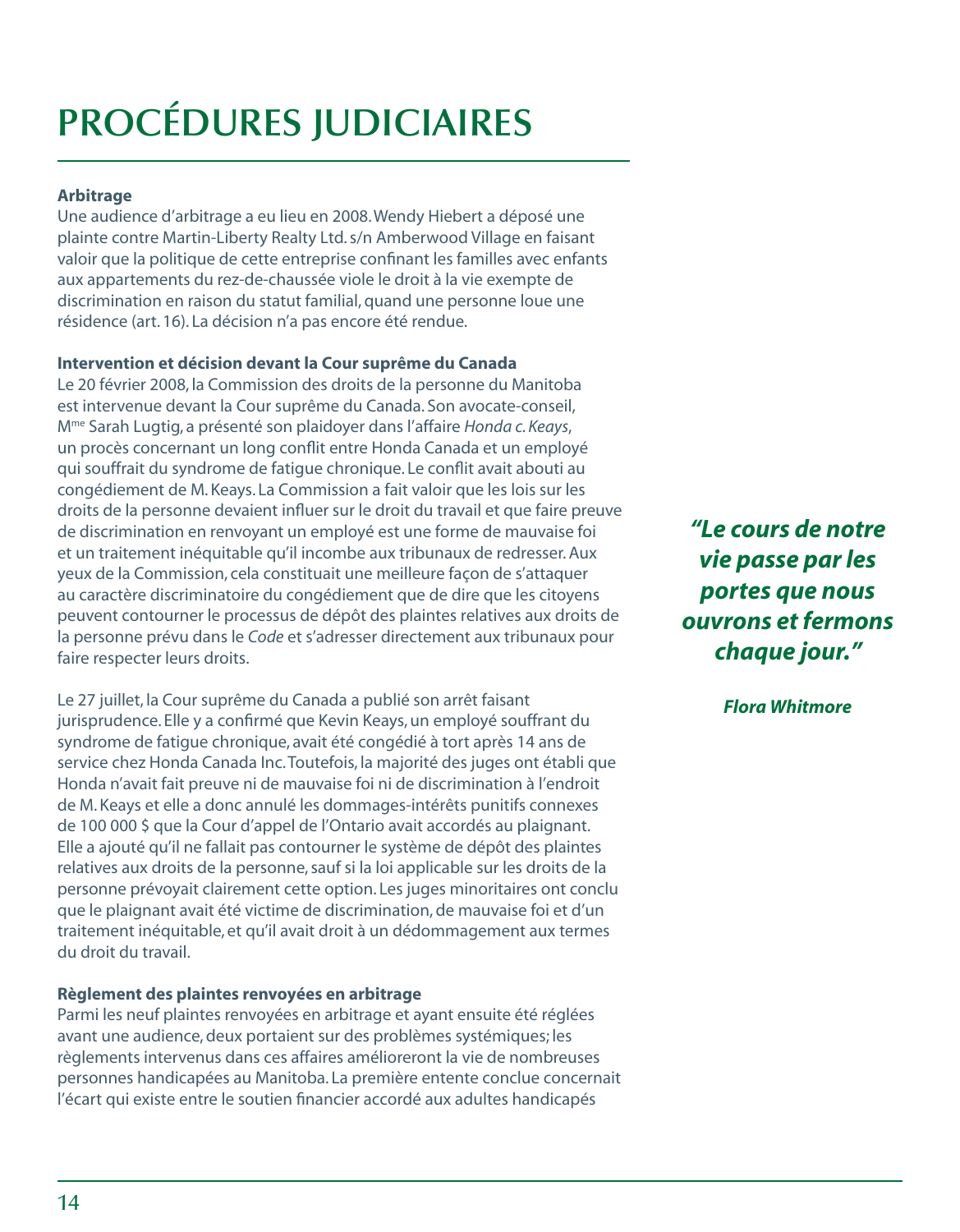vivant avec leur famille et les autres. Par suite d'un règlement négocié par l'avocate-conseil de la Commission des droits de la personne du Manitoba, le gouvernement de la province a augmenté de 28 p. 100, avec effet en avril 2009, le taux de l'allocation sociale versée au titre du gîte et du couvert de ces personnes pour le faire correspondre à celui consenti à quiconque vit avec un non-parent. Avec ce changement, la province reconnaissait l'importante contribution que les familles apportent lorsqu'il s'agit de s'occuper de leurs êtres chers handicapés. En outre, le changement encourage les adultes handicapés à être plus indépendants et il favorise la stabilité des familles.

La seconde entente a été conclue avec la Ville de Winnipeg et elle profitera aux personnes handicapées quand elles essaieront de traverser la rue à des intersections contrôlées. En vertu de l'entente, toutes les intersections où il y a des signaux de circulation pour les piétons seront éventuellement dotées de signaux sonores. La Ville a accepté d'installer de tels signaux à toutes les intersections contrôlées au cours d'une période de temps déterminée. En outre, elle enlèvera les boutons-poussoirs dans la majeure partie du centreville et à de nombreux autres endroits dans le reste de son territoire; elle mettra également à l'essai des méthodes de rechange accessibles pour déclencher les signaux. Une fois une telle méthode trouvée, elle sera mise en œuvre. Afin de donner une suite concrète à l'entente, la Ville consultera une équipe de représentants de la collectivité et la Commission des droits de la personne du Manitoba et elle présentera chaque année un rapport sur les progrès accomplis.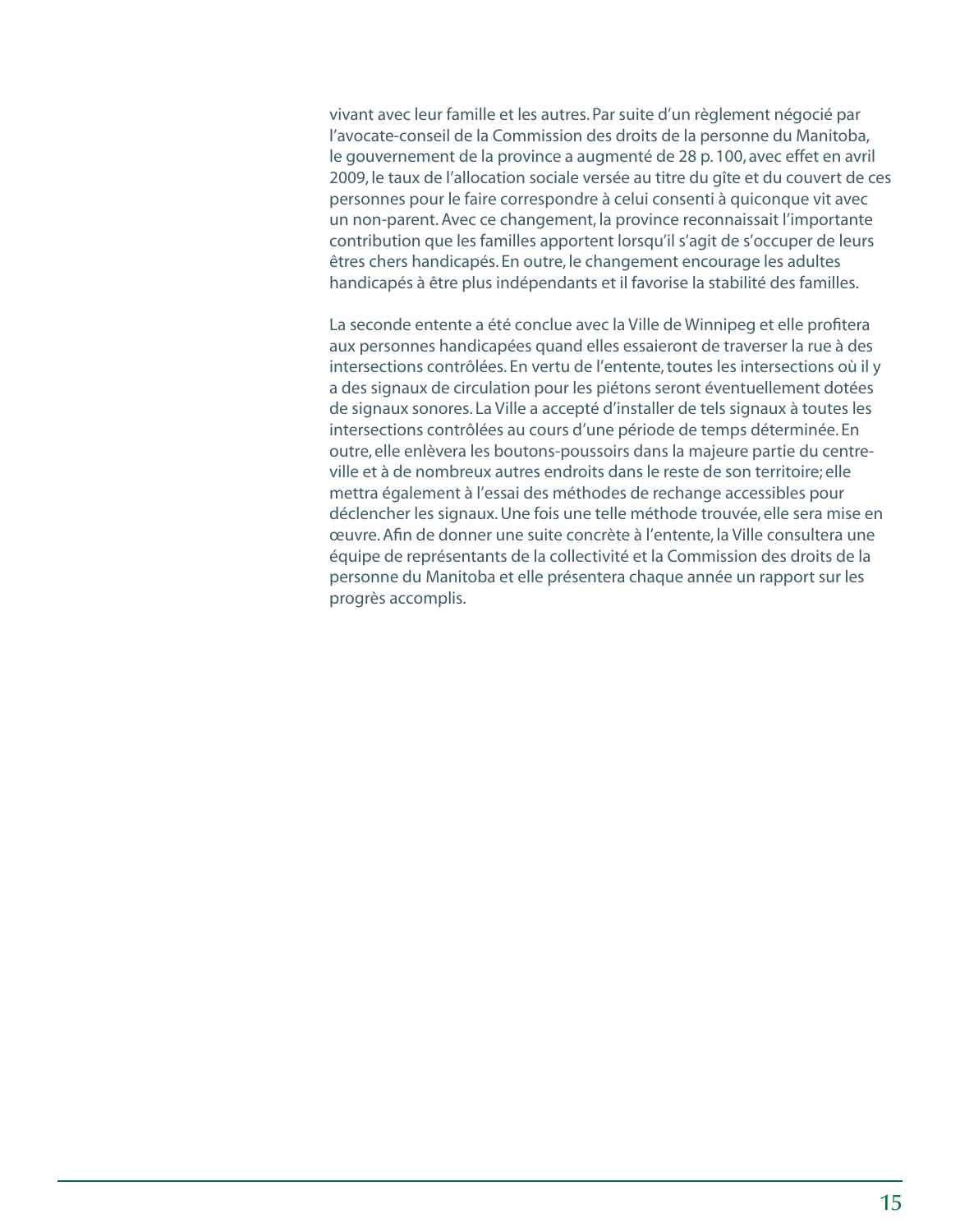### **Rapport de contrôle de l'Université du Manitoba**

En vertu d'une entente de règlement, l'Université du Manitoba a convenu de fournir des données tous les ans, pendant trois ans, à la Commission des droits de la personne du Manitoba. Le présent document résume le second rapport de l'Université et porte sur la période allant du 1<sup>er</sup> avril 2008 au 1er avril 2009.

L'Université s'est engagée à améliorer la condition de toutes les femmes du campus pour qu'elles fassent l'objet d'un traitement équitable sur tous les plans. Les données présentées pour montrer comment elle a progressé vers cet objectif pendant l'année mettent l'accent sur les femmes dans les postes de professeur et de cadre moyen ou supérieur.

Le Bureau de l'équité a lancé un certain nombre d'initiatives afin d'accroître sa visibilité dans tout le campus. Des exposés ont été faits devant les conseils de faculté, les conseils administratifs, les départements de l'Université et les comités de l'équité. Le Bureau a parrainé quatre colloques au cours desquels des experts de l'extérieur ont présenté des documents sur les questions concernant l'équité et les droits de la personne. Le site Web a été mis à jour, une campagne d'affichage a été menée, et les principes de l'équité ont été intégrés dans un manuel destiné aux comités de recherche de membres du corps professoral. Un cédérom, intitulé « Respect our Rights » (Respectez nos droits), a été créé, et l'on envisage de produire un cédérom interactif aux fins du recrutement des membres du corps professoral dans l'avenir.

Dans un contexte plus large, l'Université a mis sur pied un fonds des besoins spéciaux raisonnables pour répondre aux besoins spéciaux des employés handicapés, et elle a mis l'accent sur la création d'un milieu de travail et d'apprentissage respectueux; ces deux mesures influent favorablement sur le recrutement et la conservation des effectifs dans toute l'Université.

Les auteurs d'une étude récente sur les pratiques exemplaires adoptées dans le cadre des programmes d'équité et de diversité dans les universités australiennes, canadiennes et américaines ont sanctionné la mise sur pied de départements centralisés, tels que le Bureau de l'équité. « En général, les universités qui avaient chargé un bureau et un administrateur supérieur des questions d'équité et de diversité diffusaient un message plus uniforme et plus cohérent... ce qui engendrait des programmes plus harmonieux dans le campus<sup>1</sup>.» (Traduction)

Les données sur l'embauche, qui mettaient l'accent sur les membres du corps professoral, montraient une progression constante dans certains domaines. Dans la catégorie « Ensemble du corps professoral » (qui regroupe les chargés de cours, les agrégés de recherche, les instructeurs et les personnes ayant statut de professeur), le nombre de femmes est passé de 38,7 p.100 à 42,4 p.100 en deux ans. Cependant, elles ne représentent que 31,5 p.100 des universitaires ayant statut de professeur, et 41,2 p.100 de ces femmes se situent au rang le plus bas, soit celui de professeur adjoint. Le nombre de femmes membres du corps professoral titularisé est passé de 52% à 57% depuis 2007, ce qui aura un effet sur les niveaux professionnels dans l'avenir. Seulement 20 p.100 ont atteint le rang de professeur titulaire, tandis que les autres, soit 35,8 p.100, sont professeurs agrégés. Aspect plus encourageant, il y a autant de femmes que d'hommes chez les personnes « nouvellement embauchées » pour l'année qui s'est terminée le 1er avril 2009.

1  *Best Practices in Equity and Diversity A Survey of Selected Universities, février 2009, p.7.*

*"Le changement n'aura pas lieu si nous attendons après quelqu'un d'autre ou après une autre époque. Nous sommes ceux et celles que nous attendions. Nous incarnons le changement auquel nous aspirons."*

*Barack Obama*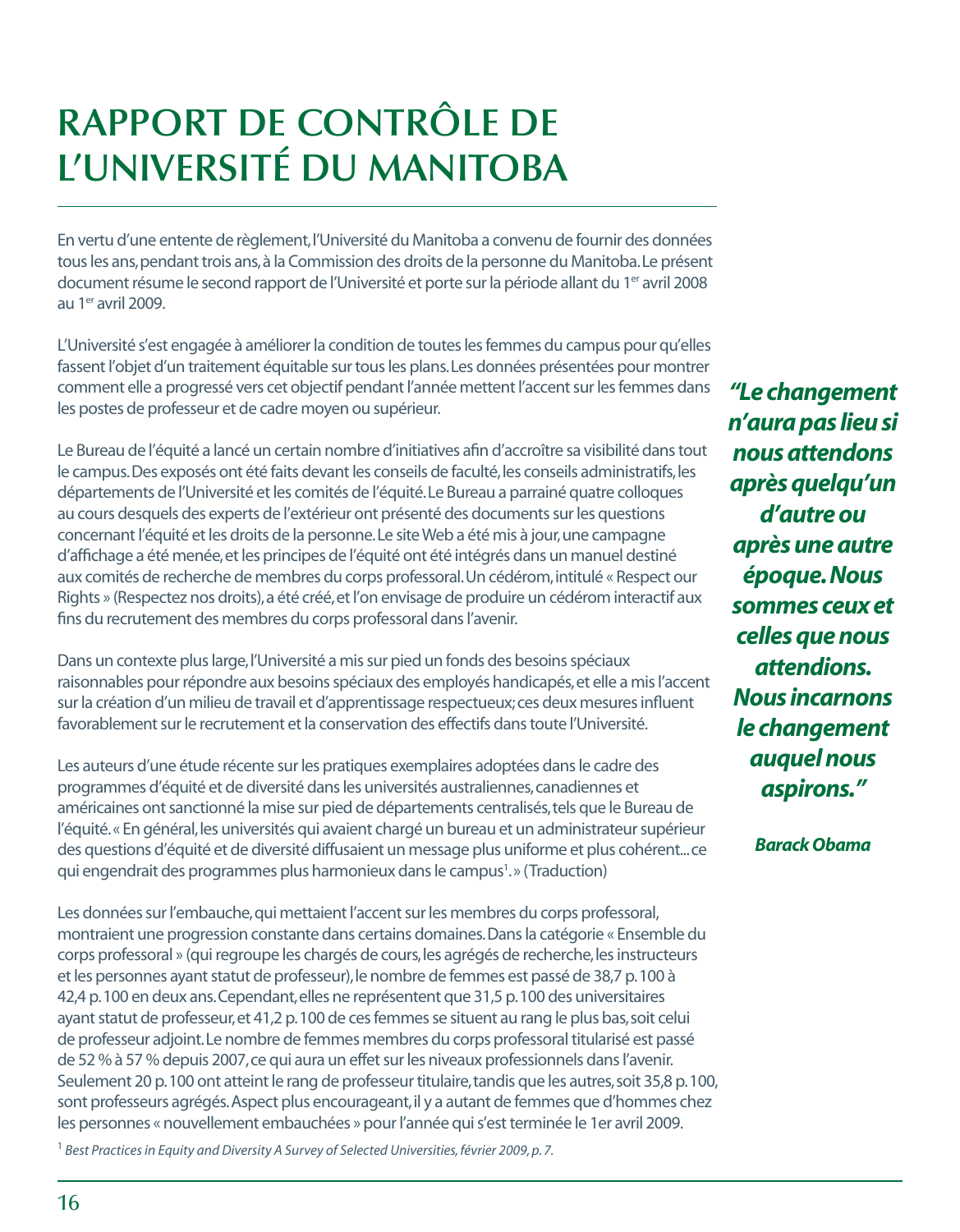## **Sensibiliser davantage**

La Commission des droits de la personne du Manitoba s'est donnée pour mission d'éduquer et de mobiliser le public. En 2008, avec des ressources limitées mais un personnel dévoué, elle a continué de remplir son mandat, à savoir éduquer la population et promouvoir les droits de la personne au Manitoba.

### **Conférence publique et dîner de remise de récompenses**

Afin de commémorer le 60<sup>e</sup> anniversaire de la Déclaration universelle des droits de l'homme, la Commission des droits de la personne du Manitoba et ses partenaires, la Commission canadienne des droits de la personne et l'Association manitobaine des droits et libertés, ont organisé une conférence publique d'une journée qui avait pour thème *« Aller de l'avant »* et qui portait sur l'avenir de la protection des droits de la personne. La conférence a eu lieu la Journée internationale des droits de l'homme et elle a comporté trois ateliers qui ont concerné des aspects des droits de la personne touchant les Premières nations, les femmes et les personnes handicapées.

En soirée, des prix ont été décernés. Cette année, le Prix manitobain du dévouement à la cause des droits de la personne a mis en exergue le travail fait en faveur des droits des enfants. La Bourse commémorative Sybil-Shack pour la promotion des droits de la personne par la jeunesse a souligné des efforts qui ont influé sur la progression des droits de la personne tels qu'ils sont garantis dans la *Charte canadienne des droits et libertés* et dans les lois sur les droits de la personne.

En 2008, les récipiendaires du Prix manitobain du dévouement à la cause des droits de la personne ont été M.Yude Henteleff, c.r., un des membres fondateurs de la Learning Disabilities Association of Manitoba et de l'Association canadienne des troubles d'apprentissage, et Mme Irene McKay, spécialiste du développement de l'enfant chez l'Awasis Agency of Northern Manitoba.

La Bourse Sybil-Shack pour la promotion des droits de la personne par la jeunesse est allée en 2008 à l'école Joe A. Ross de la Nation des Cris d'Opaskwayak.

### **Conférences pour les jeunes**

La pierre angulaire de l'initiative de la Commission pour la jeunesse demeure ses conférences s'adressant aux jeunes; elle en a tenu quatre au cours de l'année. Les trois premières, présentées sous les titres « Notre monde, votre monde, mon monde » (Our World, Your World, My World), à Le Pas, Brandon et Winnipeg au printemps, ont réuni des élèves de toute la province pour réaliser un grand projet, soit la création de la bannière « Peace by Piece ». La dernière conférence, intitulée « Célébrez vos droits » (Celebrate Your Rights), a eu lieu en décembre à Winnipeg et a pris fin avec la présentation de la bannière au Palais législatif.

*"Ce que nous faisons ici importe ailleurs, et ce qui se passe ailleurs importe ici."* 

### *Dre Samantha Nutt*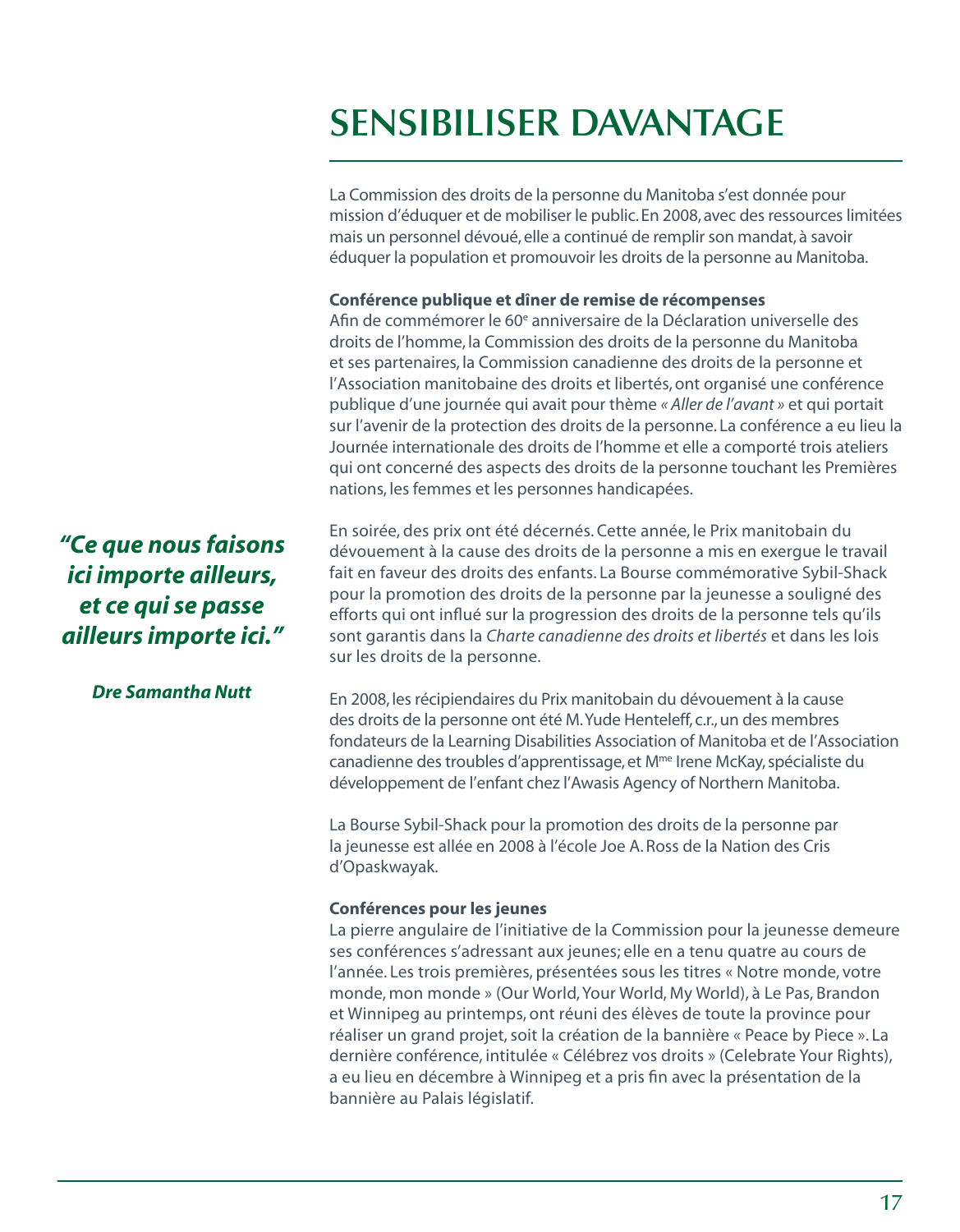Aux trois premières conférences, les élèves ont participé à divers ateliers et exposés interactifs qui ont porté sur des thèmes tels que leurs droits et leurs responsabilités, la discrimination et le harcèlement. Dre Samantha Nutt, fondatrice et directrice générale de War Child Canada, s'est adressée aux participants aux conférences du printemps, à Brandon et à Winnipeg.

Dre Nutt a dit aux élèves que tous et toutes ont les mêmes droits, tels que le droit à l'éducation, le droit de pratiquer ou de ne pas pratiquer telle ou telle religion et le droit à un traitement équitable devant la loi. Elle a aussi parlé des enfants soldats, des millions de fusils AKA que l'on peut se procurer pour six dollars chacun et elle a décrit la dévastation causée par les munitions en grappe.

Dre Nutt a captivé les élèves et elle a conclu son exposé en leur disant qu'ils pouvaient changer pour le mieux le cours des choses de quatre façons: apprendre, donner, s'interroger et agir. « C'est notre monde, votre monde et mon monde », a-t-elle dit en ajoutant : « Il ne s'agit pas de faire la charité. Tout cela concerne notre humanité commune. Il s'agit de votre patrimoine et de vos choix.»

Aux conférences du printemps, l'atelier « Peace by Piece » a souligné le 60e anniversaire de la Déclaration universelle des droits de l'homme et mis les élèves au défi de faire leurs les valeurs et les objectifs énoncés dans la Déclaration. À la conférence présentée dans le Nord, à Le Pas, chaque école a reçu un morceau de tissu, et les élèves ont eu une heure pour y inscrire des messages personnels sur les droits de la personne. Ce projet s'est poursuivi aux conférences de Winnipeg et de Brandon, les participants ajoutant alors leurs contributions. Avec tous les « morceaux de la paix » (peace pieces), on a confectionné la bannière avec l'aide de COR Enterprises Inc. et de Ventures, deux organismes qui travaillent auprès des adultes handicapés, et avec l'atelier de tailleur Headingley, autant d'intervenants qui ont joué un rôle déterminant dans l'assemblage de la bannière.

La bannière « Peace by Piece » symbolise l'engagement pris par la jeunesse manitobaine en faveur des droits de la personne aujourd'hui et dans l'avenir. Le 9 décembre, après la quatrième et dernière conférence organisée pour les jeunes en 2008, la bannière a été présentée au Palais législatif du Manitoba en présence de plus de 200 élèves et membres du corps enseignant, en vue de son dévoilement. En tout, plus de 40 écoles du Manitoba ont fourni des « morceaux de paix » pour confectionner la bannière.

La bannière a par la suite été transportée à Brandon, où elle a été exposée à l'hôtel de ville; elle circulera ainsi dans toute la province jusqu'à son dévoilement final dans le Nord au début de 2009.

### **Projet de recherche sur les collectivités racialisées et les services de police (RCAPS)**

Le projet RCAPS résulte d'un partenariat avec des chercheurs de l'Université de Winnipeg et la Commission des droits de la personne du Manitoba. La deuxième étape du projet a commencé en 2008.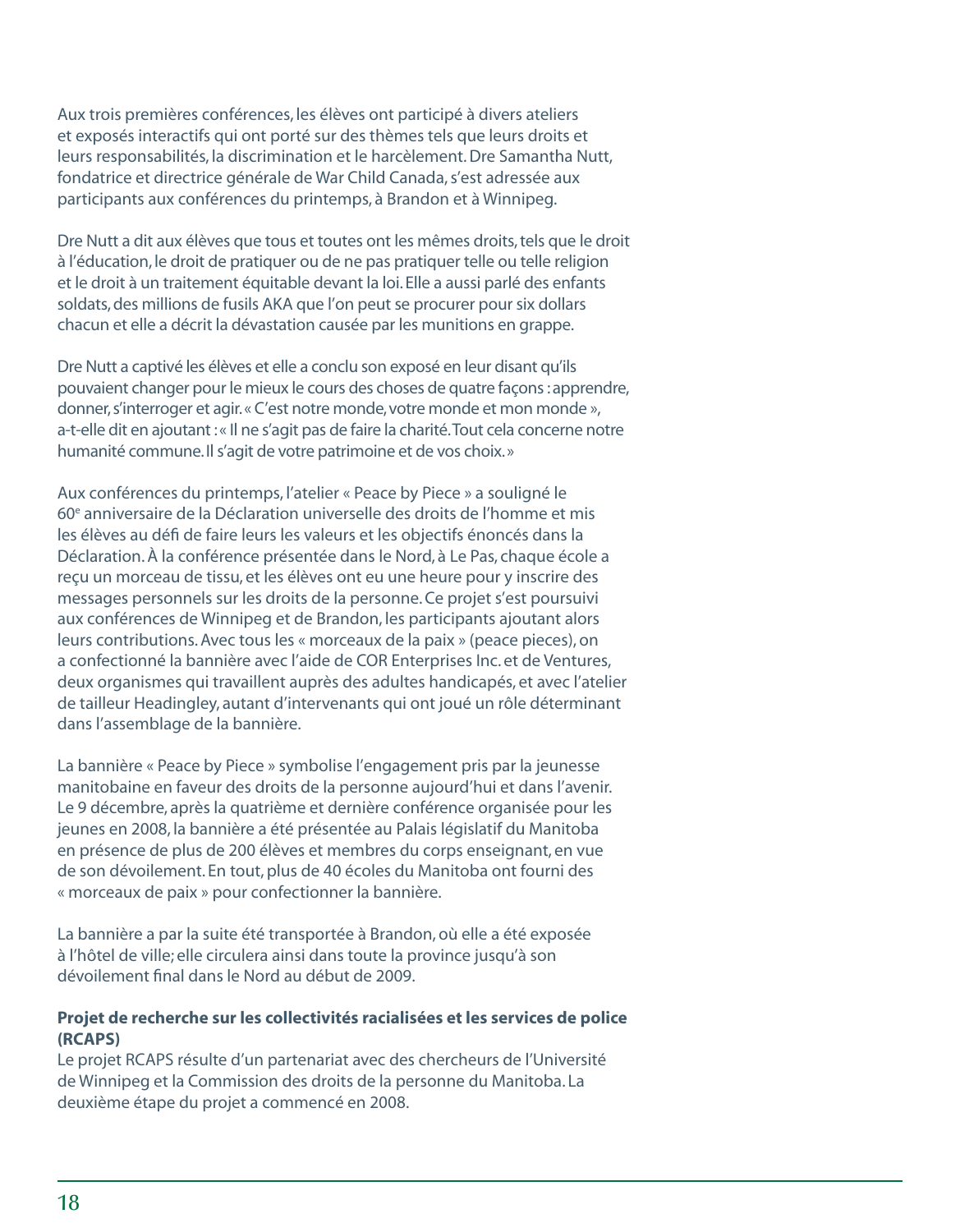Le comité de travail chargé du RCAPS s'est réuni cinq fois en 2008; deux de ces réunions ont eu lieu avec le nouveau chef de police. M. Keith McCaskill, et une autre avec le comité consultatif du RCAPS.

Pendant l'année, l'Université de Winnipeg a obtenu une subvention qui lui a permis de poursuivre le projet, qui comportera des entrevues de suivi avec les groupes communautaires ayant été consultés dans le passé, ainsi que des analyses des politiques et des études documentaires.

Pendant la deuxième réunion avec le chef de police McCaskill, le comité de travail l'a invité à détacher deux membres du Service de police de Winnipeg auprès du comité consultatif du RCAPS. À la fin de l'année, on avait confirmé que la gestionnaire des ressources humaines, M<sup>me</sup> Sharron Gould, et le chef de police adjoint, M.Doug Webster, se joindraient au recteur de l'Université de Winnipeg, M. Lloyd Axworthy, à l'aîné Art Shofley, au directeur de l'école Dufferin, Mme Suni Mathews, au directeur exécutif de Winnipeg Harvest, M.David Northcott, et à Mme Janet Baldwin, ancienne présidente de la Commission des droits de la personne du Manitoba, pour siéger au comité consultatif du RCAPS.

#### **Éducation et sensibilisation**

En tout, environ 580 personnes se sont inscrites aux colloques du programme d'éducation de la Commission qui ont été présentés à Winnipeg et à Brandon. Des exposés de sensibilisation aux mécanismes de protection des droits de la personne ont eu lieu devant 1 800 autres personnes. La Commission a également monté un stand d'information à diverses activités communautaires telles que la Journée de la fierté, la Journée internationale de la femme et la Journée du droit.

La Commission continue de mettre à jour ses lignes directrices qui sont diffusées sur Internet et par écrit. En outre, deux nouvelles publications intitulées *Test de dépistage d'alcool et de drogues au travail* et *Enquêtes préembauche : vous pouvez respecter les droits de la personne dans l'embauche*  ont paru. De nouvelles lignes directrices sur les logements locatifs et les condominiums seront publiées en 2009.

Enfin, la Commission a amorcé la refonte de son site Internet et elle espère inaugurer en 2009 le nouveau site interactif présenté en langage clair et simple.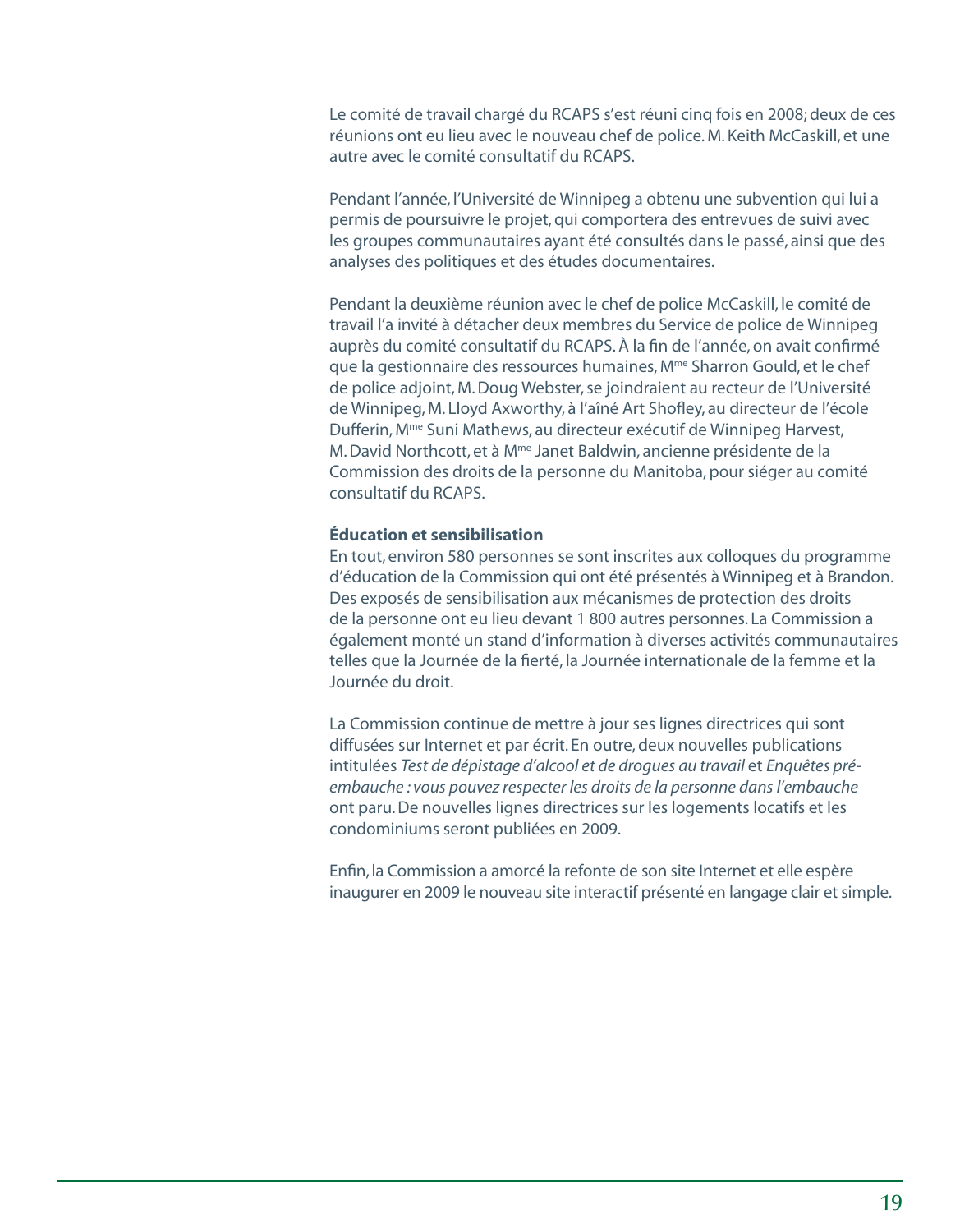### **Commissaires**

### **Président**

**M. Jerry Woods** est fier d'appartenir à la Première nation Couchiching. Il anime toutes les conférences que la Commission organise à l'intention des jeunes. Ses antécédents dans le mouvement ouvrier et son expérience de négociateur lui sont d'un secours précieux dans son rôle de protecteur des droits de la personne et de l'emploi chez les Autochtones. Il poursuit son œuvre de militant dans la collectivité et s'efforce d'obtenir un traitement équitable pour toutes et tous en cherchant tout particulièrement à améliorer la qualité de vie de toutes les personnes. La passion de M.Woods est le golf. Son bonheur, c'est sa famille : sa femme Cathy, leurs six enfants et leurs huit petits-enfants.

### **Vice-présidente**

**MmeYvonne Peters** détient un baccalauréat ès arts et un baccalauréat en droit de l'Université de la Saskatchewan, ainsi qu'un baccalauréat en service social de l'Université de Regina. Elle exerce sa profession de juriste dans le domaine de l'égalité des droits à Winnipeg, où elle est consultante et conseillère auprès des syndicats, des groupes communautaires, des organismes de défense des droits de la personne, des entreprises et des gouvernements.Dans le cadre de ses fonctions communautaires, elle siège au conseil de l'Association du Barreau du Manitoba et au conseil d'administration du Réseau canadien pour la santé des femmes; elle est aussi présidente du comité des droits de la personne du Conseil des Canadiens avec déficiences.

### **Commissaires**

**Mme Robin Dwarka** est directrice de l'administration d'Aide juridique Manitoba. Elle est comptable en management accréditée (CMA) et détient un baccalauréat en commerce avec mention de l'Université du Manitoba. Elle est membre fondatrice du Manitoba Pan Handlers, un orchestre local de tambours métalliques. Elle joue d'ailleurs un rôle actif dans la communauté antillaise, principalement par le biais du sous-comité de la construction du Council of Caribbean Organizations of Manitoba et du Pavillon des Antilles de Folklorama. Mme Dwarka est membre du conseil d'administration de l'Association manitobaine des droits et libertés, dont elle est la trésorière.

**M. Elliot Leven** est avocat. Ses domaines de pratique préférés sont le droit du travail et de l'emploi et le droit autochtone. Il est membre actif de la communauté gaie et de la communauté juive de Winnipeg. Il est président du Community Unemployed Help Centre, membre du comité de l'indépendance de la profession juridique de la Société du Barreau du Manitoba et membre du conseil d'administration du Manitoba Council of Administrative Tribunals (Conseil manitobain des tribunaux administratifs, ou MCAT).

*"Notre esprit a une soif de savoir et d'apprendre auprès de tous ceux qui nous entourent; plus nous apprenons, plus nous souhaitons apprendre davantage; plus nous voyons de choses, plus nous sommes capables de voir."* 

*Maria Mitchell*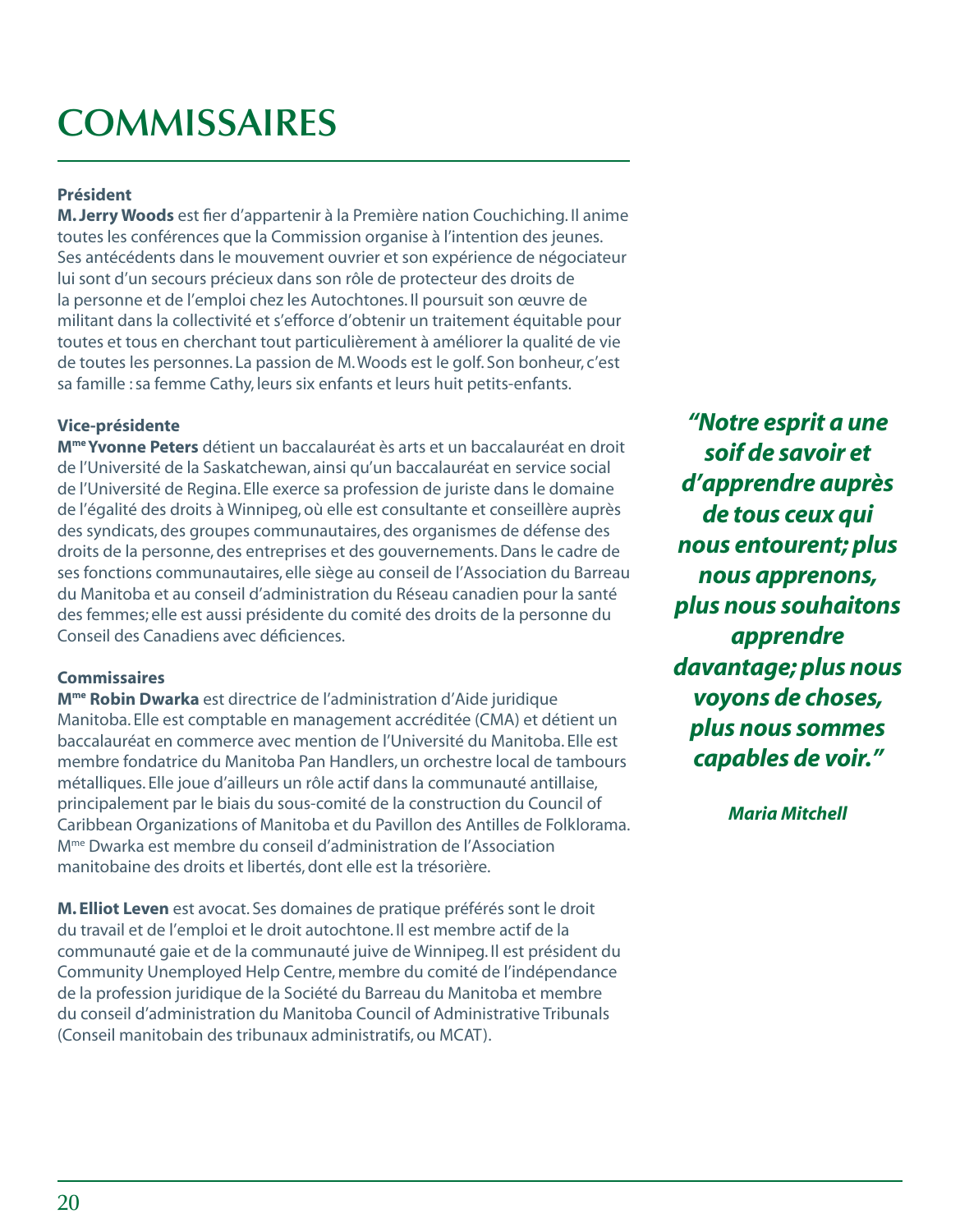**Mme Sheena Rae Reed** est née et a grandi à Flin Flon, et son amour du Nord l'a amenée à retourner dans sa ville natale après avoir reçu son baccalauréat ès arts de l'Université du Manitoba et après avoir étudié le droit pendant deux ans. De retour à Flin Flon, elle a commencé à travailler dans le domaine des services sociaux et, aujourd'hui, elle est employée par le ministère des Services à l'enfant et à la famille du gouvernement du Manitoba. Depuis 17 ans, Mme Reed est entraîneuse de gymnastique féminine et fait partie des Big Brothers/Big Sisters. Elle est également membre du conseil d'administration du Northern Women's Resource Centre de Flin Flon, présidente du conseil d'administration du centre d'amitié de Flin Flon, et présidente de la Manitoba Association of Friendship Centres.

**Mme Ajit Kaur Deol, O.M.,** est éducatrice, militante engagée et chef de file avant-gardiste dans les milieux multiculturels. Elle a enseigné à l'école secondaire Edward Schreyer de Beauséjour et au Maples Collegiate de Winnipeg pendant de nombreuses années. On lui attribue la fondation de l'école Caroline McMorland pour les personnes ayant une incapacité mentale en Ontario. Elle a siégé au conseil d'administration d'innombrables organismes. Elle est membre du comité consultatif de la Punjab Foundation et du comité ministériel des organismes, conseils et commissions. Elle est aussi membre du Manitoba Citizenship Council et du conseil d'administration de la Seven Oaks School Education Scholarship Foundation et de la Seven Oaks General Hospital Foundation.

**M. Mzilikazi (Mzi) Ndlovu** est né et a grandi dans le Matshetsheni Tribal Trust Land, localité située dans une réserve près de Gwanda, au Zimbabwe. Après son arrivée à Winnipeg, il a suivi une formation générale à l'Université de Winnipeg, où il a joué un rôle important dans des initiatives comme la *Food Bank* et le *Safe Walk Program*, et où il a été élu vice-président de l'African Student Association. Pendant de nombreuses années, il a produit et présenté *The African Summit* à CKUW, la station de radio communautaire de l'Université de Winnipeg. Il a été pigiste pour la CBC, la Society for Manitobans with Disabilities et l'Association manitobaine des droits et libertés. M.Ndlovu travaille actuellement aux Services à l'enfant et à la famille de Winnipeg.

**Mme Joan Hay** vit dans le centre-ville de Winnipeg depuis plus de 20 ans. Elle a été adjointe de recherche et intervieweuse communautaire pour la rédaction de deux livres sur le développement communautaire, soit *In Their Own Voices: Urban Aboriginal Community Development* (2006) et *Doing Community Development* (2007). Elle co-anime une émission de radio intitulée « Inner City Voices » sur les ondes de CKUW, la station communautaire de l Université de Winnipeg, et elle est membre fondatrice du groupe Inner City Aboriginal Neighbours (I-CAN), quelle a été la première à présider. Elle siège en outre à de nombreux conseils et comités du centre-ville et travaille actuellement au Ma Mawi Wi Chi Itata Centre Inc. à titre d aide communautaire et de travailleuse des services durgence. Elle est dascendance dakota ojibway et elle appartient à la Première nation Waywayseecappo au Manitoba.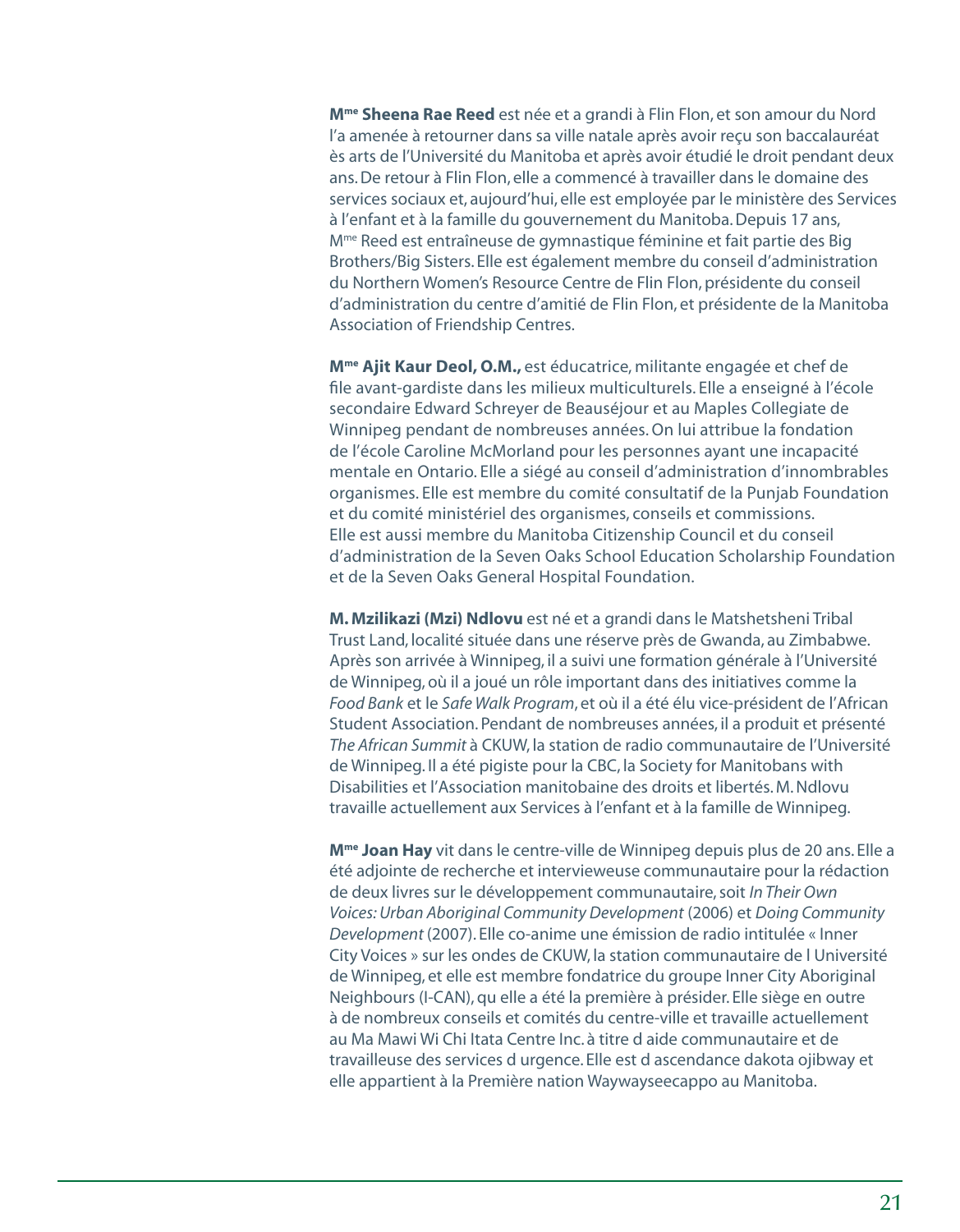**M. Leo Aniceto** a commencé à travailler en qualité d'avocat employé par le cabinet d'avocats Somerset d'Aide juridique Manitoba en novembre 2007, dans l'unité du droit de la famille. Auparavant, il a pratiqué le droit à titre autonome pendant environ cinq ans; il aidait alors ses clients dans les domaines du droit de la famille, du droit pénal, de la protection de l'enfance et de l'immobilier. M.Aniceto a trois enfants. Il appartient à la collectivité philippine et aime bien aider ses compatriotes philippins à régler leurs problèmes juridiques chaque fois qu'il le peut.

**Mme Karen Banuga** est agente de recherche et coordonnatrice de l'accès à l'information et de la protection des renseignements personnels chez Collège de Communauté d'Assiniboine. Elle détient un baccalauréat ès arts de l'Université de Brandon et est membre de la communauté islamique. Mme Banuga milite avec vigueur pour les droits de la femme et travaille activement au sein du Syndicat des employés du gouvernement du Manitoba et elle est déléguée syndicale en chef. Elle adore voyager, car elle trouve que c'est un bon moyen de comprendre d'autres cultures et d'autres systèmes de croyances. Elle est mariée et a quatre enfants.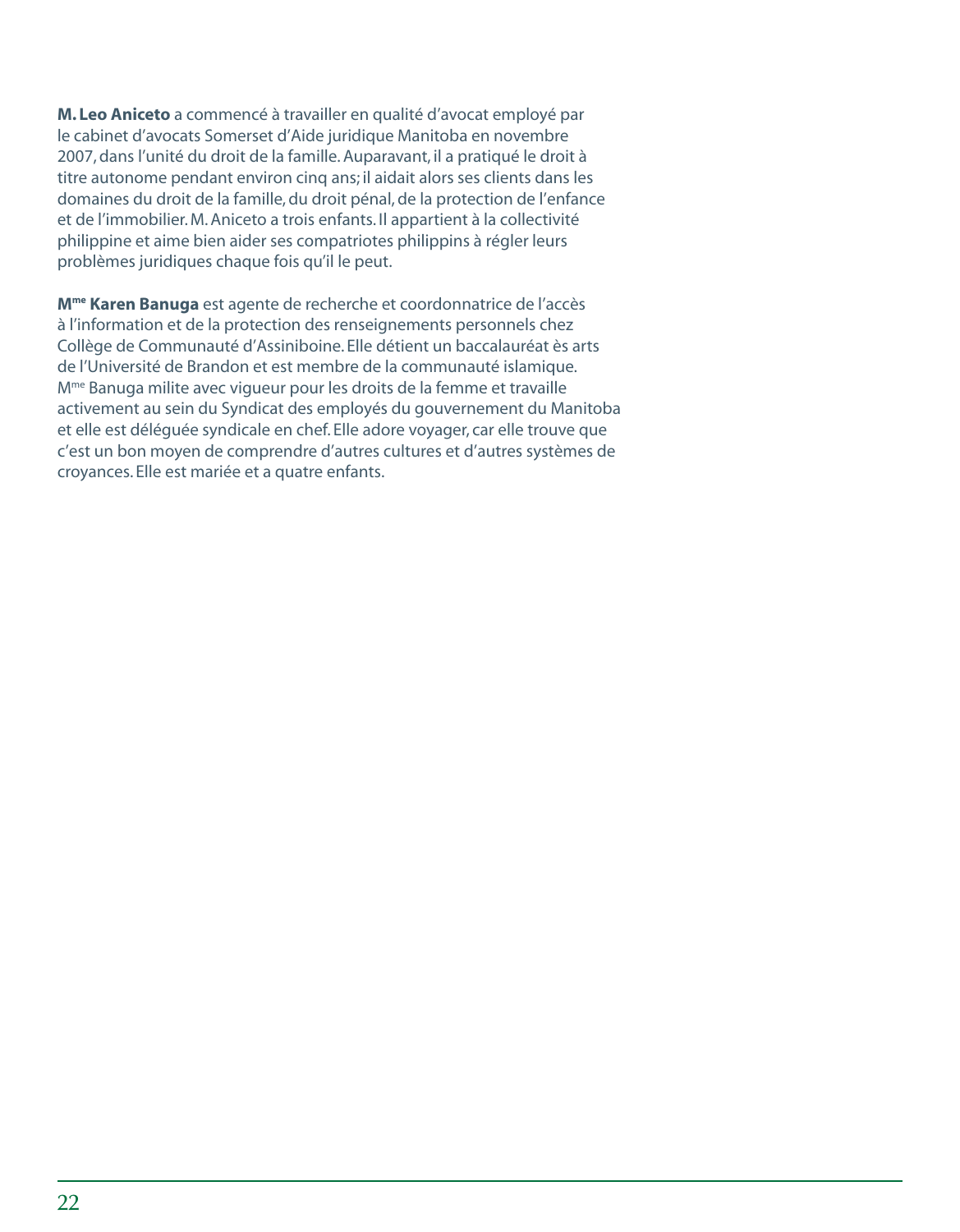### **Commission des droits de la personne du Manitoba**

### **Organigramme 2008**

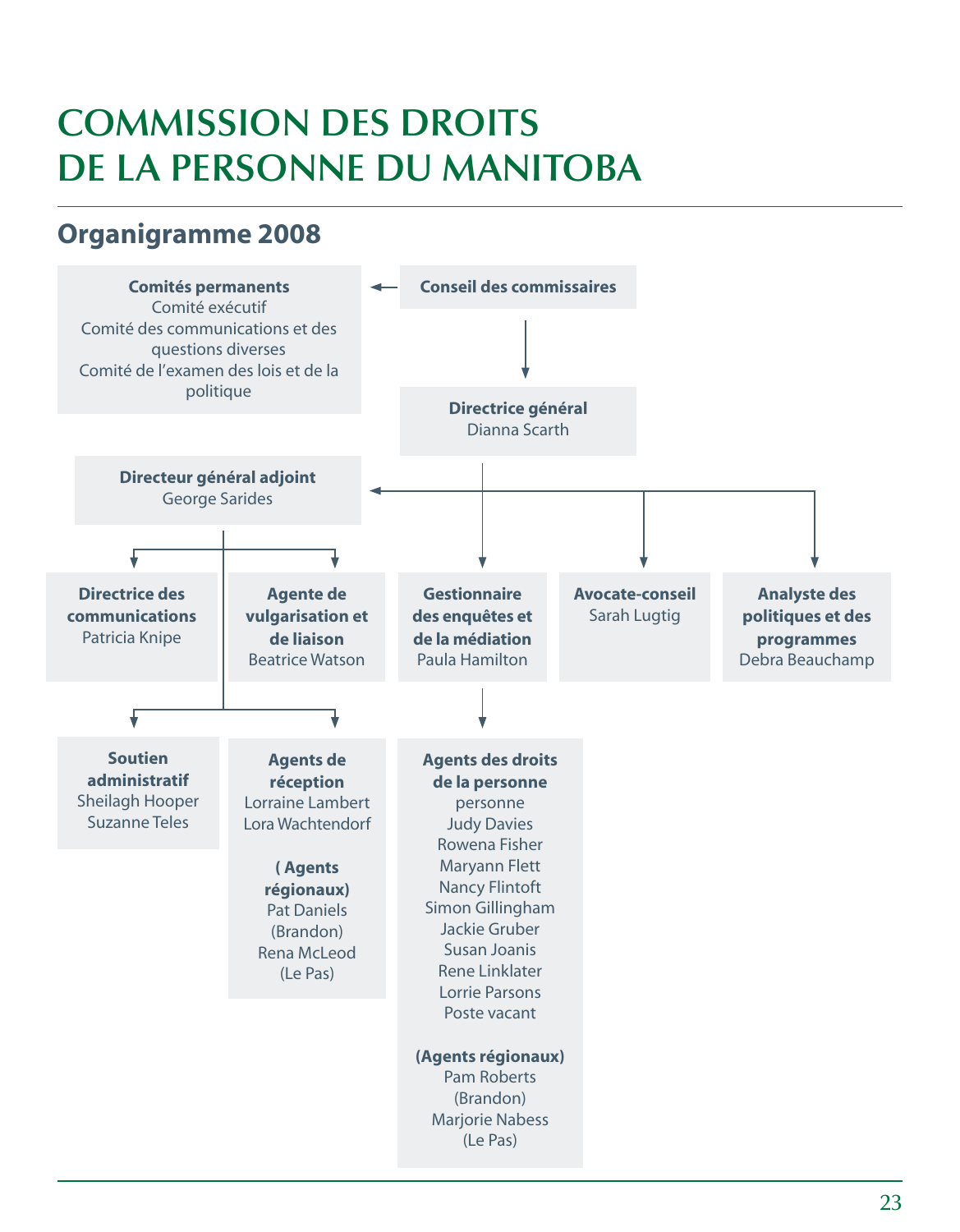## **Statistiques**



### **Nombre des plaintes**

| Année | <b>Plaintes officielles</b> | <b>Total des plaintes (y compris les</b><br>ententes à l'amiable) |
|-------|-----------------------------|-------------------------------------------------------------------|
| 1990  | 245                         | n/a                                                               |
| 1991  | 265                         | n/a                                                               |
| 1992  | 216                         | n/a                                                               |
| 1993  | 149                         | n/a                                                               |
| 1994  | 150                         | n/a                                                               |
| 1995  | 169                         | n/a                                                               |
| 1996  | 218                         | n/a                                                               |
| 1997  | 231                         | 308                                                               |
| 1998  | 177                         | 262                                                               |
| 1999  | 175                         | 252                                                               |
| 2000  | 261                         | 319                                                               |
| 2001  | 241                         | 329                                                               |
| 2002  | 229                         | 319                                                               |
| 2003  | 274                         | 336                                                               |
| 2004  | 260                         | 382                                                               |
| 2005  | 223                         | 287                                                               |
| 2006  | 297                         | 342                                                               |
| 2007  | 274                         | 326                                                               |
| 2008  | 235                         | 286                                                               |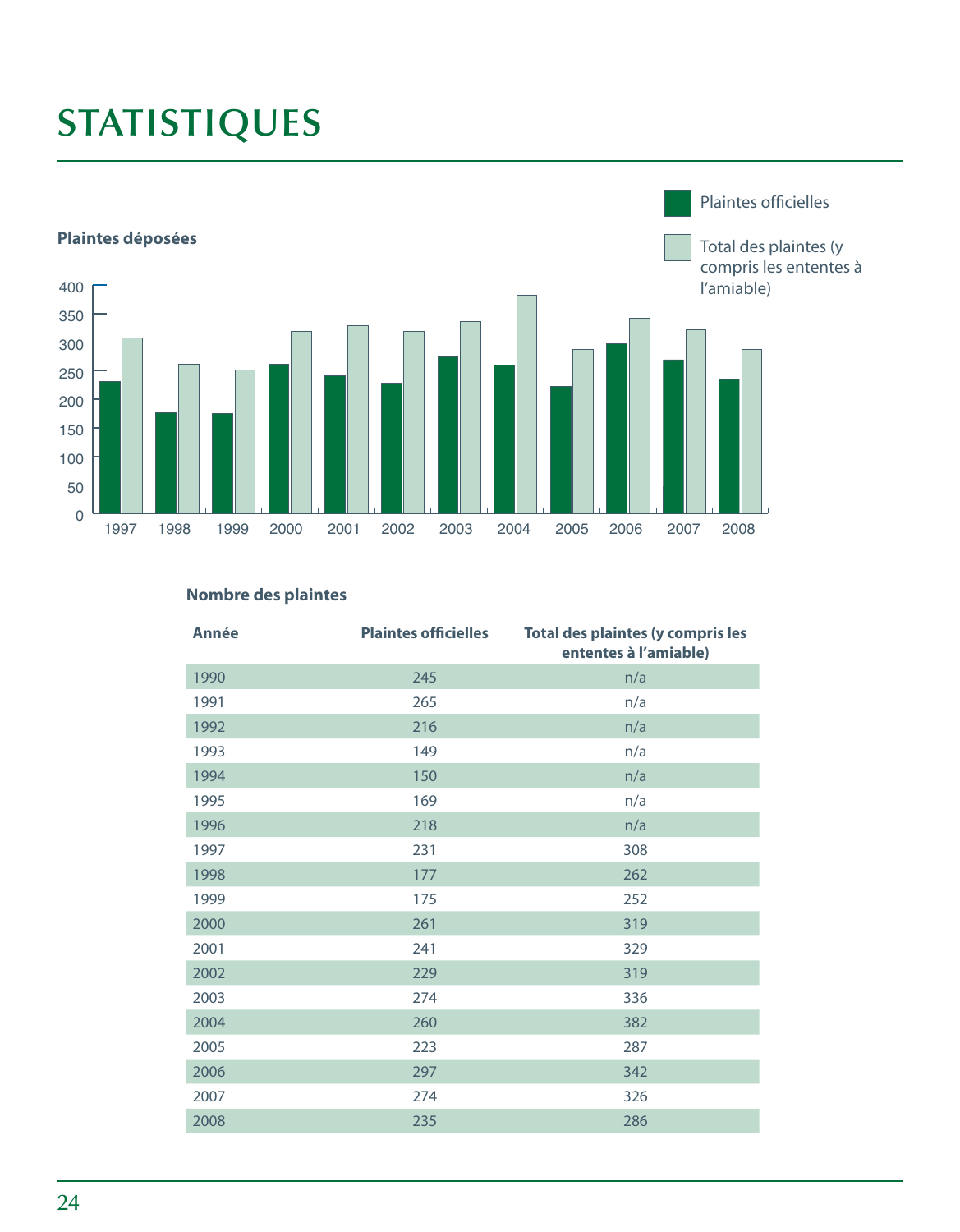

### **Dossiers fermés en 2008, par motif**

| <b>Domaine</b>                          | <b>Entente à</b> | <b>Règlement</b>   | <b>Retrait ou</b> | <b>Rejet par le</b> | <b>Terminaison</b>                           | <b>Règlement</b>                            | Renvoi en      | <b>Règlement</b>     |
|-----------------------------------------|------------------|--------------------|-------------------|---------------------|----------------------------------------------|---------------------------------------------|----------------|----------------------|
|                                         | l'amiable        | avant<br>l'enquête | abandon           | <b>Conseil</b>      | du processus<br>/ Offre jugée<br>raisonnable | par médiation<br>ordonnée par<br>le Conseil | arbitrage      | avant<br>l'arbitrage |
| Âge                                     | 5                | 5                  | $\overline{7}$    | $\overline{4}$      | $\overline{0}$                               | $\overline{0}$                              | $\overline{0}$ | $\overline{0}$       |
| Ascendance                              | 5                | 4                  | 13                | 19                  | 3                                            | $\mathbf{0}$                                | 1              | $\mathbf{1}$         |
| Origine nationale                       | $\overline{2}$   | $\mathbf{1}$       | $\mathbf{1}$      | $\overline{3}$      | $\overline{0}$                               | $\overline{0}$                              | $\overline{0}$ | $\overline{0}$       |
| Origine ethnique                        | $\mathbf 0$      | $\Omega$           | $\mathbf 0$       | $\Omega$            | $\mathbf 0$                                  | $\mathbf{0}$                                | $\mathbf 0$    | $\mathbf 0$          |
| Incapacité                              | 26               | 29                 | 25                | 53                  | $\overline{0}$                               | 16                                          | 3              | 6                    |
| État matrimonial<br>/ Statut familial   | 4                | $\overline{2}$     | 5                 | 8                   | $\mathbf 0$                                  | 1                                           | 1              | $\mathbf{1}$         |
| Convictions<br>politiques               | $\overline{0}$   | $\overline{0}$     | $\overline{1}$    | $\mathbf{1}$        | $\overline{0}$                               | $\mathbf 0$                                 | $\overline{0}$ | $\overline{0}$       |
| Religion                                | $\overline{2}$   | $\mathbf{1}$       | $\mathbf{1}$      | $\overline{2}$      | 1                                            | $\overline{2}$                              | $\mathbf 0$    | $\mathbf 0$          |
| Sexe (y compris<br>la grossesse)        | 5                | 15                 | 11                | 13                  | $\overline{0}$                               | 6                                           | $\overline{0}$ | $\overline{0}$       |
| Caractéristiques<br>fondées sur le sexe | $\mathbf 0$      | $\Omega$           | $\Omega$          | $\Omega$            | $\Omega$                                     | $\mathbf{0}$                                | $\Omega$       | $\mathbf 0$          |
| Orientation<br>sexuelle                 | $\overline{2}$   | $\overline{3}$     | 1                 | $\overline{4}$      | $\overline{0}$                               | $\mathbf{1}$                                | $\overline{0}$ | $\overline{0}$       |
| Source de<br>revenu                     | $\overline{0}$   | 1                  | $\mathbf{1}$      | $\overline{2}$      | $\overline{0}$                               | $\overline{0}$                              | $\overline{0}$ | $\mathbf 0$          |
| Autre                                   | $\mathbf 0$      | $\mathbf{1}$       | $\overline{0}$    | $\mathbf{1}$        | $\overline{0}$                               | $\overline{0}$                              | $\overline{0}$ | $\overline{0}$       |
| <b>TOTAUX</b>                           | 51               | 62                 | 66                | 110                 | 4                                            | 26                                          | 5              | 8                    |

**Total des plaintes, par motif, en 2008 332**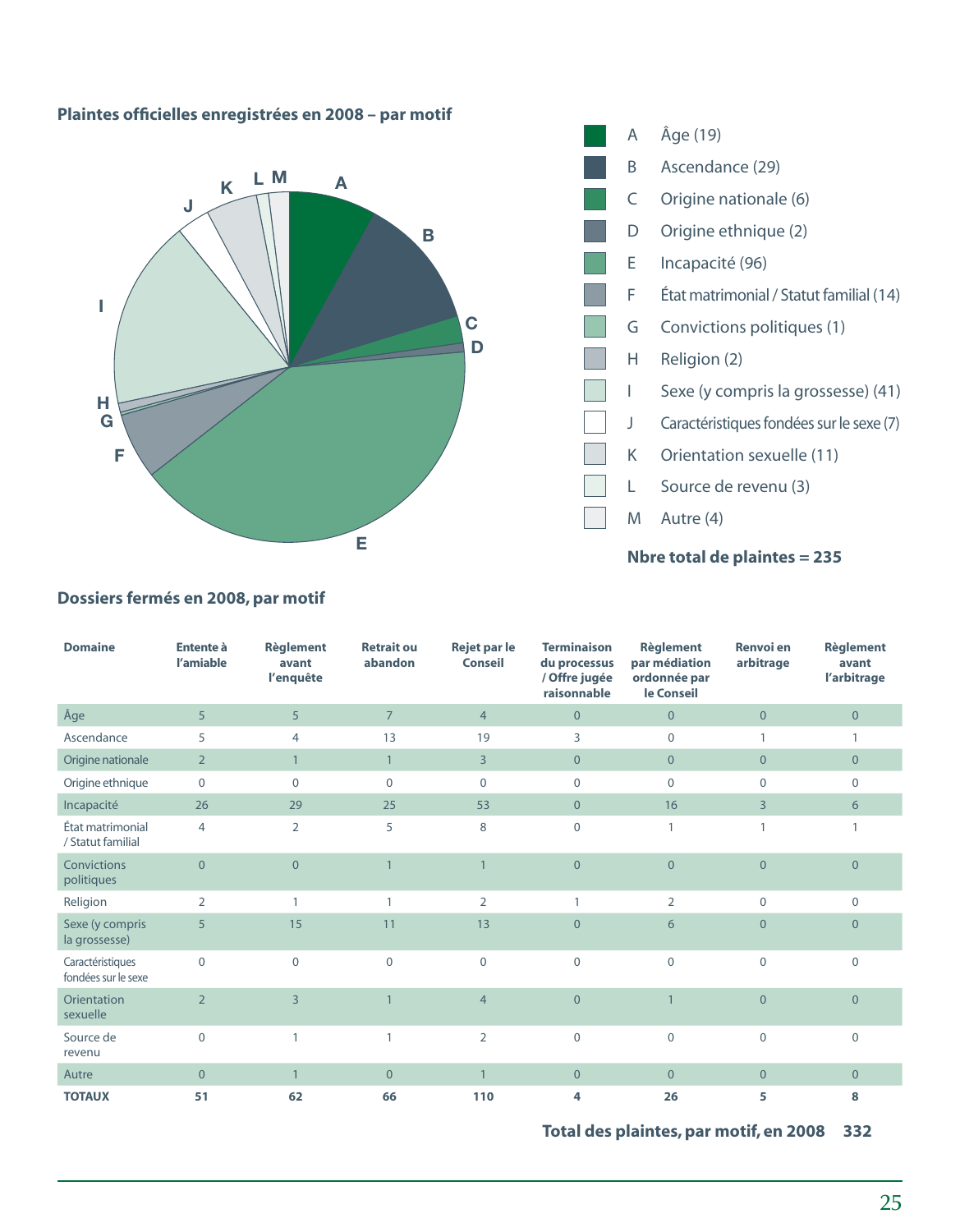### **Plaintes officielles enregistrées en 2008 – par domaine**



### **Dossiers fermés en 2008, par domaine**

| <b>Domaine</b>  | Entente à<br>l'amiable | Règlement<br>avant<br>l'enquête | <b>Retrait ou</b><br>abandon | Rejet par le<br><b>Conseil</b> | <b>Terminaison</b><br>du processus<br>/ Offre jugée<br>raisonnable | Règlement<br>par médiation<br>ordonnée par<br>le Conseil | Renvoi en<br>arbitrage | <b>Règlement</b><br>avant<br>l'arbitrage |
|-----------------|------------------------|---------------------------------|------------------------------|--------------------------------|--------------------------------------------------------------------|----------------------------------------------------------|------------------------|------------------------------------------|
| <b>Services</b> | 10                     |                                 | 16                           | 38                             |                                                                    | 6                                                        |                        | 6                                        |
| Emploi          | 30                     | 52                              | 45                           | 70                             |                                                                    | 19                                                       |                        |                                          |
| Contrats        | $\overline{0}$         | $\Omega$                        | $\Omega$                     | $\overline{0}$                 | $\overline{0}$                                                     | $\overline{0}$                                           | $\Omega$               | $\overline{0}$                           |
| Logement        | 11                     |                                 | 5                            |                                | $\Omega$                                                           |                                                          |                        | 0                                        |
| Autre           | $\overline{0}$         | $\Omega$                        | $\Omega$                     | $\overline{0}$                 | $\overline{0}$                                                     | $\overline{0}$                                           | $\overline{0}$         | $\overline{0}$                           |
| <b>TOTAUX</b>   | 51                     | 62                              | 66                           | 110                            | 4                                                                  | 26                                                       |                        | 8                                        |

**Total des plaintes, par domaine, en 2008 332**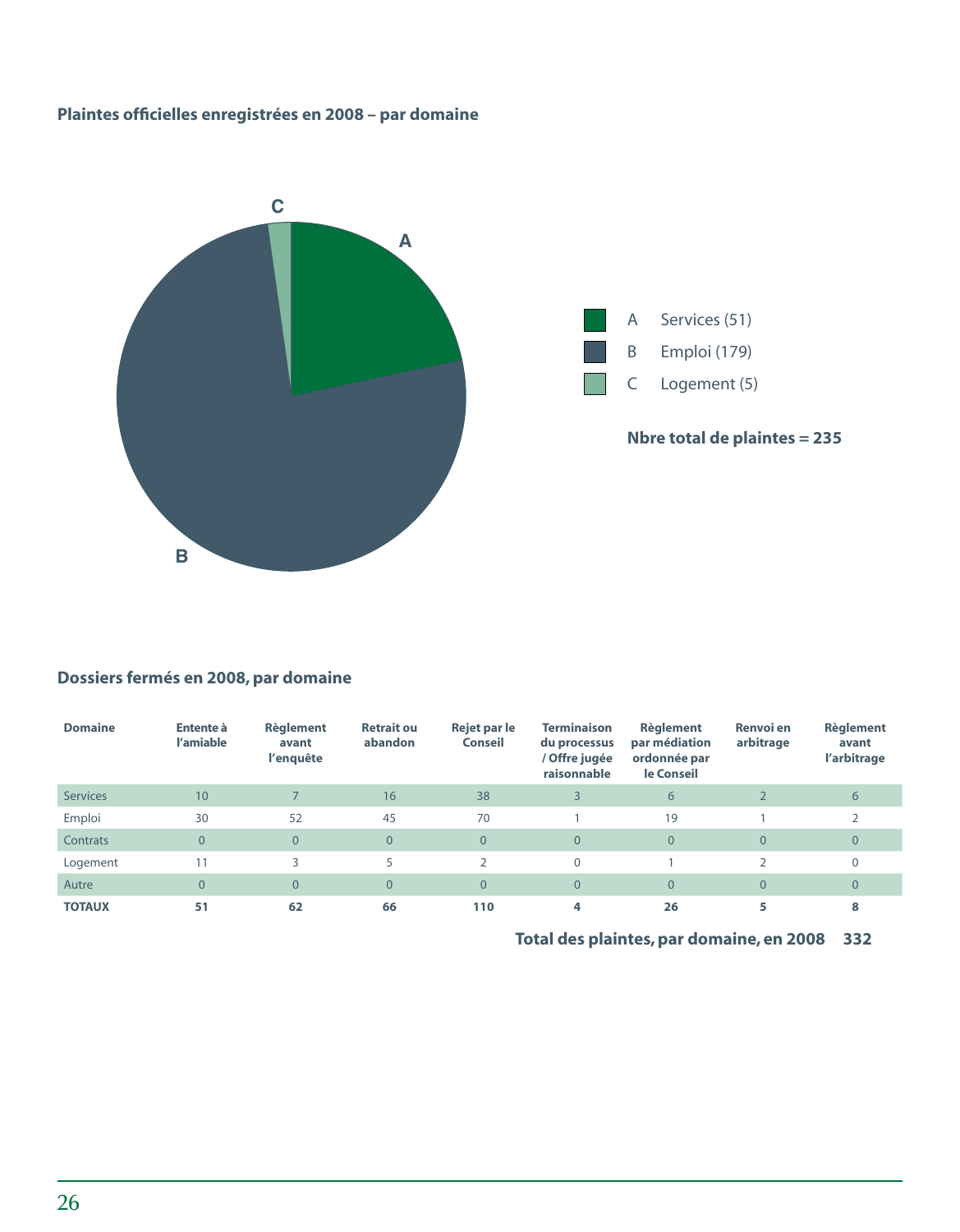### **Plaintes officielles enregistrées en 2008 – par nature d'allégations**



### **Dossiers fermés en 2008, par nature de l'allégation**

| Nature des allégations     | <b>Nombre de plaintes</b> |
|----------------------------|---------------------------|
| Harcèlement sexuel         | 14                        |
| Autre forme de harcèlement | 13                        |
| Besoins spéciaux           | 105                       |
| Traitement différent       | 185                       |
| Représailles               | 15                        |

### **Total des plaintes fermés par nature d'allégation 332**